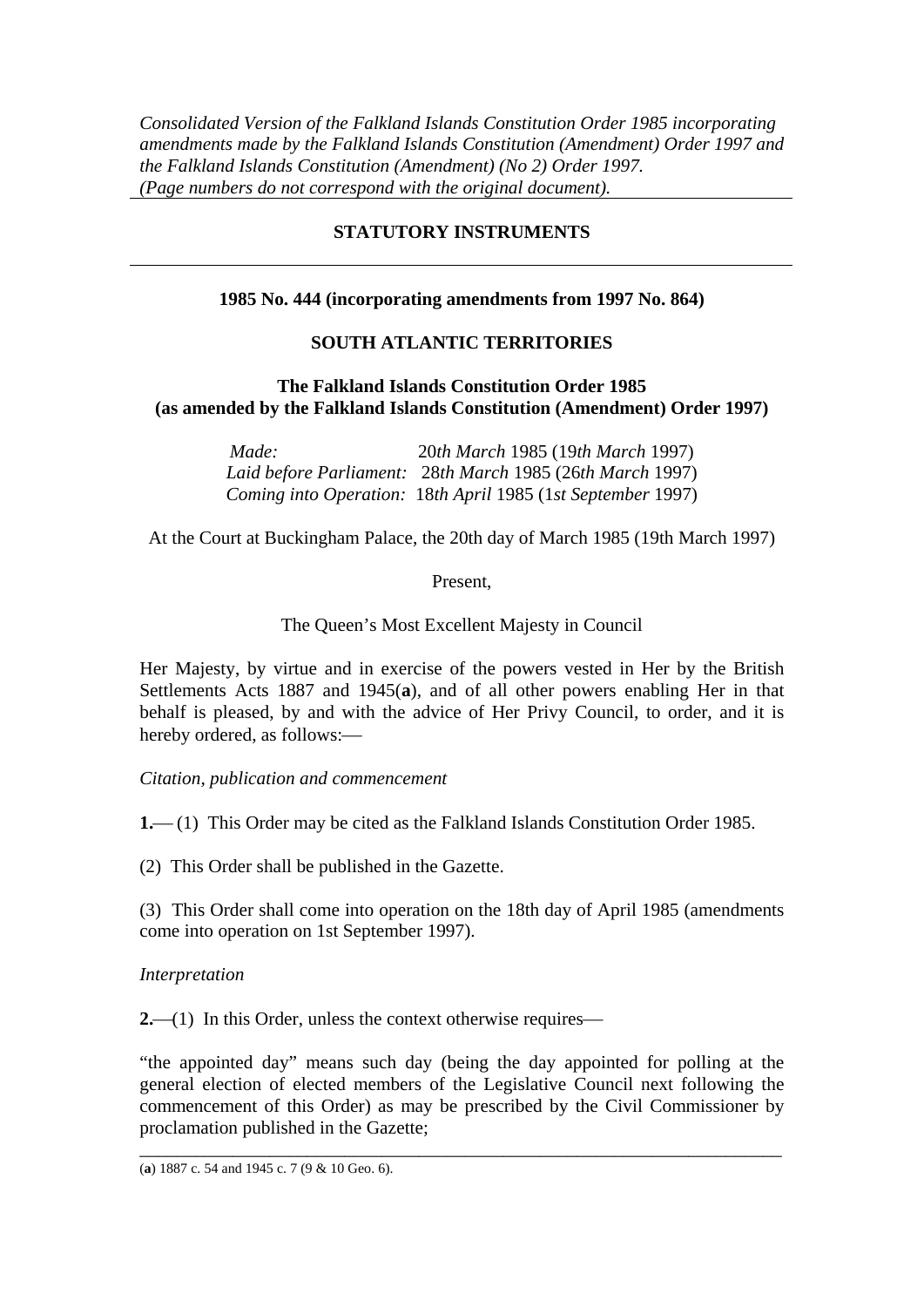"the Constitution" means the Constitution set out in Schedule 1 to this Order;

"the Falkland Islands" means the colony of the Falkland Islands.

(2) The provisions of sections 87 to 89 of the Constitution shall apply for the purposes of interpreting sections 1 to 5 of, and Schedules 2 and 3 to, this Order and otherwise in relation thereto as they apply for the purpose of interpreting and in relation to the Constitution.

#### *Constitution*

**3.** Subject to the transitional provisions set out in Schedule 3 to this Order, the Constitution shall come into effect in the Falkland Islands on the appointed day.

### *Revocation*

**4.** The instruments specified in Schedule 2 to this Order are revoked with effect from the appointed day.

### *Power reserved to Her Majesty*

**5.** There is reserved to Her Majesty full power to make laws for the peace, order and good government of the Falkland Islands including, without prejudice to the generality of the foregoing, laws amending or revoking this Order or the Schedules hereto.

> *G. I. de Deney,*  Clerk of the Privy Council.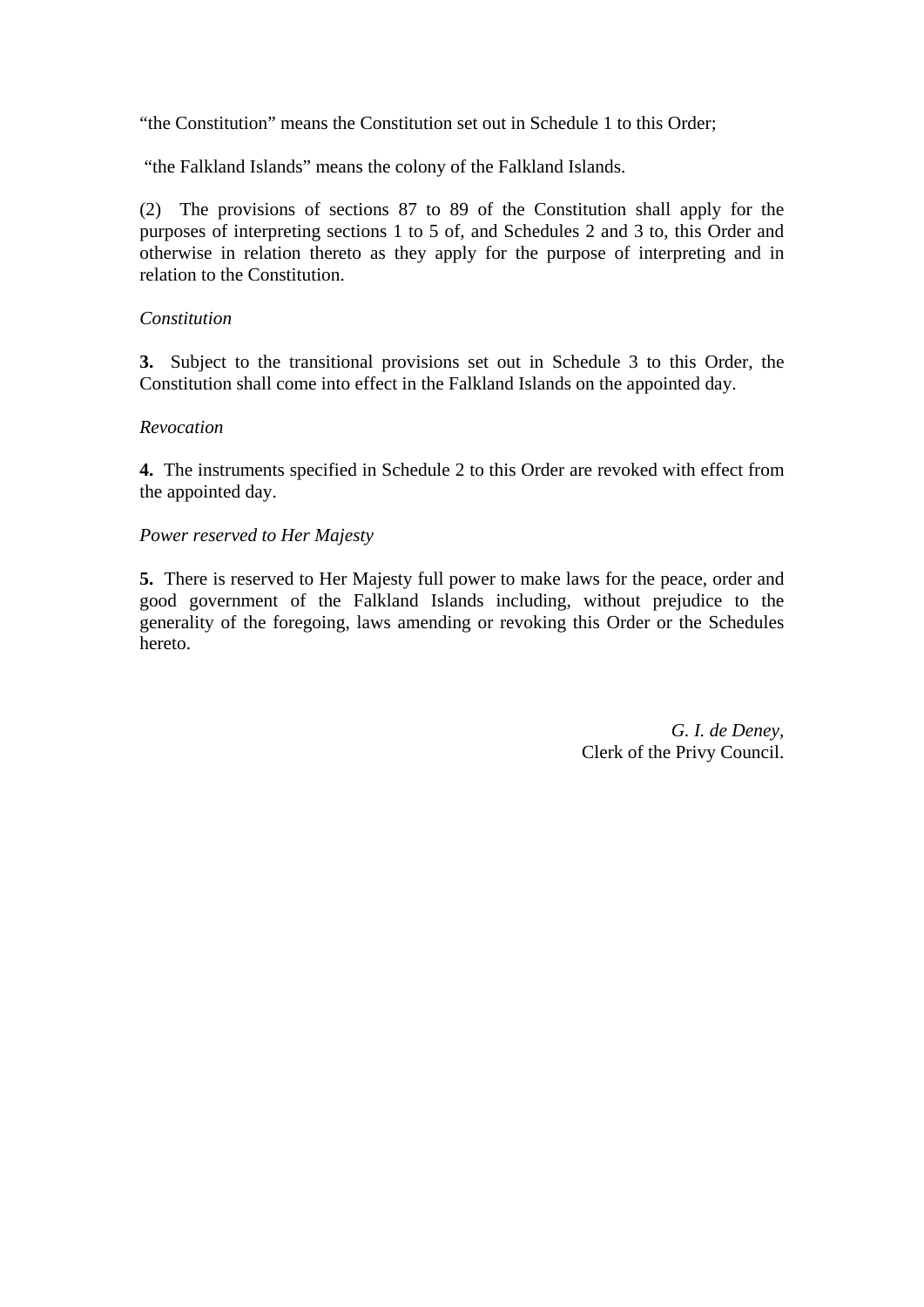### SCHEDULE 1 TO THE ORDER

# **THE CONSTITUTION OF THE FALKLAND ISLANDS**

## Arrangement of Sections

## CHAPTER I

#### PROTECTION OF FUNDAMENTAL RIGHTS AND FREEDOMS OF THE INDIVIDUAL

| Section |                                                                     | Page |
|---------|---------------------------------------------------------------------|------|
| 1.      | Fundamental rights and freedoms of the individual.                  |      |
| 2.      | Protection of right to life.                                        | 7    |
| 3.      | Protection of right to personal liberty.                            | 8    |
| 4.      | Protection from slavery and forced labour.                          | 10   |
| 5.      | Protection from inhuman treatment.                                  | 10   |
| 6.      | Protection of freedom of movement.                                  | 11   |
| 7.      | Protection from deprivation of property.                            | 12   |
| 8.      | Protection of person or property from arbitrary search or entry.    | 14   |
| 9.      | Protection of freedom of conscience.                                | 15   |
| 10.     | Protection of freedom of expression including freedom of the press. | 16   |
| 11.     | Protection of freedom of assembly and association.                  | 16   |
| 12.     | Protection from discrimination on grounds of race, sex etc.         | 17   |
| 13.     | Provisions to secure protection of the law.                         | 18   |
| 14.     | Derogations from fundamental rights and<br>freedoms<br>under        |      |
|         | emergency powers.                                                   | 21   |
| 15.     | Protection of persons detained under emergency laws.                | 21   |
| 16.     | Enforcement of protective provisions.                               | 22   |
| 17.     | Interpretation and savings.                                         | 23   |

## CHAPTER II

### THE GOVERNOR

| 18. The Governor.                  | 24 |
|------------------------------------|----|
| 19. Acting Governor.               |    |
| 20. Defence and internal security. | 25 |

## CHAPTER III

#### THE LEGISLATURE

| 21. Establishment and composition of the Legislative Council. | 26 |
|---------------------------------------------------------------|----|
| 22. Constituencies.                                           | 26 |
| 23. Qualifications for election.                              | 26 |
| 24. Disqualifications for election.                           | 26 |
| 25. Vacation of seats.                                        | 28 |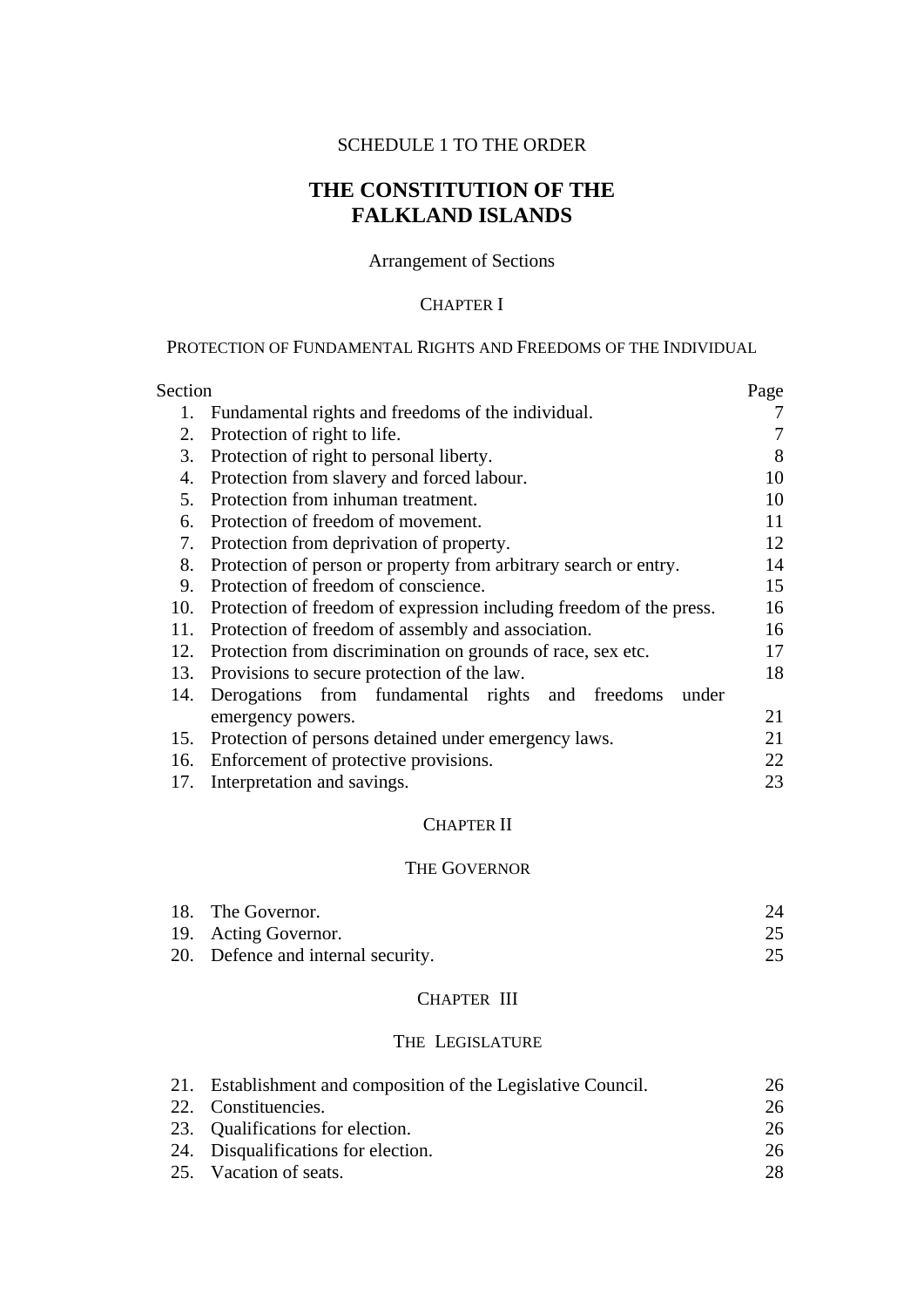| 26. Vacation of seat on sentence.                | 28 |
|--------------------------------------------------|----|
| 27. Qualification of electors.                   | 29 |
| 28. General elections and filling vacant seats.  | 30 |
| 29. Prorogation and dissolution.                 | 30 |
| 30. Determination of questions as to membership. | 31 |

# CHAPTER IV

#### POWERS AND PROCEDURES OF THE LEGISLATIVE COUNCIL

|     | 31. Power to make laws.                                  | 32 |
|-----|----------------------------------------------------------|----|
| 32. | Sessions of the Legislative Council.                     | 32 |
| 33. | Presiding.                                               | 32 |
| 34. | Clerk of the Legislative Council.                        | 33 |
| 35. | Participation by non-members.                            | 33 |
| 36. | Oaths.                                                   | 33 |
| 37. | Quorum.                                                  | 33 |
| 38. | Voting.                                                  | 33 |
|     | 39. Transaction of business not with standing vacancies. | 34 |
| 40. | <b>Standing Orders.</b>                                  | 34 |
|     | 41. Penalty for sitting or voting when unqualified.      | 34 |
| 42. | Privileges of the Legislative Council and members.       | 34 |
| 43. | Freedom of speech in proceedings.                        | 35 |
| 44. | Rules for the enactment of laws.                         | 35 |
|     | 45. Introduction of Bills, etc.                          | 35 |
| 46. | Assent to Bills.                                         | 36 |
|     | 47. Publication and commencement of laws.                | 36 |
|     | 48. Disallowance of laws.                                | 36 |
|     | 49. Governor's reserved power.                           | 37 |
|     |                                                          |    |

### CHAPTER V

### THE EXECUTIVE

| 50. | Executive authority.                                            | 38 |
|-----|-----------------------------------------------------------------|----|
| 51. | Executive Council.                                              | 38 |
| 52. | Election of elected members of the Executive Council.           | 38 |
| 53. | Tenure of office of elected members of the Executive Council.   | 39 |
| 54. | Temporary members of the Executive Council.                     | 39 |
| 55. | Attendance of non-members at meetings of the Executive Council. | 39 |
| 56. | Summoning of meetings of the Executive Council.                 | 40 |
| 57. | Presiding in the Executive Council.                             | 40 |
| 58. | Oaths.                                                          | 40 |
| 59. | Quorum.                                                         | 40 |
| 60. | The Governor to propose questions.                              | 40 |
| 61. | The Governor to consult the Executive Council.                  | 41 |
| 62. | The Governor may act against advice of the Executive Council.   | 41 |
| 63. | Minutes.                                                        | 42 |
|     | 64. Advisory Committee on the Prerogative of Mercy.             | 42 |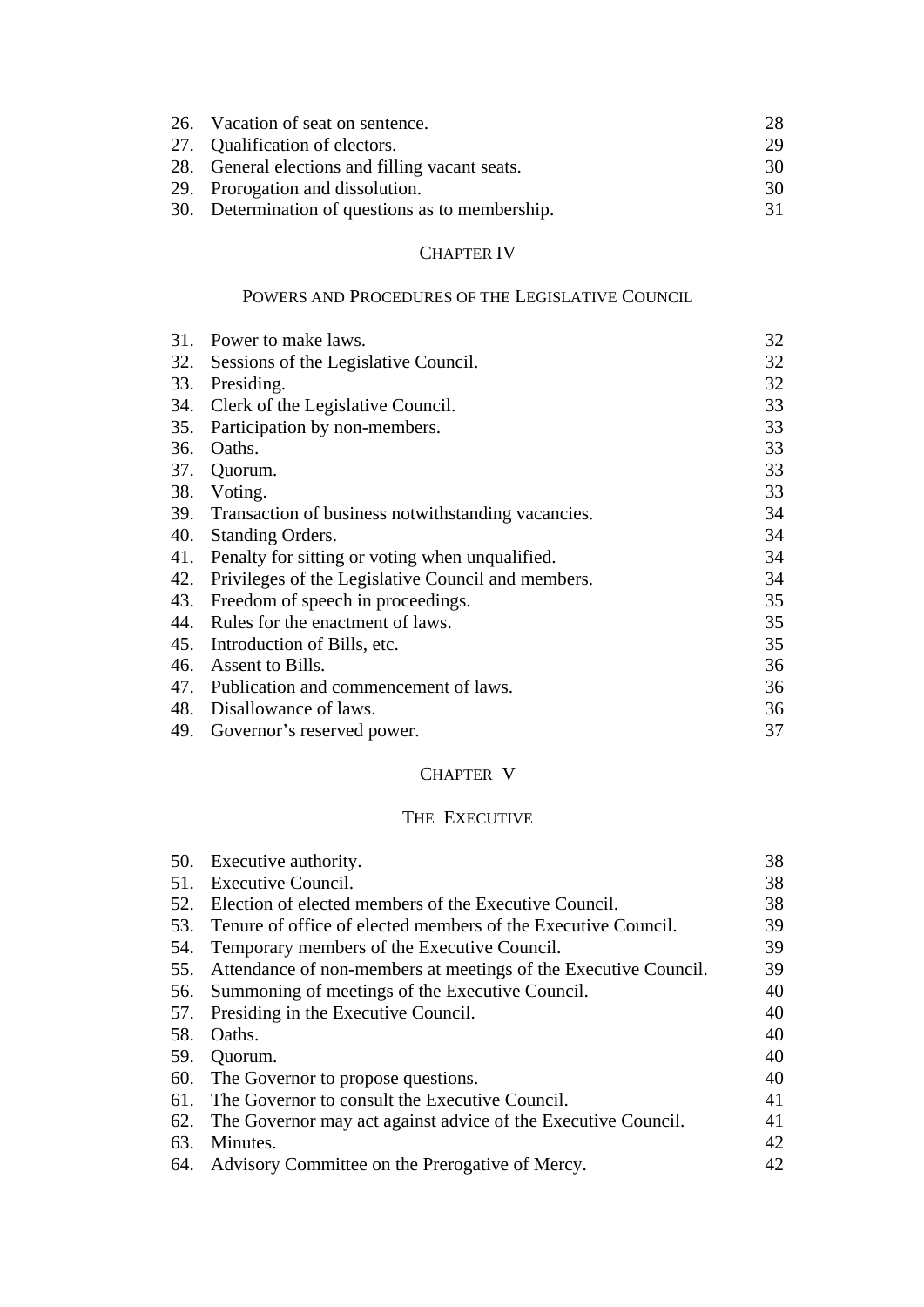| 65. Power of pardon etc.                                            |    |
|---------------------------------------------------------------------|----|
| 66. Powers of Attorney-General in relation to criminal proceedings. | 43 |
| 67. Grants of land.                                                 | 44 |

#### CHAPTER VI

#### FINANCE

| 68. Consolidated Fund.                       | 44 |
|----------------------------------------------|----|
| 69. Withdrawals.                             | 44 |
| 70. Authorisation of expenditure.            | 45 |
| 71. Expenditure in advance of appropriation. | 46 |
| 72. Contingencies Fund.                      | 46 |
| 73. Public debt.                             | 46 |
| 74. Audit.                                   | 46 |

### CHAPTER VII

### THE PUBLIC SERVICE

| 75. Power to constitute offices.     |  |
|--------------------------------------|--|
| 76. Power to make appointments, etc. |  |

## CHAPTER VIII

#### THE JUDICATURE

| 77. Supreme Court.                                            | 47 |
|---------------------------------------------------------------|----|
| 78. Court of Appeal.                                          | 47 |
| 79. Appointment of judges.                                    | 48 |
| 80. Acting judges.                                            | 49 |
| 81. Tenure of office of judges.                               | 49 |
| 82. Oaths.                                                    | 51 |
| 83. Jurisdiction of the Court of Appeal.                      | 51 |
| 84. Practice and procedure on appeals to the Court of Appeal. | 52 |
| 85. Appeals to the Court of Appeal.                           | 52 |

#### CHAPTER IX

#### **MISCELLANEOUS**

| 86. The Public Seal.                            |    |
|-------------------------------------------------|----|
| 87. Reappointments and concurrent appointments. | 53 |
| 88. Resignations.                               | 53 |
| 89. Interpretation.                             | 53 |
|                                                 |    |

### ANNEX A TO THE CONSTITUTION

#### RULES FOR THE ENACTMENT OF LAWS.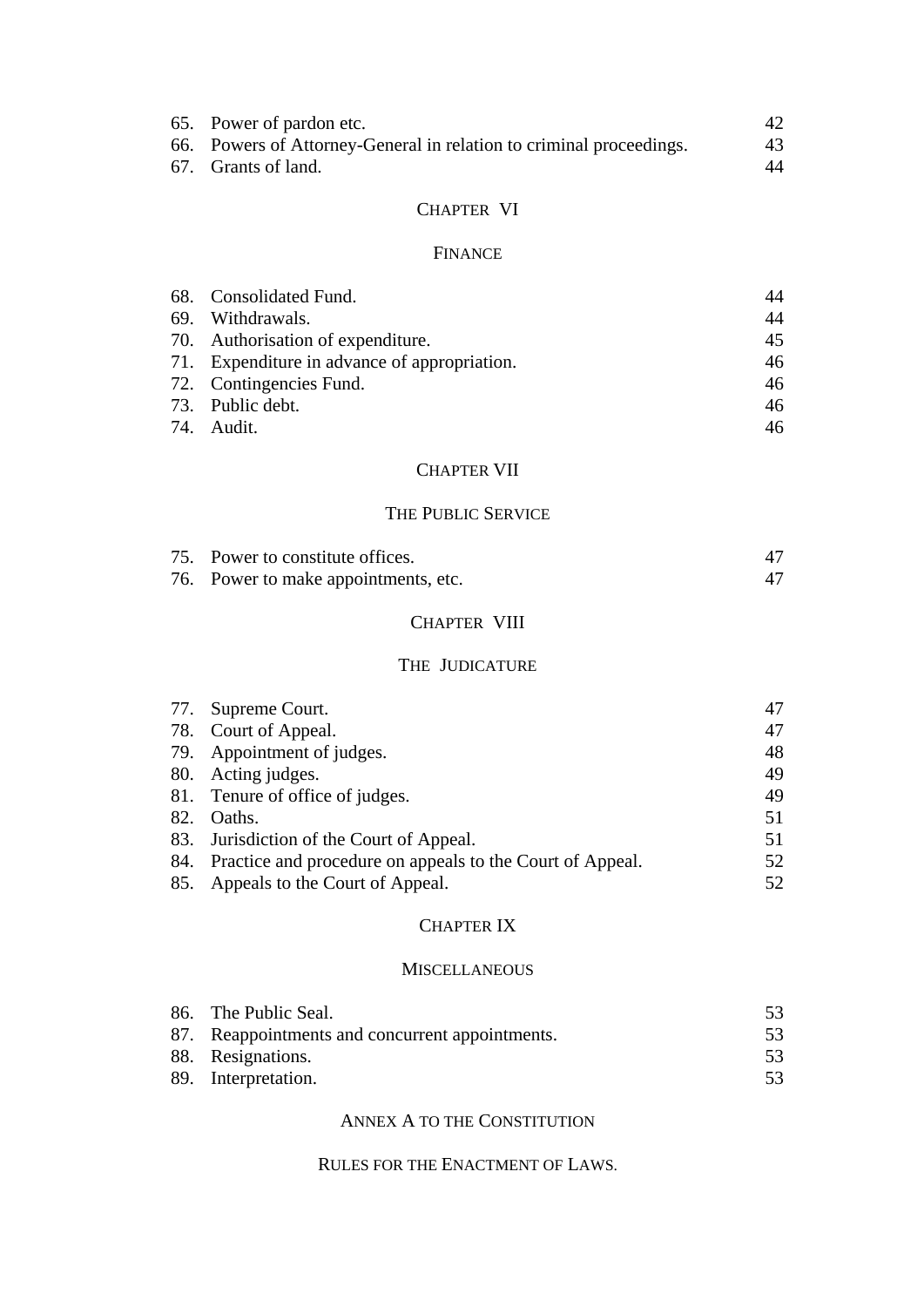#### ANNEX B TO THE CONSTITUTION

OATHS AND AFFIRMATIONS.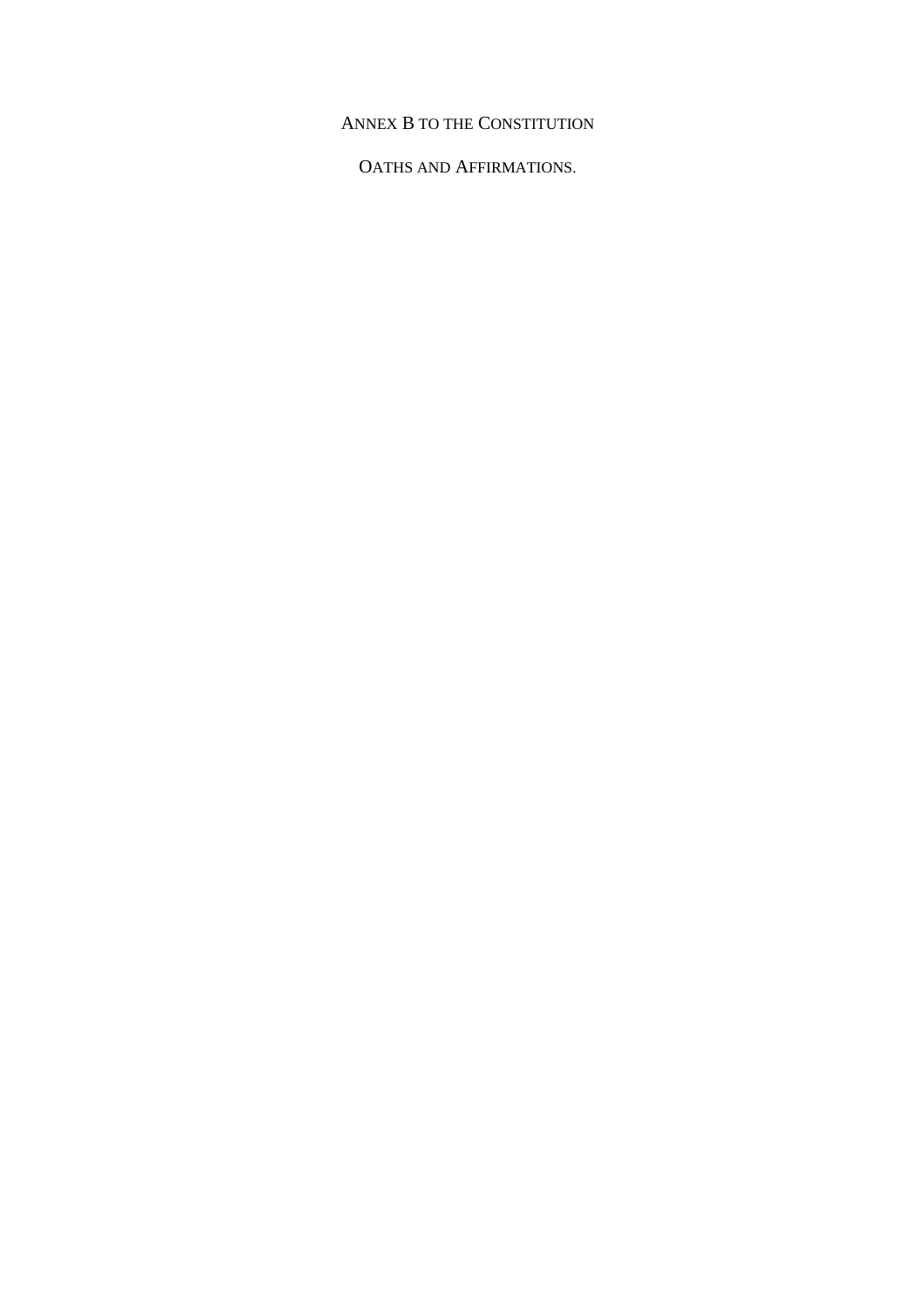### CHAPTER I

#### PROTECTION OF FUNDAMENTAL RIGHTS AND FREEDOMS OF THE INDIVIDUAL

Whereas all peoples have the right to self-determination and by virtue of that right they freely determine their political status and freely pursue their economic, social and cultural development and may, for their own ends, freely dispose of their natural wealth and resources without prejudice to any obligations arising out of international economic co-operation, based upon the principle of mutual benefit and international law;

And whereas the realization of the right of self-determination must be promoted and respected in conformity with the provisions of the Charter of the United Nations;

And whereas every person in the Falkland Islands is entitled to the fundamental rights and freedoms of the individual, that is to say, the right, regardless of race, place of origin, political opinions or affiliations, colour, creed or sex, but subject to respect for the rights and freedoms of others and for the public interest, to each and all of the following, namely

- *(a)* life, liberty, security of the person, the enjoyment of property and the protection of the law;
- *(b)* freedom of conscience, of expression (including freedom of the press) and of peaceful assembly and association; and
- *(c)* protection for his family life, his personal privacy, the privacy of his home and other property and from deprivation of property without fair compensation:

#### **Fundamental rights and freedoms of the individual.**

**1.** The provisions of this Chapter shall have effect for the purpose of affording protection to the aforesaid individual rights and freedoms, subject to such limitations on that protection as are contained in those provisions, being limitations designed to ensure that the enjoyment of the said rights and freedoms by any individual does not prejudice the rights and freedoms of others or the public interest.

#### **Protection of right to life.**

**2.**<sup> $(1)$ </sup> No person shall be deprived of his life intentionally save in execution of the sentence of a court in respect of a crime of treason of which he has been convicted.

(2) A person shall not be regarded as having been deprived of his life in contravention of this section if he dies as the result of the use, to such extent and in such circumstances as are permitted by law, of such force as is reasonably justifiable—

*(a)* for the defence of any person from violence or for the defence of property;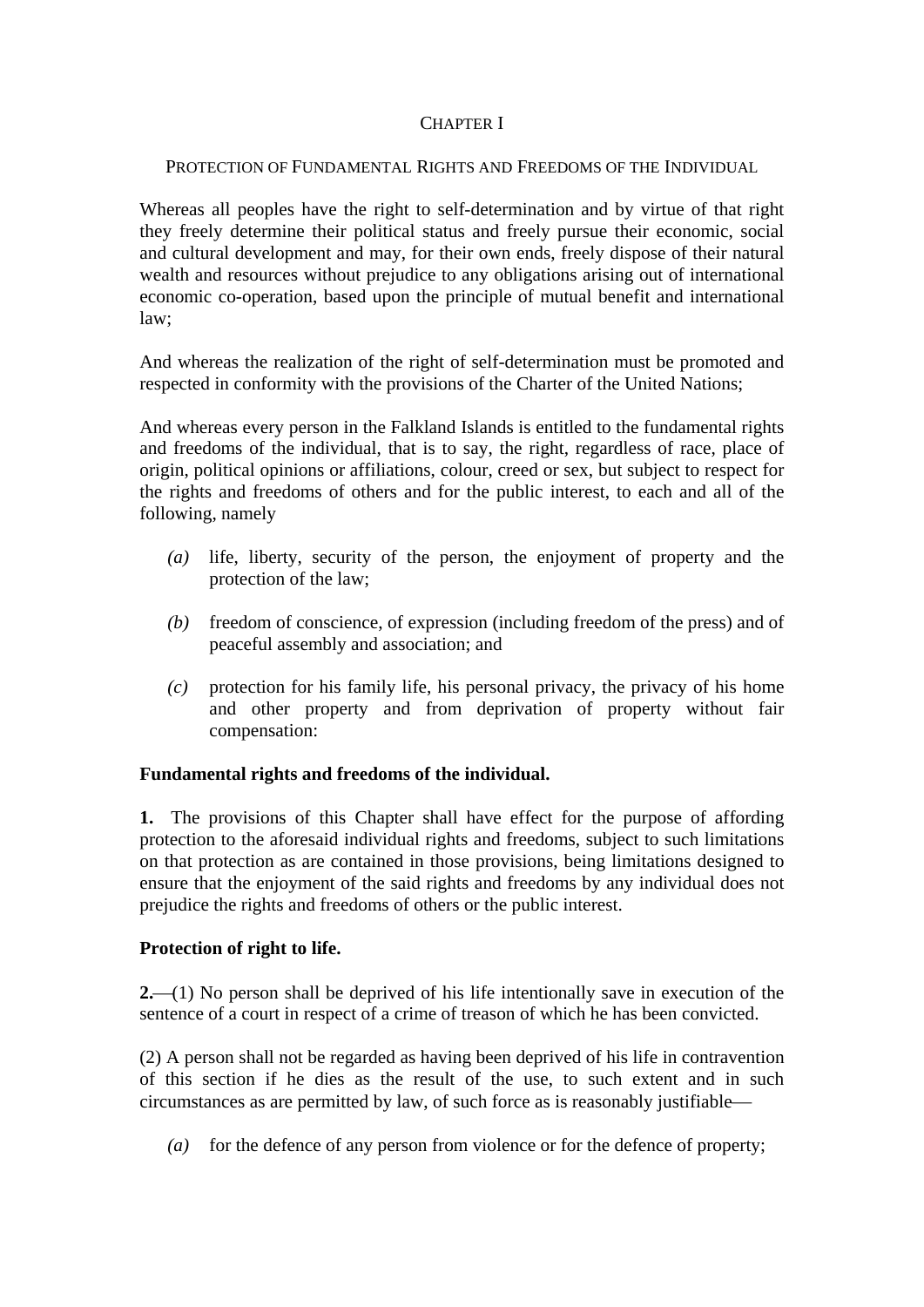- *(b)* in order to effect a lawful arrest or to prevent the escape of a person lawfully detained;
- *(c)* for the purpose of suppressing a riot, insurrection or mutiny; or
- *(d)* in order to prevent the commission by that person of a criminal offence,

or if he dies as the result of a lawful act of war.

#### **Protection of right to personal liberty.**

**3.** (1) No person shall be deprived of his personal liberty save as may be authorised by law in any of the following cases, that is to say—

- *(a)* in consequence of his unfitness to plead to a criminal charge;
- *(b)* in execution of the sentence or order of a court, whether established for the Falkland Islands or some other country, in respect of a criminal offence of which he has been convicted;
- *(c)* in execution of an order of a court punishing him for contempt of that court or of another court or of a tribunal;
- *(d)* in execution of the order of a court made in order to secure the fulfilment of any obligation imposed on him by law;
- *(e)* for the purpose of bringing him before a court in execution of the order of a court;
- *(f)* upon reasonable suspicion of his having committed or of being about to commit a criminal offence under any law;
- *(g)* under the order of a court or with the consent of his parent or guardian, for his education of welfare during any period ending not later than the date when he attains the age of eighteen years;
- *(h)* for the purpose of preventing the spread of an infectious or contagious disease;
- *(i)* in the case of a person who is, or is reasonably suspected to be, of unsound mind, addicted to drugs or alcohol, or a vagrant, for the purpose of his care or treatment or the protection of the community;
- *(j)* for the purpose of preventing the unlawful entry of that person into the Falkland Islands or for the purpose of effecting the expulsion, extradition or other lawful removal of that person from the Falkland Islands or for the purpose of restricting that person while he is being conveyed through the Falkland Islands in the course of his extradition or removal as a convicted prisoner from one country to another; or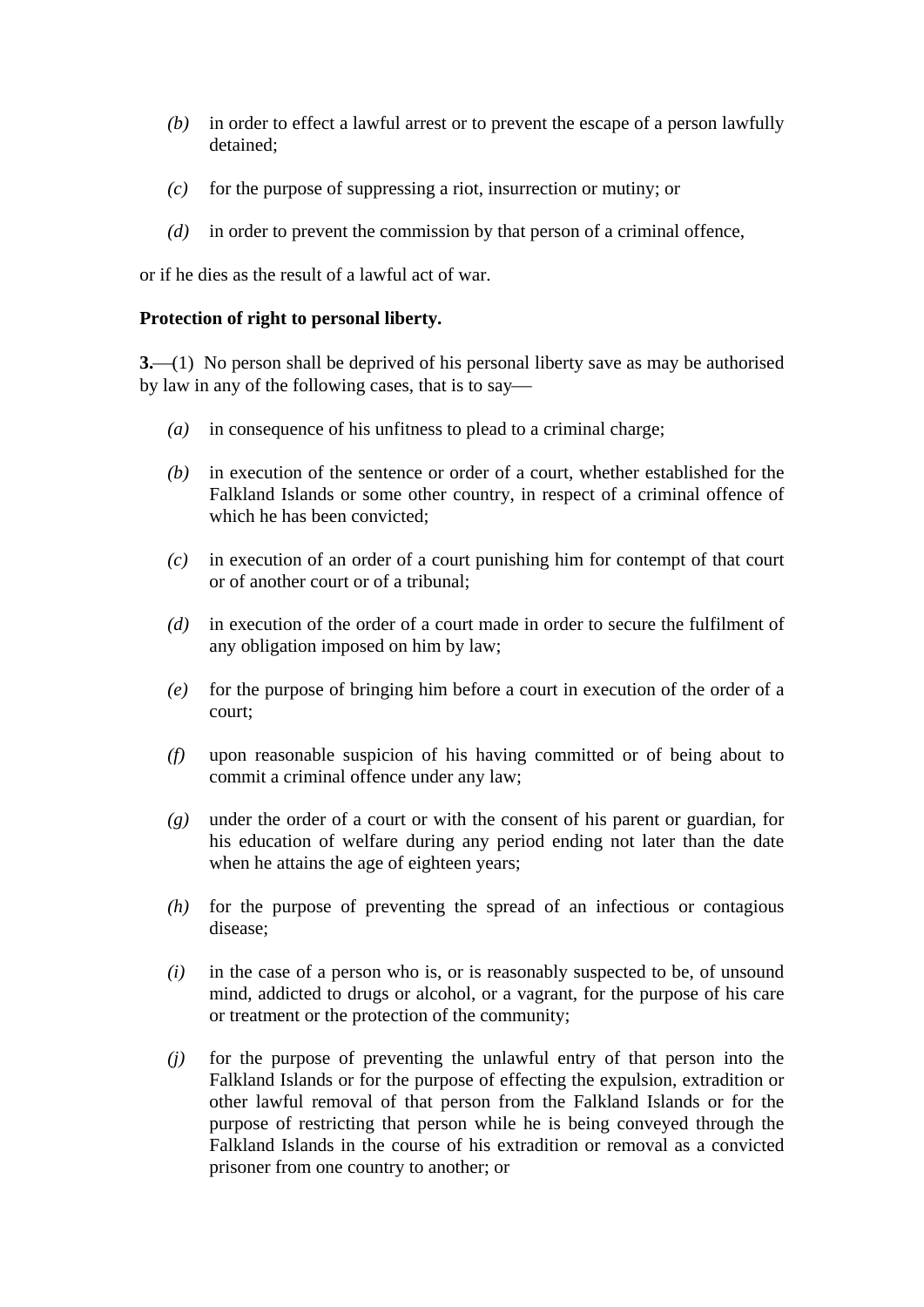*(k)* to such an extent as may be necessary in the execution of a lawful order requiring that person to remain within a specified area within the Falkland Islands or prohibiting him from being within such an area or to such extent as may be reasonably justifiable for the taking of proceedings against that person relating to the making of any such order or relating to such an order after it has been made, or to such extent as may be reasonably justifiable for restraining that person during any visit that he is permitted to make to any part of the Falkland Islands in which, in consequence of any such order, his presence would otherwise be unlawful.

(2) Any person who is arrested or detained shall be informed orally and in writing as soon as reasonably practicable, in language that he understands, of the reason for his arrest or detention.

(3) Any person who is arrested or detained shall have the right, at any stage and at his own expense, to retain and instruct without delay a legal practitioner of his own choice, and to hold private communications with him, and in the case of a minor he shall also be afforded a reasonable opportunity for communication with his parent or guardian:

Provided that when the person arrested or detained is unable to retain a legal practitioner of his own choice or be represented by a legal practitioner at the public expense, he may be represented, and hold private communication with, such person as the court may approve.

- (4) Any person who is arrested or detained—
	- *(a)* for the purpose of bringing him before a court in execution of the order of a court; or
	- *(b)* upon reasonable suspicion of his having committed or being about to commit a criminal offence under any law,

and who is not released, shall be brought without undue delay before a court.

(5) If any person arrested or detained as mentioned in subsection (4)*(b)* of this section is not tried within a reasonable time, then, without prejudice to any further proceedings which may be brought against him, he shall be released either unconditionally or upon reasonable conditions, including in particular such conditions as are reasonably necessary to ensure that he appears at a later date for trial or for proceedings preliminary to trial and such conditions may include bail.

(6) Any person who is unlawfully arrested or detained by any other person shall be entitled to compensation for such unlawful arrest or detention from the person who made the arrest or effected the detention, from any person or authority on whose behalf the person making the arrest or effecting the detention was acting or from them both: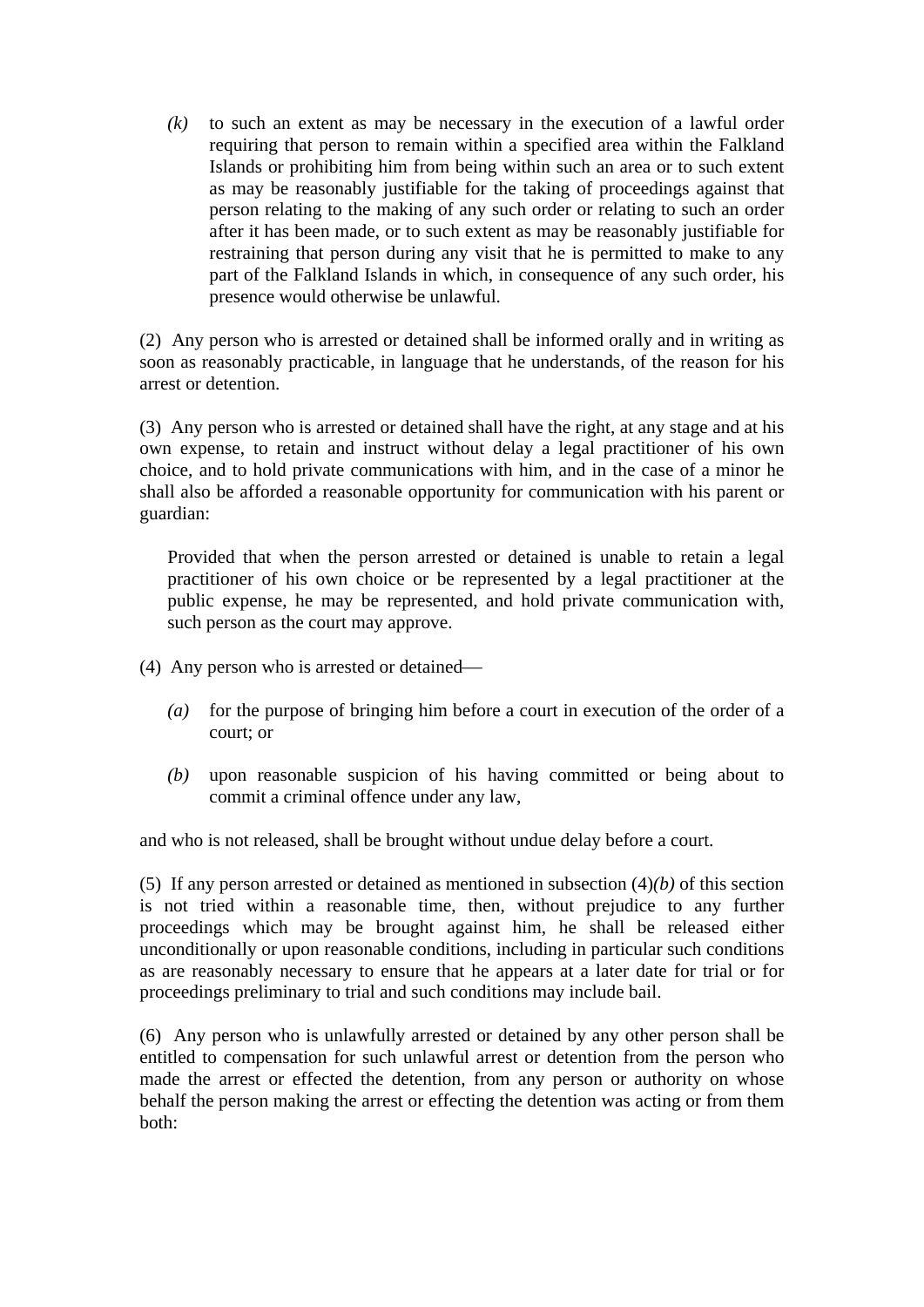Provided that a judge, a magistrate or a justice of the peace or an officer of a court or a police officer acting in pursuance of the order of a judge, a magistrate or a justice of the peace shall not be under any personal liability to pay compensation under this subsection in consequence of any act performed by him in good faith in the discharge of the functions of his office and any liability to pay any such compensation in consequence of any such act shall be a liability of the Crown.

(7) For the purposes of subsection (1)*(b)* of this section, a person charged with a criminal offence in respect of whom a special verdict has been returned that he was guilty of the act or omission charged but was insane when he did the act or made the omission shall be regarded as a person who has been convicted of a criminal offence and the detention of that person in consequence of such a verdict shall be regarded as detention in execution of the order of a court.

### **Protection from slavery and forced labour.**

**4.** (1) No person shall be held in slavery or servitude.

(2) No person shall be required to perform forced labour.

(3) For the purposes of this section, the expression "forced labour" does not include—

- *(a)* any labour required in consequence of the sentence or order of a court;
- *(b)* any labour required of any person while he is lawfully detained that, though not required in consequence of the sentence or order of a court, is reasonably necessary in the interests of hygiene or for the maintenance of the place at which he is detained;
- *(c)* any labour required of a member of a disciplined force in pursuance of his duties as such or, in the case of a person who has conscientious objections to service as a member of a naval, military or air force, any labour that that person is required by law to perform in place of such service;
- *(d)* any labour required during any period of public emergency or, in the event of any other emergency or calamity that threatens the life and well-being of the community, to the extent that the requiring of such labour is reasonably justifiable in the circumstances of any situation arising or existing during that period or as a result of that other emergency or calamity, for the purpose of dealing with that situation.

#### **Protection from inhuman treatment.**

**5.** No person shall be subjected to torture or to inhuman or degrading punishment or other such treatment.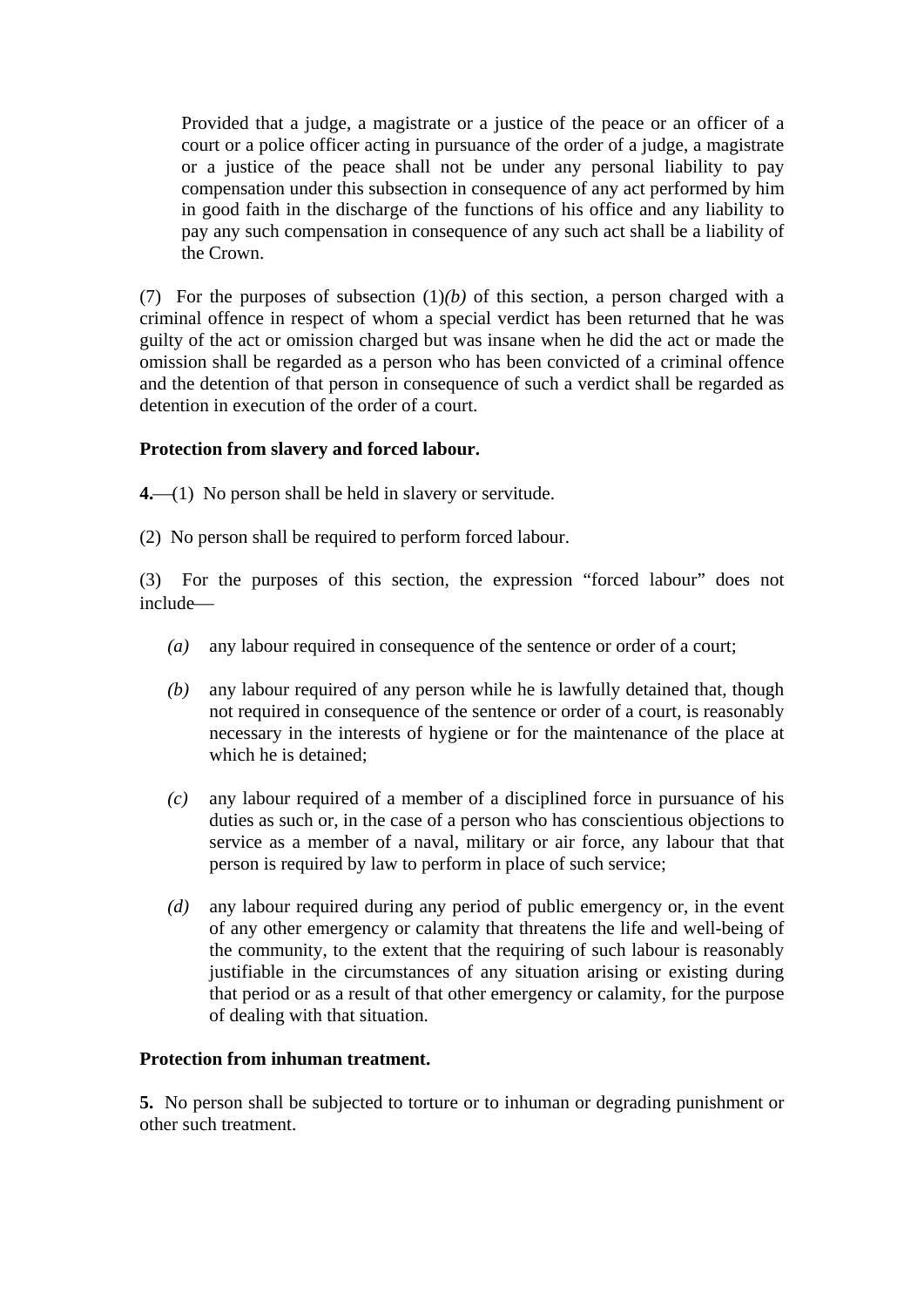### **Protection of freedom of movement.**

**6.** (1) A person shall not be deprived of his freedom of movement, that is to say, the right to move freely throughout the Falkland Islands, the right to reside in any part of the Falkland Islands, the right to enter the Falkland Islands, the right to leave the Falkland Islands and immunity from expulsion from the Falkland Islands.

(2) Any restrictions on a person's freedom of movement that is involved in his lawful detention shall not be held to be inconsistent with or in contravention of this section.

(3) Nothing contained in or done under the authority of any law shall be held to be inconsistent with or in contravention of this section to the extent that the law in question makes provision—

- *(a)* for the imposition of restrictions on the movement or residence within the Falkland Islands, of any person or on any person's right to leave the Falkland Islands that are reasonably required in the interests of defence, internal security, public safety or public order;
- *(b)* for the imposition of restrictions on the movement or residence within the Falkland Islands or on the right to leave the Falkland Islands of persons generally or any class of persons that are reasonably required in the interests of defence, internal security, public safety, public order, public morality, or public health except so far as that provision or, as the case may be, the thing done under the authority thereof is shown not to be reasonably justifiable in a democratic society;
- *(c)* for the imposition of restrictions, by order of a court, on the movement or residence within the Falkland Islands of any person or on any person's right to leave the Falkland Islands either in consequence of his having been found guilty of a criminal offence under a law or for the purpose of ensuring that he appears before a court at a later date for trial of such a criminal offence or for proceedings relating to his extradition or lawful removal from the Falkland Islands;
- *(d)* for the imposition of restrictions on the freedom of movement of any person who does not belong to the Falkland Islands;
- *(e)* for the imposition of restrictions on the acquisition or use by any person of land or other property in the Falkland Islands;
- *(f)* for the imposition of restrictions upon the movement or residence within the Falkland Islands or on the right to leave the Falkland Islands of any public officer that are reasonably required for the proper performance of his functions;
- *(g)* for the removal of a person from the Falkland Islands to be tried or punished in some other country for a criminal offence under the law of that country or to undergo imprisonment in some other country in execution of the sentence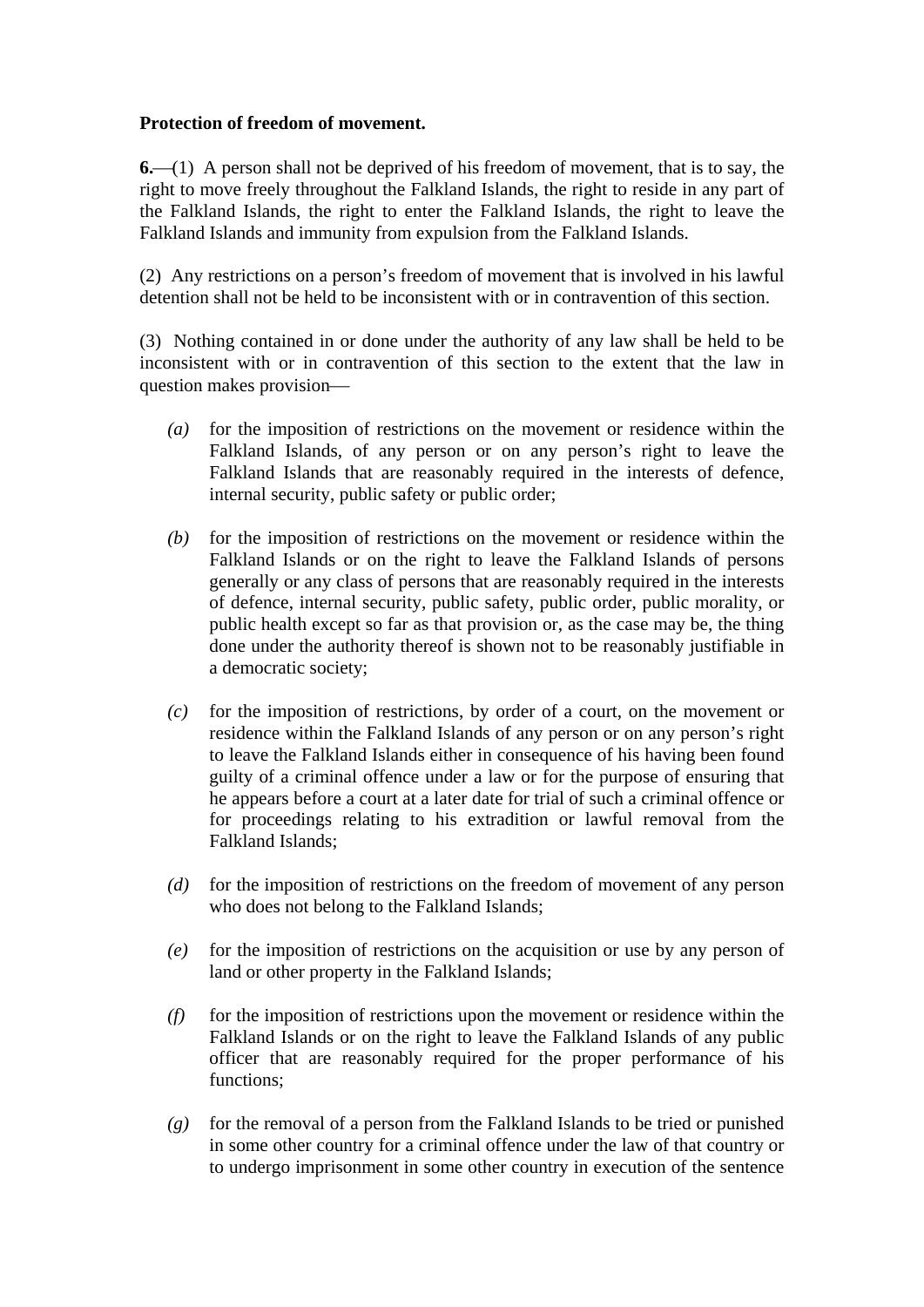of a court in respect of a criminal offence under a law of which he has been convicted; or

*(h)* for the imposition of restrictions on the right of any person to leave the Falkland Islands that are reasonably required in order to secure the fulfilment of any obligations imposed on that person by law and except so far as that provision or, as the case may be, the thing done under the authority thereof is shown not to be reasonably justifiable in a democratic society.

(4) If any person whose freedom of movement has been restricted by virtue only of such provision as is referred to in subsection  $(3)(a)$  of this section so requests at any time after that restriction was imposed or six months after he last made such a request, as the case may be, his case shall be reviewed by an independent and impartial tribunal consisting of a president appointed by the Chief Justice and two other members appointed by the Governor, acting in his discretion.

(5) On any review by a tribunal in pursuance of subsection (4) of this section of the case of any person whose freedom of movement has been restricted, the tribunal may make recommendations concerning the necessity for or expediency of continuation of that restriction to the authority by whom it was ordered and, unless it is otherwise provided by law, that authority shall be obliged to act in accordance with any such recommendations.

## **Protection from deprivation of property.**

**7.** (1) No property of any description shall be compulsorily taken possession of, and no interest in or right to or over property of any description shall be compulsorily acquired, except in accordance with the provisions of a law applicable to that taking of possession or acquisition and where the following conditions are satisfied, that is to say—

- *(a)* the taking possession of or acquisition is for public purposes; and
- *(b)* there is reasonable justification for the causing of any hardship that may result to any person having an interest in or right over the property; and
- *(c)* provision is made by a law applicable to the taking of possession or acquisition;
	- (i) for the prompt payment of adequate compensation; and
	- (ii) securing to any person having an interest in or right over the property a right of access to the Supreme Court, whether direct or on appeal from a tribunal or authority, for the determination of his interest or right, the legality of the taking of possession or acquisition of the property, interest or right and the amount of any compensation to which he is entitled, and for the purpose of obtaining that compensation.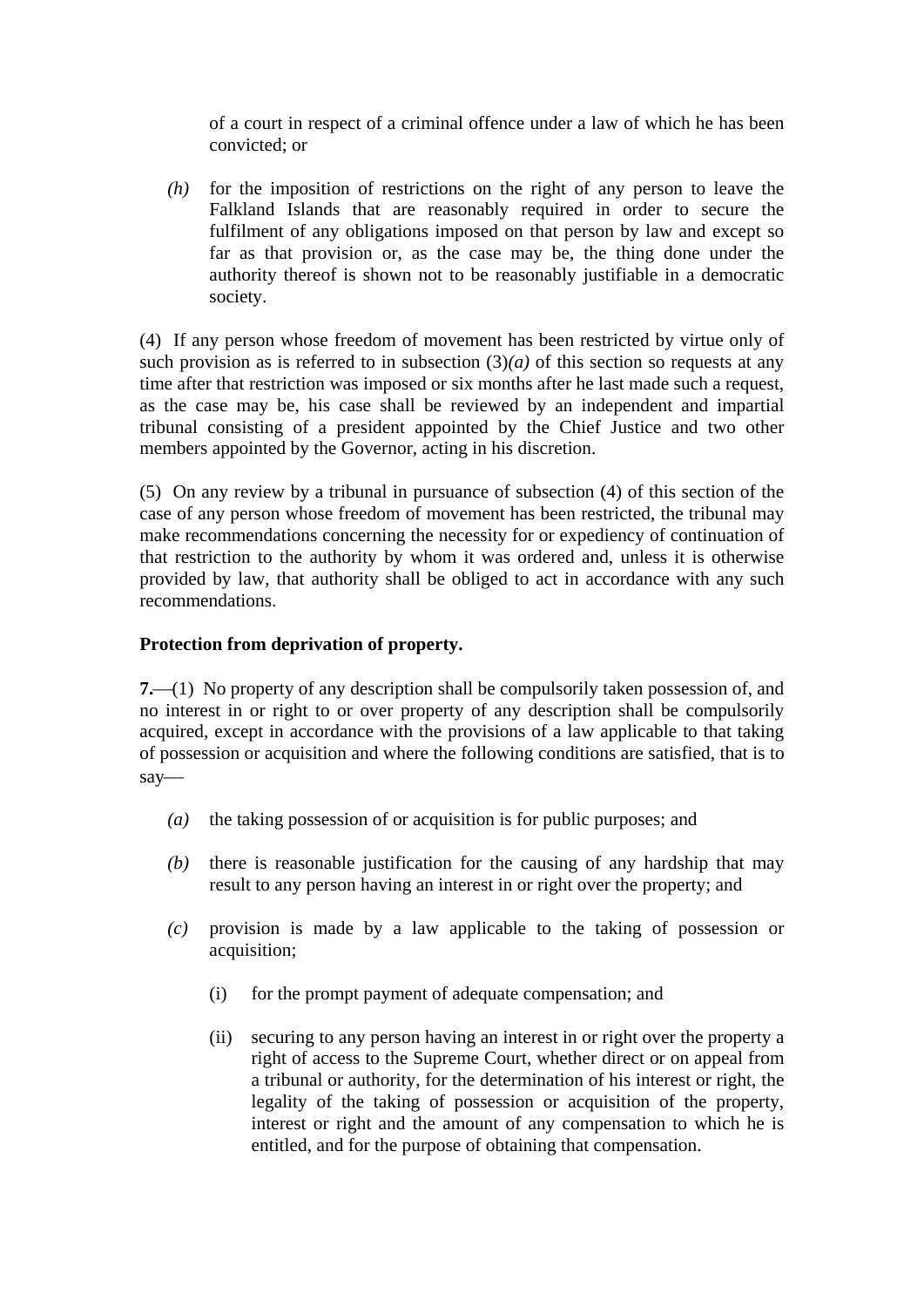(2) Nothing contained in or done under the authority of any law shall be held to be inconsistent with or in contravention of subsection  $(1)$  of this section—

- *(a)* to the extent that the law in question makes provision for the taking of possession or acquisition of any property, interest or right—
	- (i) in satisfaction of any tax, rate, statutory contribution, levy or due;
	- (ii) by way of penalty for breach of the law of forfeiture in consequence of breach of the law;
	- (iii) as an incident of a lease, tenancy, mortgage, charge, bill of sale, pledge or contract;
	- (iv) in the execution of judgements or orders of a court in proceedings for the determination of civil rights or obligations;
	- (v) in circumstances where it is reasonably necessary so to do because the property is in a dangerous state or likely to be injurious to the health of human beings, animals or plants;
	- (vi) in consequence of any law with respect to the limitation of actions or acquisitive prescriptions;
	- (vii) for so long as may be necessary for the purposes of any examination, investigation, trial or enquiry or, in the case of land, for the purposes of the carrying out thereon of work of soil conservation or the conservation of other natural resources or work relating to agricultural development or improvement (being work relating to such development or improvement that the owner or occupier of the land has been required, and has without reasonable excuse refused or failed, to carry out),

except so far as the provision or, as the case may be, the thing done under the authority thereof is shown not to be reasonably justifiable in a democratic society;

- *(b)* to the extent that the law in question makes provision for the taking of possession or acquisition of any of the following property (including any interest in or right to or over property), that is to say—
	- (i) enemy property;
	- (ii) property of a deceased person, a person of unsound mind or a person who has not attained the age of eighteen years, for the purpose of its administration for the benefit of the person entitled to the beneficial interest therein;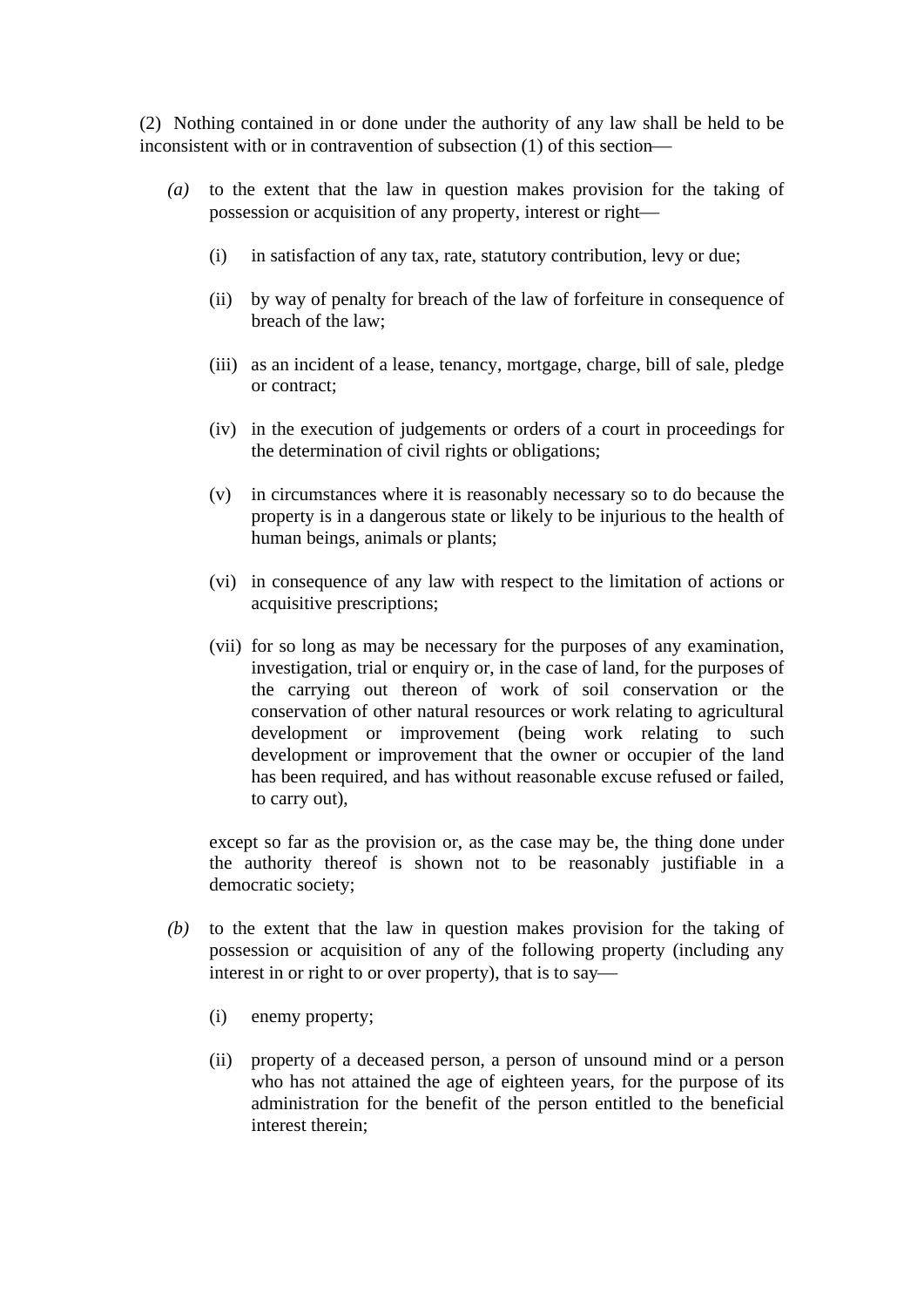- (iii) the property of a person adjudged bankrupt or a body corporate in liquidation, for the purpose of its administration for the benefit of the creditors of the bankrupt or body corporate and, subject thereto, for the benefit of other persons entitled to the beneficial interest in the property; or
- (iv) property subject to a trust, for the purpose of vesting the property in persons appointed as trustees under the instrument creating the trust or by a court or by order of a court for the purposes of giving effect to the trust.

(3) Nothing contained in or done under the authority of any law shall be held to be inconsistent with or in contravention of this section to the extent that the law in question makes provision for the compulsory taking of possession of any property, or the compulsory acquisition of any interest in or right to or over property, where that property, interest or right is held by a body corporate established by law for public purposes in which no monies have been invested other than monies provided from the public funds of the Falkland Islands.

(4) For the purposes of subsection (1) of this section "purposes" are "public" if they are intended to result or result in a benefit or advantage to the community and, without prejudice to the generality of the expression, includes the development, utilization or disposal of property (in whole or in part) for the promotion of the physical, economic, social or aesthetic well-being of the community; and "property" does not include any minerals in, under or upon any land or waters.

## **Protection of person or property from arbitrary search or entry.**

**8.**<sup> $(1)$ </sup> Except with his own consent, no person shall be subjected to the search of his person or his property or the entry by others on his premises.

(2) Nothing contained in or done under the authority of any law shall be held to be inconsistent with or in contravention of this section to the extent that the law in question makes provision-

- *(a)* that is reasonably required in the interests of defence, internal security, public safety, public order, public morality, public health, public revenue, town and country planning, the development or utilization of mineral resources, or the development and utilization of property in such a manner as to promote the public benefit;
- *(b)* that authorises an officer or agent of the Government, a local government authority or a body corporate established by law for public purposes to enter on the premises of any person in order to inspect those premises or anything thereon for the purpose of any tax, rate or due or in order to carry out work connected with any property that is lawfully on those premises and that belongs to the Government, or to that authority or body corporate, as the case may be;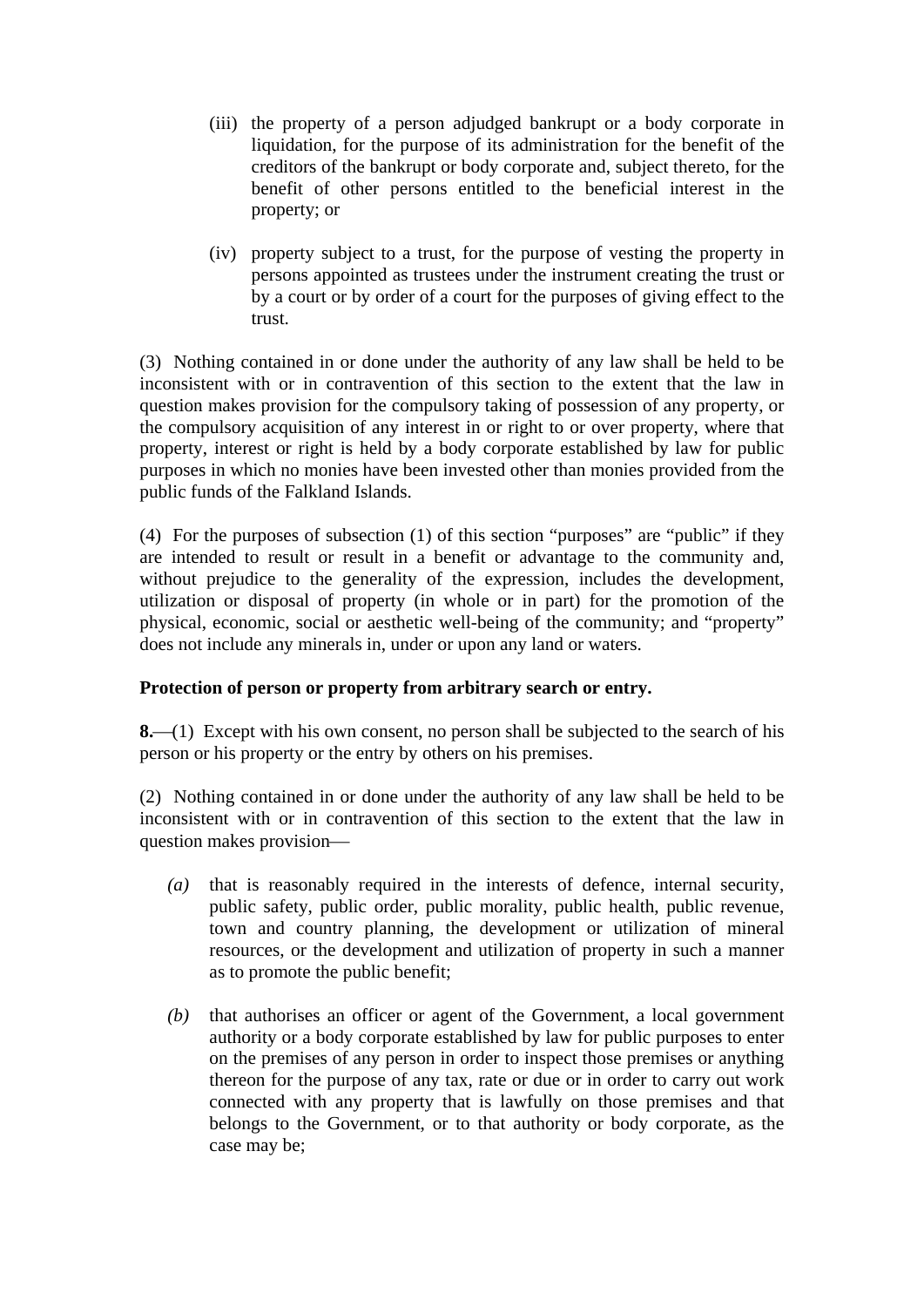- *(c)* that is reasonably required for the purpose of preventing or detecting crime;
- *(d)* that is reasonably required for the purpose of protecting the rights or freedoms of other persons; or
- *(e)* that authorises, for the purpose of enforcing the judgment or order of a court in any proceedings, the search of any person or property by order of a court or entry upon any premises by such order,

except so far as that provision or, as the case may be, anything done under the authority thereof is shown not to be reasonably justifiable in a democratic society.

#### **Protection of freedom of conscience.**

**9.** (1) Except with his own consent, no person shall be hindered in the enjoyment of his freedom of conscience, and for the purposes of this section the said freedom includes freedom of thought and of religion, freedom to change his religion or belief, and freedom, either alone or in community with others, and both in public and in private, to manifest and propagate his religion or belief in worship, teaching, practice and observance.

(2) Except with his own consent (or, if he is under the age, of eighteen years, the consent of his parent or guardian) no person attending any place of education shall be required to receive religious instruction or to take part in or attend any religious ceremony or observance if that instruction, ceremony or observance relates to a religion other than his own or is contrary to his belief.

(3) No person shall be compelled to take any oath which is contrary to his religion or belief or to take any oath in a manner which is contrary to his religion or belief.

(4) Nothing contained or done under the authority of any law shall be held to be inconsistent with or in contravention of this section to the extent that the law in question makes provision that is reasonably required—

- *(a)* in the interests of defence, internal security, public safety, public order, public morality or public health; or
- *(b)* for the pupose of protecting the rights and freedoms of other persons, including the right to observe and practise any religion without the unsolicited intervention of members of any other religion,

except so far as that provision or, as the case may be, the thing done under the authority thereof is shown not to be reasonably justifiable in a democratic society.

(5) Reference in this section to a religion shall be construed as including references to a religious denomination, and cognate expressions shall be construed accordingly.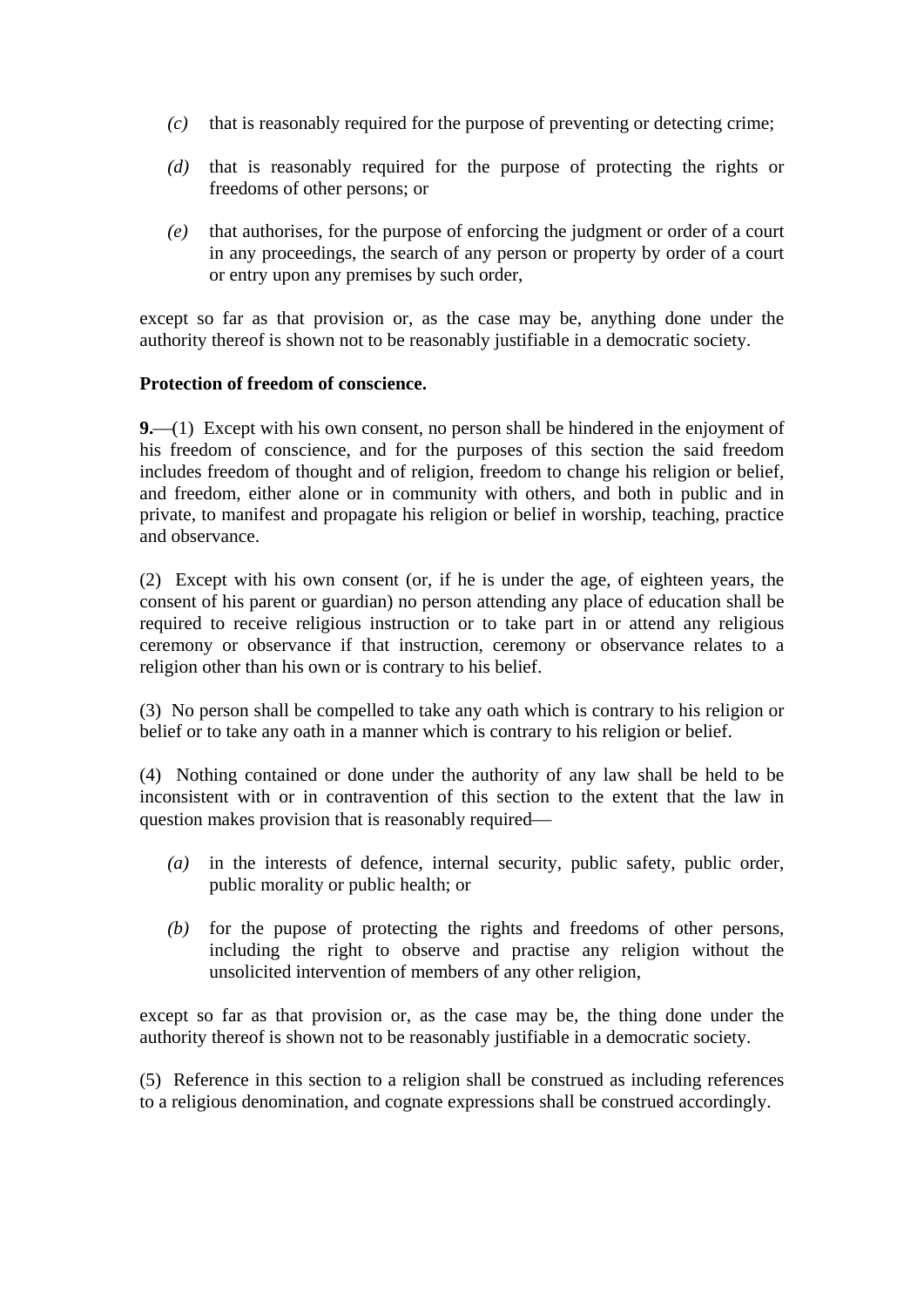## **Protection of freedom of expression including freedom of the press.**

**10.** (1) Except with his own consent, no person shall be hindered in the enjoyment of his freedom of expression.

(2) For the purposes of this section the said freedom includes the freedom to hold opinions without interference, freedom to receive information and ideas without interference, freedom of disseminate information and ideas without interference (whether the dissemination be to the public generally or to any person or class of persons) and freedom from interference with his correspondence or other means of communication.

(3) For the purposes of this section expression may be oral or written or by codes, signals, signs or symbols and includes recordings, broadcasts (whether on radio or television), printed publications, photographs (whether still or moving), drawings, carvings and sculptures or any other means of artistic expression.

(4) Nothing contained in or done under the authority of any law shall be held to be inconsistent with or in contravention of this section to the extent that the law in question makes provision—

- $(a)$  that is reasonably required—
	- (i) in the interests of defence, internal security, public safety, public order, public morality or public health; or
	- (ii) for the purpose of protecting the reputations, rights and freedoms of other persons, or the private lives of persons concerned in legal proceedings and proceedings before statutory tribunals, preventing the disclosure of information received in confidence, maintaining the authority and independence of the Legislative Council and the courts, or regulating telephony, posts, telegraphy, broadcasting or public shows; or
- *(b)* that imposes restrictions upon public officers that are reasonably required for the proper performance of their functions,

except so far as that provision or, as the case may be, the thing done under the authority thereof is shown not to be reasonably justifiable in a democratic society.

## **Protection of freedom of assembly and association.**

**11.**⎯(1) Except with his own consent, no person shall be hindered in the enjoyment of his freedom of peaceful assembly and association, that is to say, his right peacefully to assemble freely and associate with other persons and in particular to form or belong to trade unions or other associations for the promotion and protection of his interests.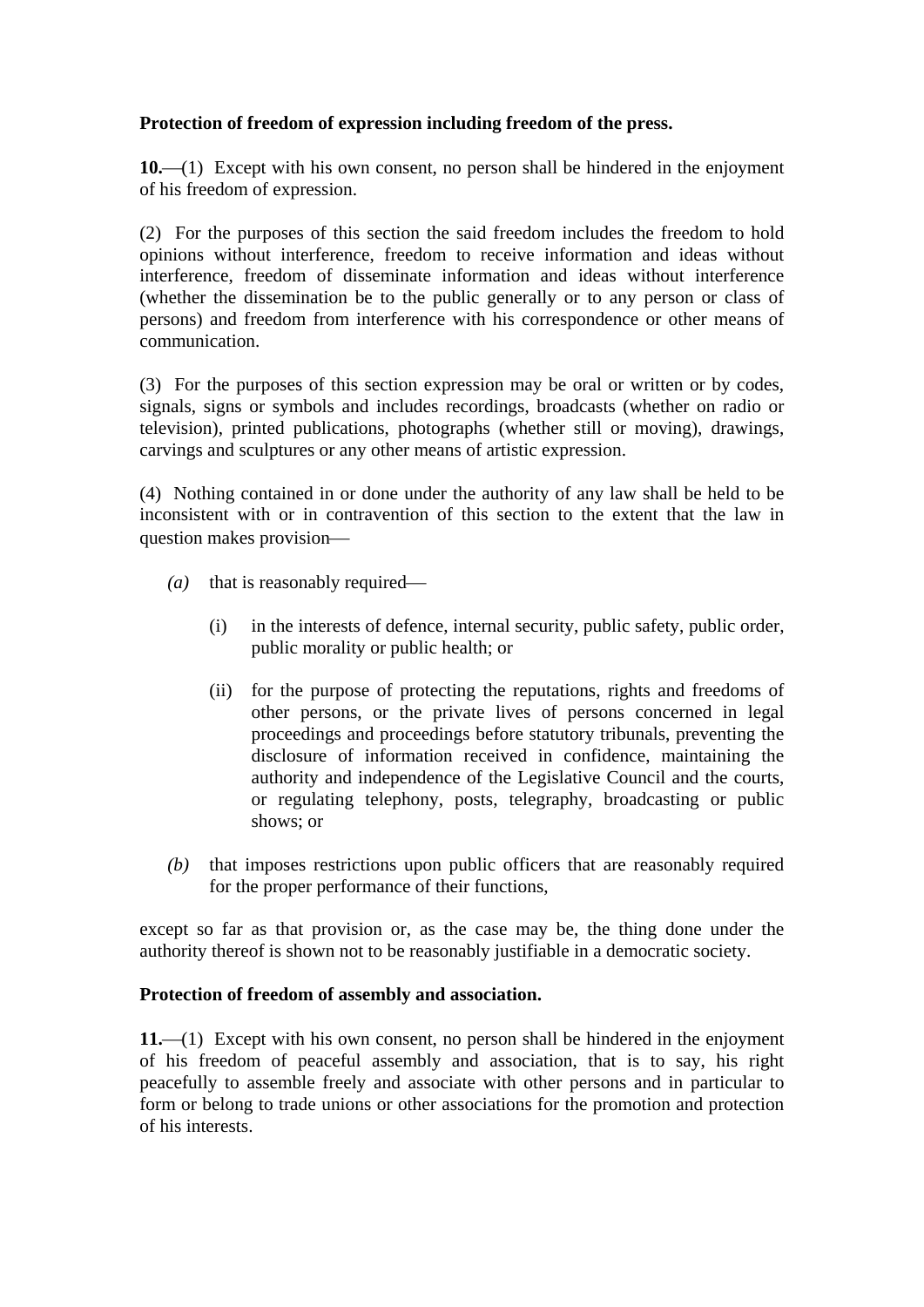(2) Nothing contained in or done under the authority of any law shall be held to be inconsistent with or in contravention of this section to the extent that the law in question makes provision—

- *(a)* that is reasonably required:
	- (i) in the interests of defence, internal security, public order, public morality or public health; or
	- (ii) for the purpose of protecting the rights or freedoms of other persons; or
- *(b)* that imposes restrictions upon public officers that are reasonably required for the proper performance of their functions,

except so far as that provision or, as the case may be, the thing done under the authority thereof is shown not to be reasonably justifiable in a democratic society.

### **Protection from discrimination on grounds of race, sex, etc.**

**12.**<sup> $(1)$ </sup> Subject to the provisions of subsections (4), (5) and (7) of this section, no law shall make any provision that is discriminatory either of itself or in its effect.

(2) Subject to the provisions of subsections (6), (7) and (8) of this section, no person shall be treated in a discriminatory manner by any person acting by virtue of any law or in the performance of the functions of any public office or any public authority.

(3) In this section, the expression "discriminatory" means affording different treatment to different persons attributable wholly or mainly to their respective descriptions by race, place of origin, political opinions or affiliations, colour, creed or sex whereby persons of one such description are subjected to disabilities or restrictions to which persons of another such description are not made subject or are accorded privileges or advantages that are not accorded to persons of another such description.

(4) Subsection (1) of this section shall not apply to any law so far as the law makes provision-

- *(a)* for the appropriation of public revenues or other public funds;
- *(b)* with respect to persons who do not belong to the Falkland Islands; or
- *(c)* whereby persons of any such description as is mentioned in subsection (3) of this section may be subjected to any disability or restriction or may be accorded any privilege or advantage that, having regard to its nature and to special circumstances pertaining to those persons or to persons of any other such description, is reasonably justifiable in a democratic society.

(5) Nothing contained in any law shall be held to be inconsistent with or in contravention of subsection (1) of this section to the extent that it makes provision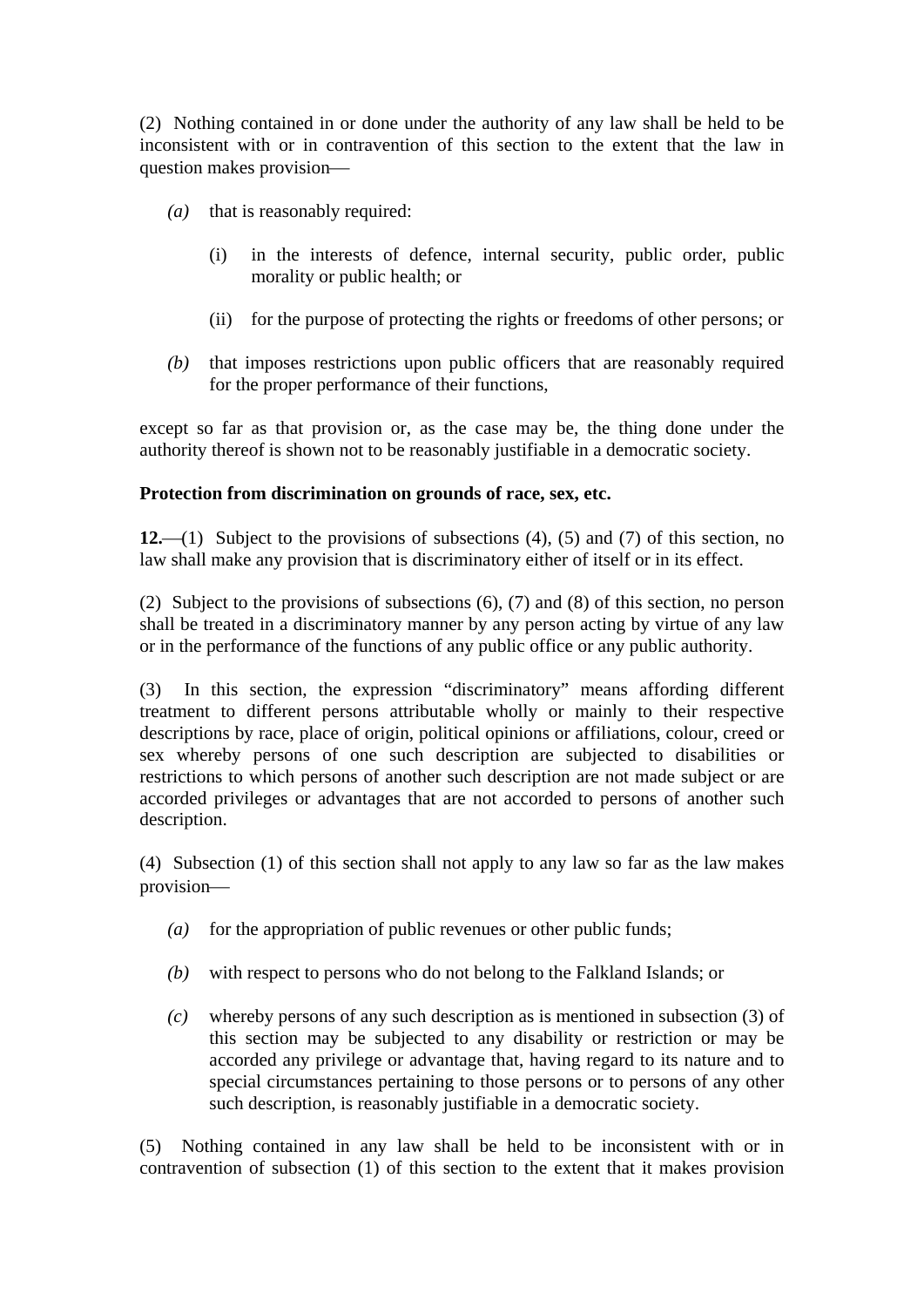with respect to qualifications (not being qualifications specifically relating to race, place of origin, political opinions or affiliations, colour, creed or sex) for service as a public officer or as a member of a disciplined force or for the service of a local government authority or a body corporate established by any law for public purposes.

(6) Subsection (2) of this section shall not apply to anything that is expressly or by necessary implication authorised to be done by any such provision of law as is referred to in subsection (4) or (5) of this section.

(7) Nothing contained in or done under the authority of any law shall be held to be inconsistent with or in contravention of this section to the extent that the law in question makes provision whereby persons of any such description as is mentioned in subsection (3) of this section may be subjected to any restriction on the rights and freedoms guaranteed by sections 6, 8, 9, 10, and 11 of this Constitution, being such a restriction as is authorised by paragraph *(a)* or *(b)* of subsection (3) of section 6, subsection (2) of section 8, subsection (4) of section 9, subsection (4) of section 10 or subsection (2) of section 11, as the case may be.

(8) Nothing in subsection (2) of this section shall affect any discretion relating to the institution, conduct or discontinuance of civil or criminal proceedings in any court that is vested in any person by or under this Constitution or any other law.

#### **Provisions to secure protection of the law.**

**13.**⎯(1) If any person is charged with a criminal offence then, unless the charge is withdrawn, he shall be afforded a fair hearing within a reasonable time by an independent and impartial court established by law.

(2) Every person who is charged with a criminal offence—

- *(a)* shall be presumed to be innocent until he is proved or has pleaded guilty;
- *(b)* shall be informed orally and in writing as soon as reasonably practicable, in a language that he understands, of the nature of the offence with which he is charged;
- *(c)* shall be given adequate time and facilities for the preparation of his defence;
- *(d)* shall be permitted to defend himself before the court in person or, at his own expense, by a legal practitioner of his own choice or, where so provided by any law, by a legal practitioner at the public expense or, when he is unable to retain a legal practitioner of his own choice or at the public expense, by such person as the court may approve;
- *(e)* shall be afforded facilities to examine in person or by the legal practitioner or approved person representing him the witnesses called by the prosecution before the court and to obtain the attendance and carry out the examination of witnesses to testify on his behalf before the court on the same conditions as those applying to witnesses called by the prosecution; and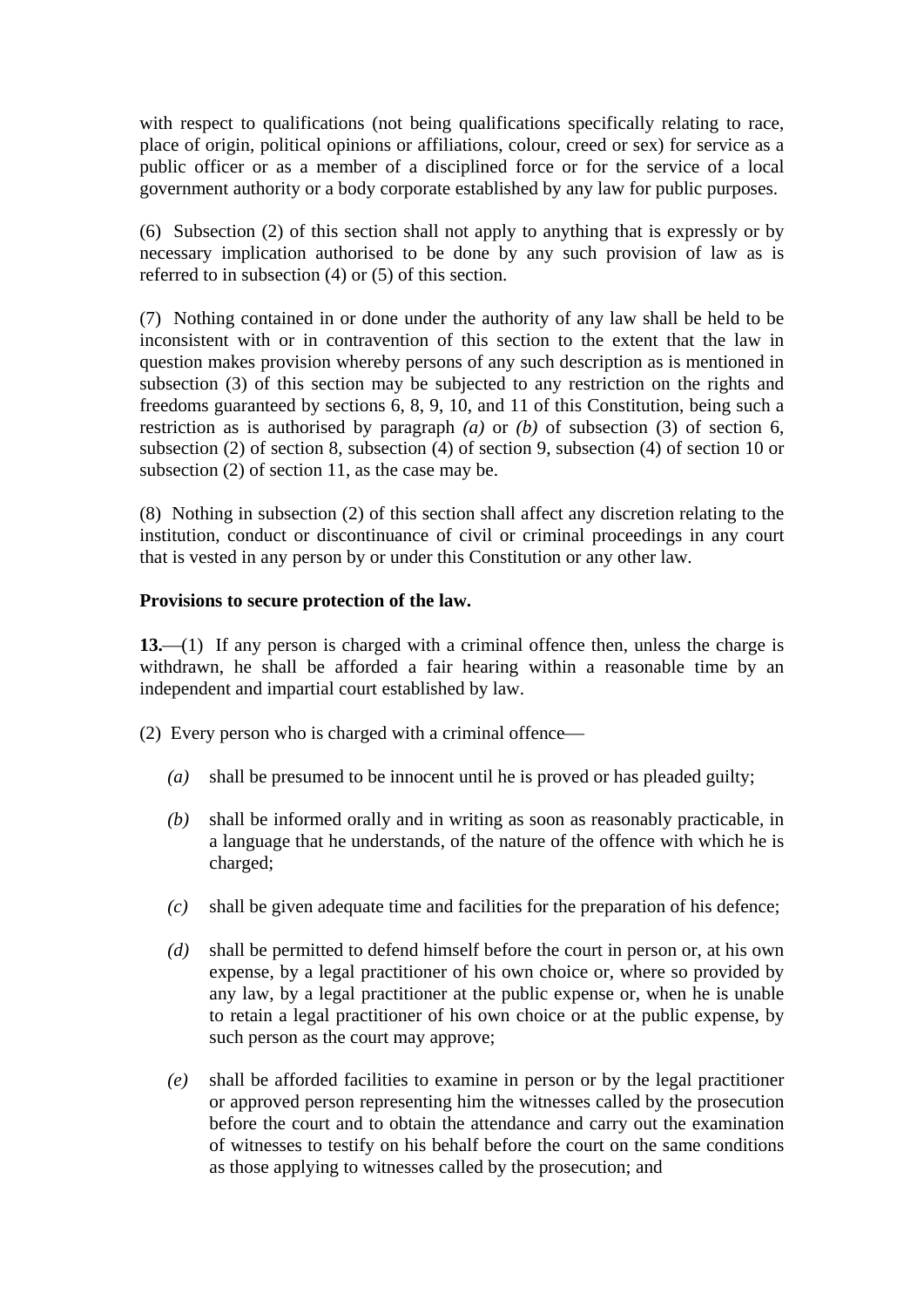*(f)* shall be permitted to have without payment the assistance of an interpreter if, in the opinion of the court, he has an insufficient understanding of the language used at the trial of the charge,

and except with his own consent the trial shall not take place in his absence—

(i) except where, under the provisions of any law entitling him thereto, he is given adequate notice of the charge, the date, time and place of the trial or continuance thereof and afforded a reasonable opportunity of appearing before the court:

> Provided that where the foregoing conditions have been complied with, and the court is satisfied that owing to circumstances beyond his control he cannot appear, the trial shall not take place or continue in his absence; or

(ii) unless he so conducts himself as to render the continuance of the proceedings in his presence impracticable and the court has ordered him to be removed and the trial to proceed in his absence.

(3) When a person is tried for any criminal offence the accused person or any person authorised by him in that behalf shall, if he so requires and subject to payment of such reasonable fee as may be prescribed by law, be given within a reasonable time after judgment a copy of any record of the proceedings made by or on behalf of the court.

(4) No person shall be held to be guilty of a criminal offence on account of any act or omission that did not, at the time it took place, constitute such an offence, and no penalty shall be imposed for any criminal offence that is more severe in degree or description than the maximum penalty that might have been imposed for that offence at the time when it was committed.

(5) No person who shows that he has been tried by a competent court for a criminal offence and either convicted or acquitted shall again be tried for that offence or for any criminal offence of which he could have been convicted at the trial for the offence, save upon the order of a superior court in the course of appeal or review proceedings relating to the conviction or acquittal.

(6) No person shall be tried for a criminal offence if he shows that he has been pardoned for that offence.

(7) No person who is tried for a criminal offence shall be compelled to give evidence at the trial.

(8) Any court or other authority prescribed by law for the determinatiion of the existence or extent of any civil right or obligation shall be established by law and shall be independent and impartial; and where proceedings for such a determination are instituted by any person before such a court or other authority, the case shall be given a fair hearing within a reasonable time.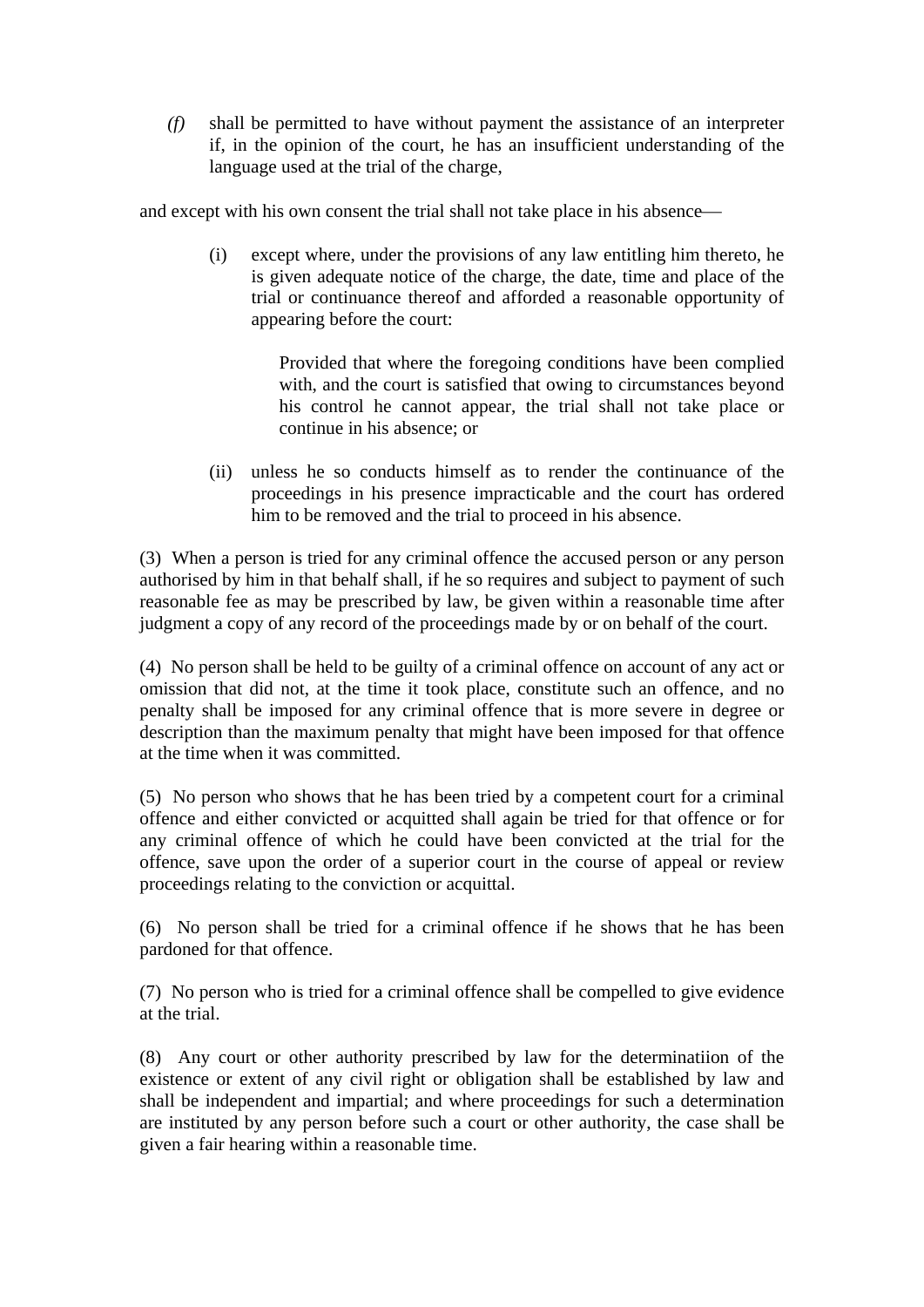(9) Except with the agreement of all the parties thereto, all proceedings of every court and proceedings for the determination of the existence or extent of any civil right or obligation before any other authority, including the announcement of the decision of the court or other authority, shall be held in public.

(10) Nothing in subsection (9) of this section shall prevent the court or other authority from excluding from the proceedings persons other than the parties thereto and the legal practitioners (or approved persons) representing them to such an extent as the court or other authority—

- *(a)* may by law be empowered to do and may consider necessary or expedient in circumstances where publicity would prejudice the interests of justice or in interlocutory proceedings or in the interests of the welfare of persons under the age of eighteen years or the protection of the private lives of persons concerned in the proceedings; or
- *(b)* may by law be empowered or required to do in the interests of defence, internal security, public safety, public order or public morality.

(11) Nothing contained in or done under the authority of any law shall be held to be inconsistent with or in contravention of-

- (a) subsection  $(2)(a)$  of this section, to the extent that the law in question imposes upon any person charged with a criminal offence the burden of proving particular facts;
- (b) subsection  $(2)(e)$  of this section to the extent that the law in question imposes reasonable conditions that must be satisfied if witnesses called to testify on behalf of an accused person are to be paid their expenses out of public funds; or
- *(c)* subsection (5) of this section, to the extent that the law in question authorises a court to try a member of a disciplined force for a criminal offence notwithstanding any trial and conviction or acquittal of that member under the disciplinary law of that force; but any court so trying such a member and convicting him shall in sentencing him to any punishment take into account any punishment awarded him under that disciplinary law.

(12) In the case of any person who is held in lawful detention, the provisions of subsection (1), paragraphs *(d)* and *(e)* of subsection (2), and subsection (3) of this section shall not apply in relation to his trial for a criminal offence under the law regulating the discipline of persons held in such detention.

(13) Nothing contained in or done under the authority of any law shall be held to be inconsistent with or in contravention of subsection (2) of this section to the extent that it authorises the trial of a defendant by a magistrate for a summary offence to take place in the defendant's absence.

(14) In this section "criminal offence" means a criminal offence under any law.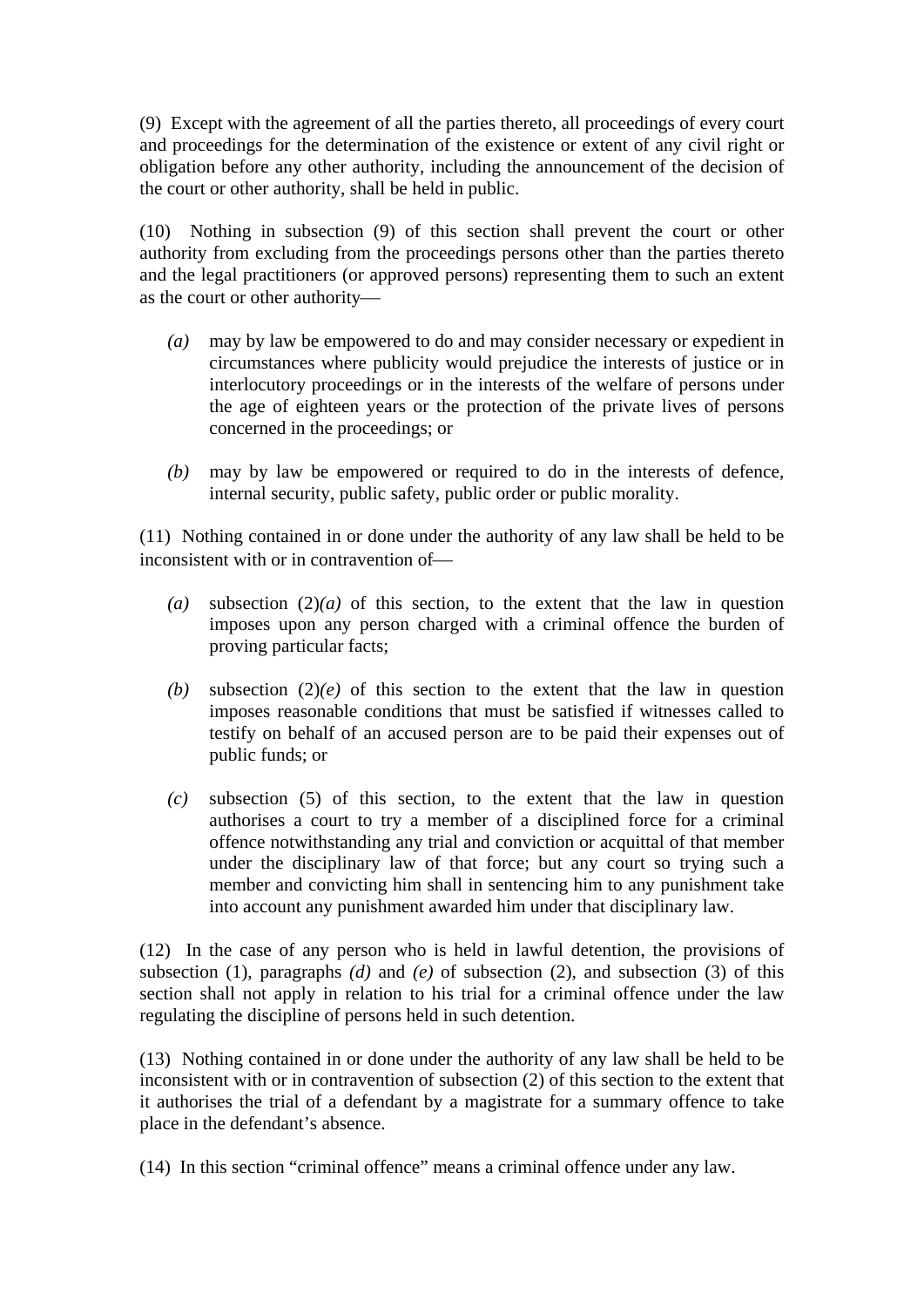### **Derogations from fundamental rights and freedoms under emergency powers.**

**14.** Nothing contained in or done under the authority of a law shall be held to be inconsistent with or in contravention of sections 3, 6(1) and (3), 8, 10, 11 or 12 of this Constitution to the extent that the law authorises the taking during any period of public emergency of measures that are reasonably justifiable for dealing with the situation that exists in the Falkland Islands during that period.

### **Protection of persons detained under emergency laws.**

**15.** (1) When a person is detained by virtue of any such law as is referred to in section 14 of this Constitution the following provisions shall apply, that is to say—

- *(a)* he shall, with reasonable promptitude and in any case not more than seven days after the commencement of his detention, be informed in a language that he understands and in detail of the grounds upon which he is detained and furnished with a written statement in a language which he understands or, if this is not reasonably practicable, in English specifying those grounds in detail;
- *(b)* not more than fourteen days after the commencement of his detention a notification shall be published in a public place (and thereafter as soon as possible in the Gazette) stating that he has been detained and giving particulars of the provision of law under which his detention is authorised;
- *(c)* not more than one month after the commencement of his detention and thereafter during the detention at intervals of not more than six months, his case shall be reviewed by an independent and impartial tribunal established by law and presided over by a person appointed by the Chief Justice;
- *(d)* he shall be afforded reasonable facilities to consult a legal practitioner of his own choice (or, if he is unable to retain a legal practitioner, such person as the tribunal may approve) who shall be permitted to make representations to the tribunal appointed for the review of the case of the detained person; and
- *(e)* at the hearing of his case by the tribunal appointed for the review of his case he shall be permitted to appear in person or by a legal practitioner of his own choice or if he is unable to retain a legal practitioner by such person as the tribunal may approve.

(2) On any review by a tribunal in pursuance of this section of the case of a detained person, the tribunal may make recommendations concerning the necessity or expediency of continuing his detention to the authority by which is was ordered but, unless it is otherwise provided by law, that authority shall not be obliged to act in accordance with any such recommendations.

(3) Nothing contained in subsection (1)*(d)* or subsection (1)*(e)* of this section shall be construed as entitling a person to legal representation at public expense.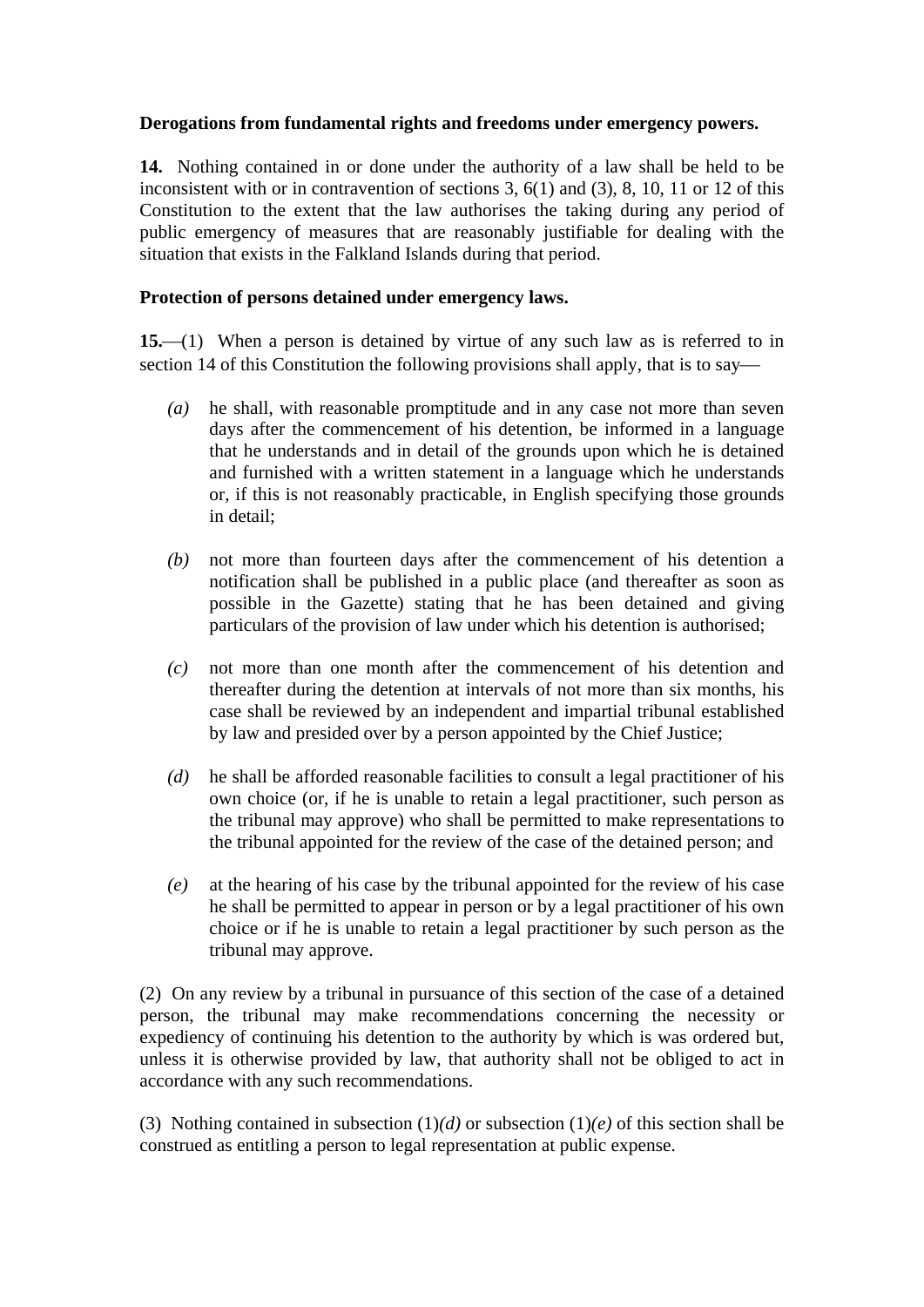### **Enforcement of protective provisions.**

**16.** (1) If any person alleges that any of the provisions of sections 1 to 15 (inclusive) of this Constitution has been, is being or is likely to be contravened in relation to him (or, in the case of a person who is detained, if any other person alleges such a contravention in relation to the detained person), then, without prejudice to any other action with respect to the same matter that is lawfully available, that person (or that other person) may apply to the Supreme Court for redress.

- (2) The Supreme Court shall have original jurisdiction—
	- *(a)* to hear and determine any application made by any person in pursuance of subsection (1) of this section; and
	- *(b)* to determine any question arising in the case of any person that is referred to it in pursuance of subsection (3) of this section,

and may make such declaration and orders, issue such writs and give such directions as it may consider appropriate for the purpose of enforcing or securing the enforcement of any of the provisions of sections 1 to 15 (inclusive) of this Constitution<sup>.</sup>

Provided that the Supreme Court may decline to exercise its powers under this subsection if it is satisfied that adequate means of redress for the contravention alleged are or have been available to the person concerned under any other law.

(3) If in any proceedings in any court (other than the Supreme Court, the Court of Appeal, or a court-martial) any question arises as to the contravention of any of the provisions of sections 1 to 15 (inclusive) of this Constitution, the person presiding in that court may, and shall if any party to the proceedings so requests, refer the question to the Supreme Court unless, in his opinion, the raising of the question is merely frivolous or vexatious.

(4) Where any question is referred to the Supreme Court in pursuance of subsection (3) of this section, the Supreme Court shall give its decision upon the question and the court in which the question arose shall dispose of the case in accordance with that decision or, if that decision is the subject of an appeal to the Court of Appeal or to Her Majesty in Council, in accordance with the decision of the Court of Appeal or, as the case may be, of Her Majesty in Council.

(5) The Supreme Court shall have such powers in addition to those conferred by this section as may be prescribed by Ordinance for the purpose of enabling that court more effectively to exercise the jurisdiction conferred upon it by this section.

(6) The Chief Justice may make rules with respect to the practice and procedure of the Supreme Court in relation to the jurisdiction and powers conferred on it by or under this section (including rules with respect to the time within which applications may be brought and references shall be made to the Supreme Court).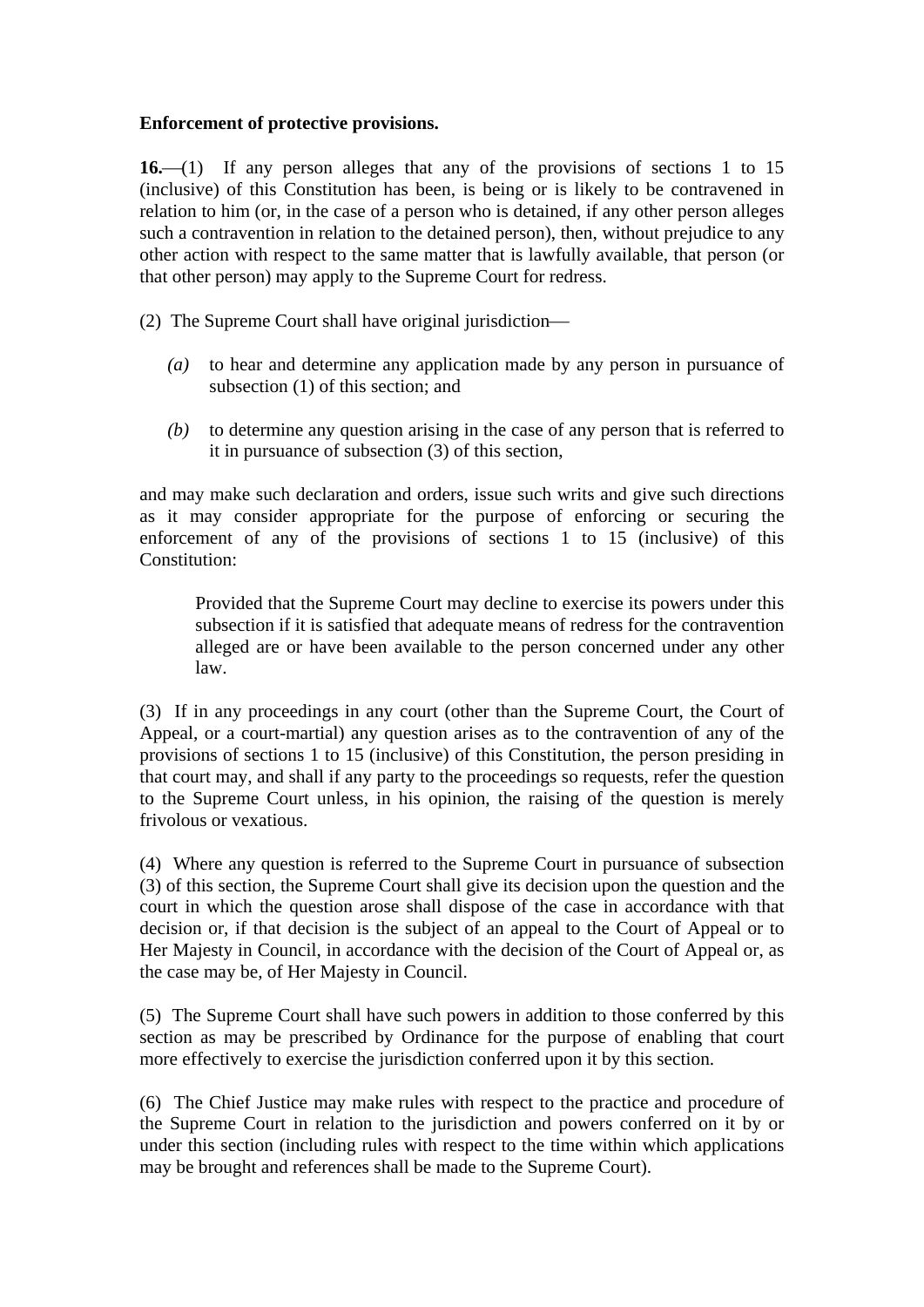## **Interpretation and savings.**

**17.** (1) In this Chapter, unless the context otherwise requires —

"contravention", in relation to any requirement, includes a failure to comply with that requirement, and cognate expressions shall be construed accordingly;

"court" means any court of law having jurisdiction in the Falkland Islands, other than a court established by a disciplinary law, and includes Her Majesty in Council and, in section 2 of this Constitution, a court established by a disciplinary law;

"disciplinary law" means a law regulating the discipline of any disciplined force;

"disciplined force" means—

- *(a)* a naval, military or air force;
- *(b)* the Police Force; or
- *(c)* a prison service;

"member" in relation to a disciplined force, includes any person who, under the law regulating the discipline of that force, is subject to that discipline;

"legal practitioner" means a person entitled to be in or enter the Falkland Islands and to practise before a court;

(2) In relation to any person who is a member of a disciplined force raised in accordance with such provisions as may be prescribed by Ordinance, nothing contained in or done under the authority of the disciplinary law of that force shall be held to be inconsistent with or in contravention of any of the provisions of this Chapter other than sections 2, 4 and 5 of this Constitution.

(3) In relation to any person who is a member of a disciplined force raised otherwise than as aforesaid and lawfully present in the Falkland Islands, nothing contained in or done under the authority of the disciplinary law of that force shall be held to be inconsistent with or in contravention of any of the provisions of this Chapter.

(4) In this Chapter "public emergency" means any period during which—

- *(a)* Her Majesty is at war; or
- *(b)* the provisions of Part II of the Emergency Powers Order in Council 1939(**a**) are in operation in the Falkland Islands.

\_\_\_\_\_\_\_\_\_\_\_\_\_\_\_\_\_\_\_\_\_\_\_\_\_\_\_\_\_\_\_\_\_\_\_\_\_\_\_\_\_\_\_\_\_\_\_\_\_\_\_\_\_\_\_\_\_\_\_\_\_\_\_\_\_\_\_\_\_

<sup>(</sup>**a**) *See* S.I. 1952 at p. 621.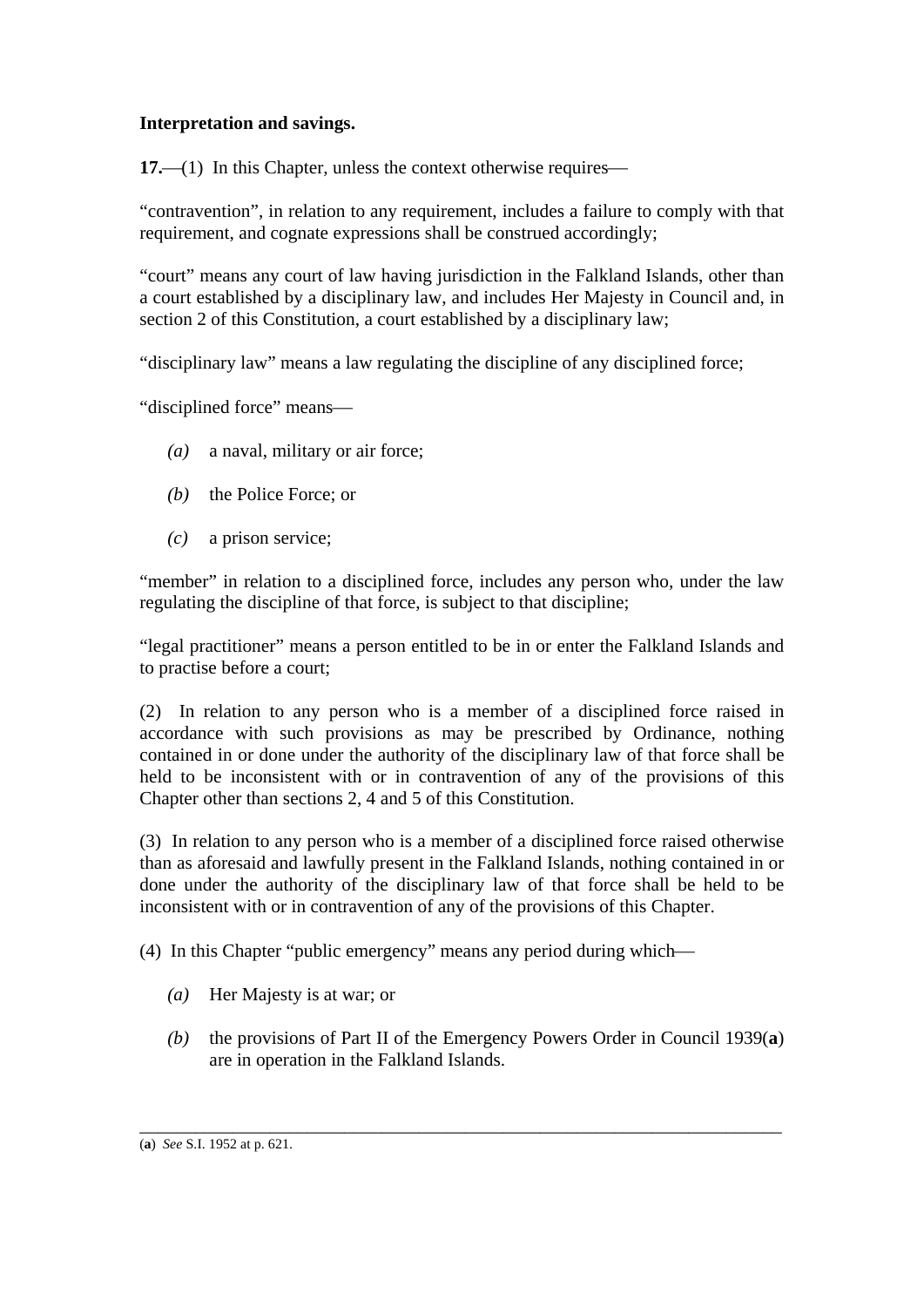(5) For the purposes of the foregoing provisions of this Chapter a person shall be regarded as belonging to the Falkland Islands if he enjoys Falkland Islands status and a person enjoys such status if that person is:—

- *(a)* a citizen who was born in the Falkland Islands; or
- $(b)$  a citizen who was born outside the Falkland Islands—
	- (i) whose father or mother was born in the Falkland Islands; or
	- (ii) who is domiciled in the Falkland Islands and whose father or mother became, while resident in the Falkland Islands, a citizen by virtue of having been naturalised or registered as such or as a British subject or as a citizen of the United Kingdom and Colonies; or
- *(c)* a citizen by virtue of having been so naturalised or registered while resident in the Falkland Islands; or
- *(d)* a Commonwealth citizen who is domiciled in the Falkland Islands who either
	- (i) was ordinarily resident in the Falkland Islands for the seven years immediately preceding 1st September 1997; or
	- (ii) has been granted such status under the provisions of an Ordinance providing for the grant of that status to Commonwealth citizens who have been ordinarily resident in the Falkland Islands for a period of at least seven years and has not, in accordance with the provisions of that Ordinance, lost or been deprived of such status; or
- *(e)* the spouse, widow or widower of such a person as is referred to in any of the preceding paragraphs of this subsection, and, in the case of a spouse, is not living apart from her husband or his wife, as the case may be, under a decree of a competent court or a deed of separation; or
- *(f)* under the age of eighteen years and is the child, stepchild, or child adopted in a manner recognised by law, of such a person as is referred to in any of the preceding paragraphs of this subsection.

#### CHAPTER II THE GOVERNOR

#### **The Governor.**

**18.**⎯(1) There shall be a Governor of the Falkland Islands who shall be appointed by Her Majesty by Commission under Her Sign Manual and Signet and shall hold office during Her Majesty's pleasure.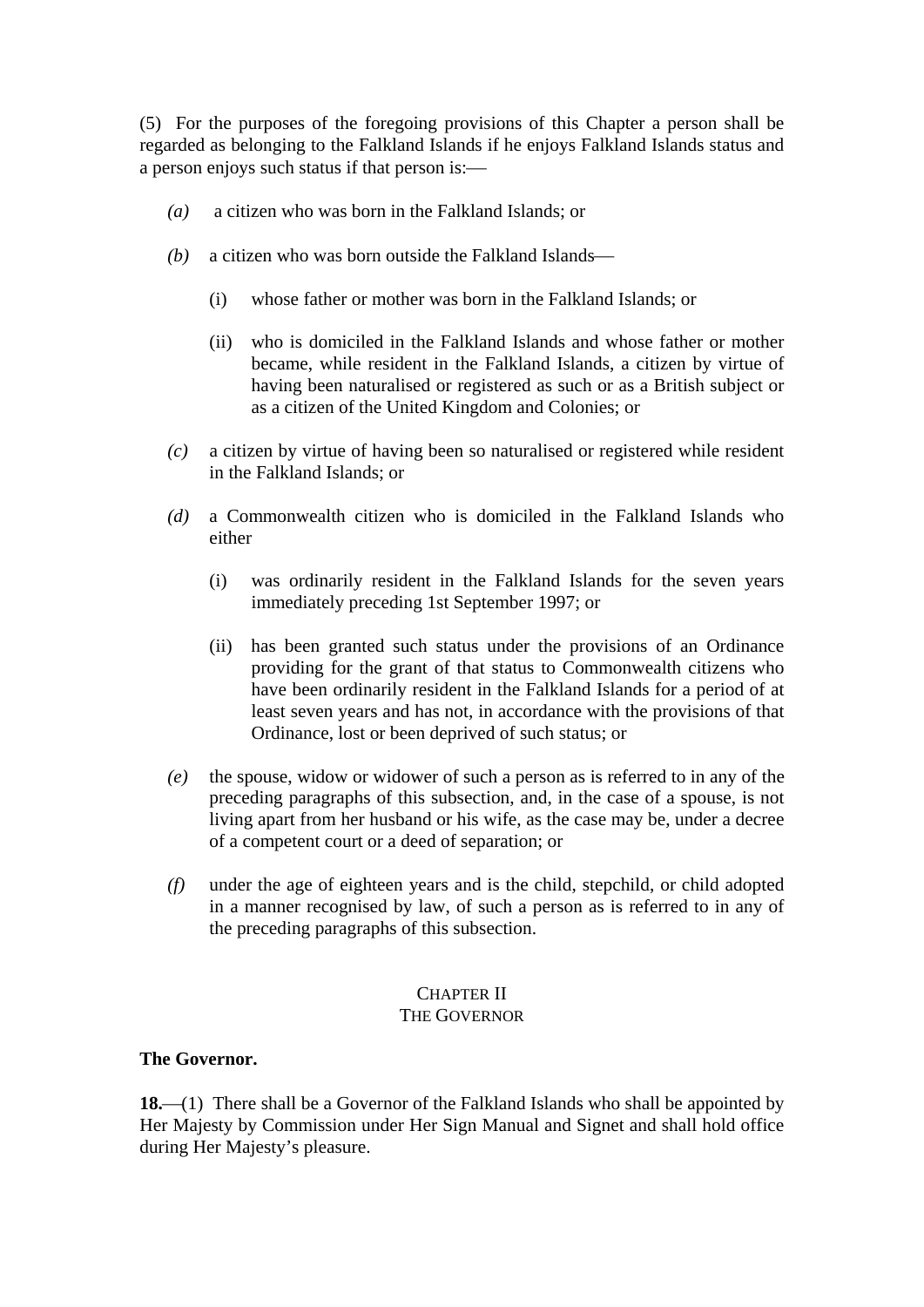(2) The Governor shall have such powers and duties as are conferred upon him by or under this Constitution or any other law and such other powers and duties as Her Majesty may from time to time be pleased to assign to him and, subject to the provisions of this Constitution and any other law, he shall do or execute all things that belong to his office according to such instructions, if any, as Her Majesty may, through a Secretary of State, from time to time see fit to give him:

Provided that the question whether the Governor has in any matter complied with any such instructions shall not be enquired into in any court of law.

(3) A person appointed to the office of Governor shall, before entering upon the functions of that office, make oaths of allegiance and for the due execution of that office.

(4) All references to the Civil Commissioner or to the officer administering the Government in any law in force in the Falkland Islands immediately before the appointed day shall, unless the context otherwise requires, be construed as references to the Governor.

(5) Where the Governor is directed by this Constitution to exercise any function in accordance with the advice of or after consultation with any person or authority, the question whether he has so exercised that function shall not be enquired into in any court of law.

### **Acting Governor.**

19.—(1) During any period when the office of Governor is vacant or the holder thereof is for any reason unable to perform the functions of his office those functions shall, during Her Majesty's pleasure, be assumed and performed by such person as Her Majesty may designate in that behalf by instructions given through a Secretary of State.

(2) Before assuming the functions of the office of Governor, the person designated shall make the oaths directed by section 18(3) of this Constitution to be made by the Governor.

(3) The person designated shall not continue to act in the office of Governor after the Governor has notified him that he is about to assume or resume the functions of that office.

#### **Defence and internal security.**

**20.** The Governor shall consult with the Commander British Forces before exercising any function which appears to the Governor to relate to defence or internal security (with the exception of the police) and shall act in accordance with the advice which the Commander British Forces then tenders to him; and he shall likewise act in accordance with the advice of the Commander British Forces on any matter on which the Commander British Forces considers it necessary in the interests of defence or internal security (with the exception of the police) to give advice to the Governor: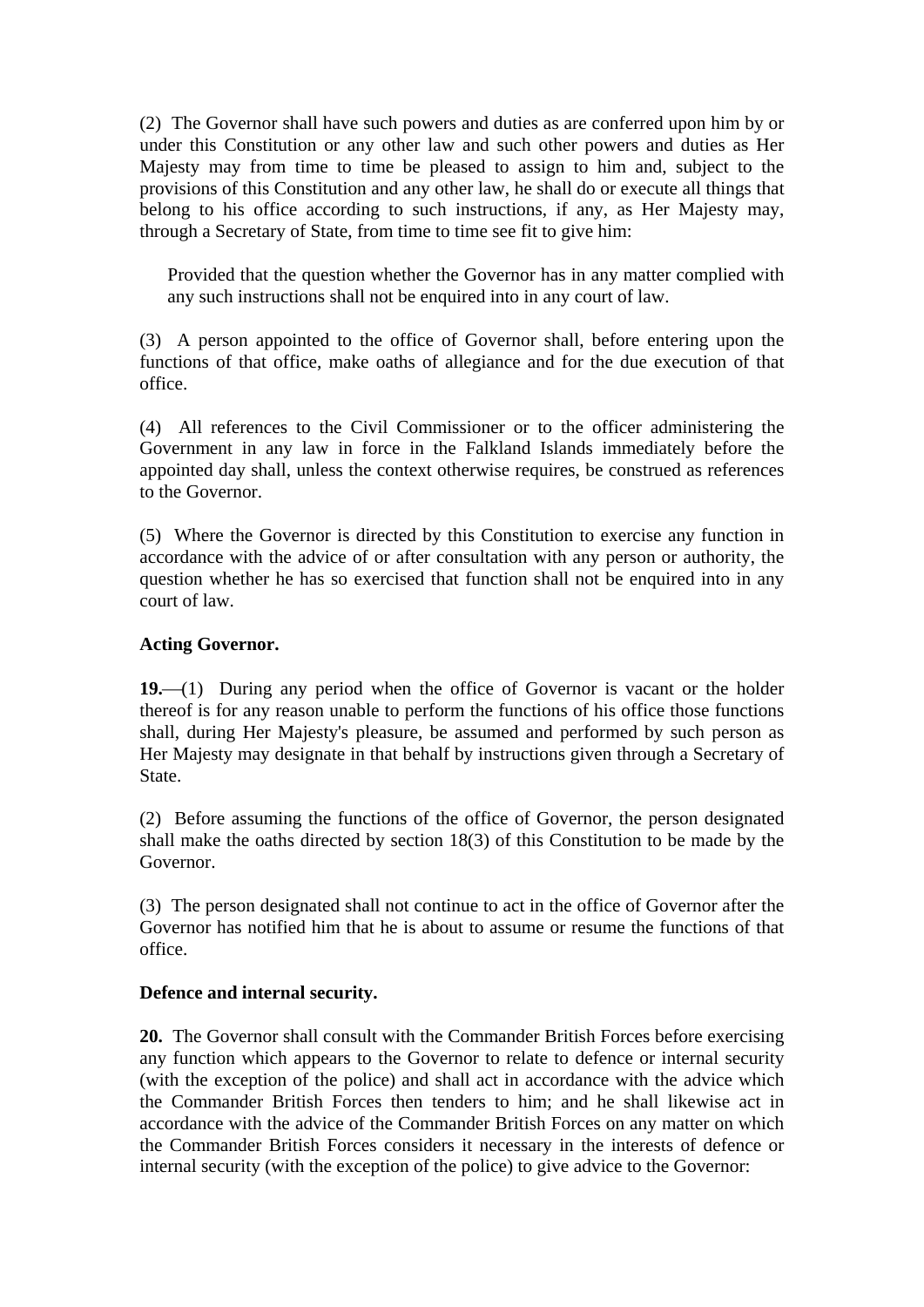Provided that the question whether the Governor has on any matter consulted with the Commander British Forces or acted in accordance with his advice shall not be enquired into in any court of law.

### CHAPTER III THE LEGISLATURE

#### **Establishment and composition of the Legislative Council.**

**21.** (1) There shall be a Legislative Council for the Falkland Islands.

(2) The Legislative Council shall consist of eight elected members and two *ex-officio* members, namely, the Chief Executive and the Financial Secretary, and at any time when there is a person holding the office of Speaker, the Speaker.

#### **Constituencies.**

**22.**<sup>(1)</sup> The Falkland Islands shall be divided into two constituencies, Camp and Stanley. Camp shall return three elected members to the Legislative Council and Stanley five elected members and the members shall be elected in such a manner as shall be prescribed by Ordinance.

(2) For the purposes of this section the boundaries of the Stanley constituency shall be such as shall be prescribed by the Ordinance which shall make provision for elections to the Legislative Council and "Camp" shall be the remainder of the Falkland Islands.

#### **Qualifications for election.**

**23.** Subject to the provisions of section 24 of this Constitution, any person who has attained the age of twenty-one years and who is registered as an elector pursuant to section 27 of this Constitution is qualified to be elected as a member of the Legislative Council in respect of either constituency.

#### **Disqualifications for election.**

**24.** (1) No person shall be qualified to be elected as a member of the Legislative Council who-

- *(a)* is, by virtue of his own act, under any acknowledgement of allegiance, obedience or adherence to a foreign Power or State;
- *(b)* is a member of the regular armed forces of Her Majesty;
- *(c)* holds, or is acting in, a public office except as may be specified (either individually or by reference to a class of office or otherwise) by Ordinance;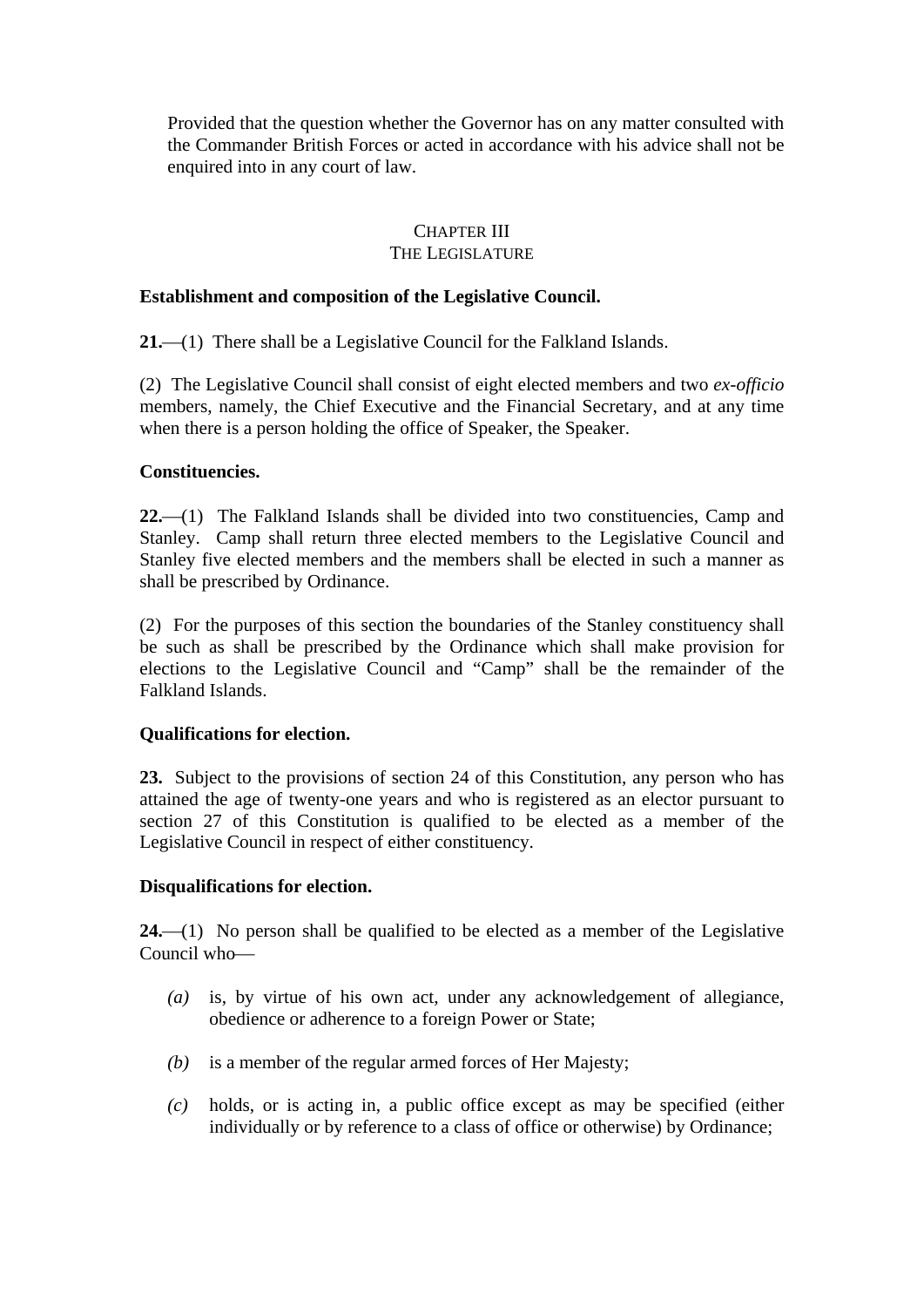- *(d)* has been adjudged or otherwise declared bankrupt under any law in force in any part of the Commonwealth and has not been discharged;
- *(e)* is a person certified to be insane or otherwise adjudged to be of unsound mind under any law;
- *(f)* at the date of election, is under sentence of death imposed on him by a court of law in any part of the Commonwealth, or is serving or has at any time within the period of five years immediately preceding that date been serving any part of a sentence of imprisonment (by whatever name called) of at least twelve months imposed on him by such a court or substituted by competent authority for some other sentence imposed on him by such a court; or is under such a sentence of imprisonment the execution of which has been suspended;
- *(g)* is disqualified for membership of the Legislative Council by any law relating to offences connected with elections; or
- *(h)* is disqualified for election by any law by reason of his holding, or acting in, any office the functions of which involve $\equiv$ 
	- (i) any responsibility for, or in connection with, the conduct of any election; or
	- (ii) any responsibility for the compilation or revision of any register of voters.

(2) The reference in subsection  $(1)(b)$  of this section to a member of the regular armed forces of Her Majesty shall not include a reference to a member of the Falkland Islands Defence Force.

- (3) For the purposes of subsection  $(1)$ *(f)* of this section—
	- *(a)* where a person is serving two or more terms of imprisonment that are required to be served consecutively he shall be regarded as serving a single term of imprisonment for the aggregate period of those terms; and
	- *(b)* no account shall be taken of a sentence of imprisonment imposed as an alternative to or in default of the payment of a fine.
- (4) If it is so prescribed by Ordinance—
	- *(a)* a person may stand as a candidate for election as such not withstanding that he holds or is acting in a public office which has not been specified, in the manner prescribed in subsection  $(1)(c)$  of this section, if he undertakes to relinquish or, as the case may be, to cease to act in that office if he is elected as a member of the Legislative Council; and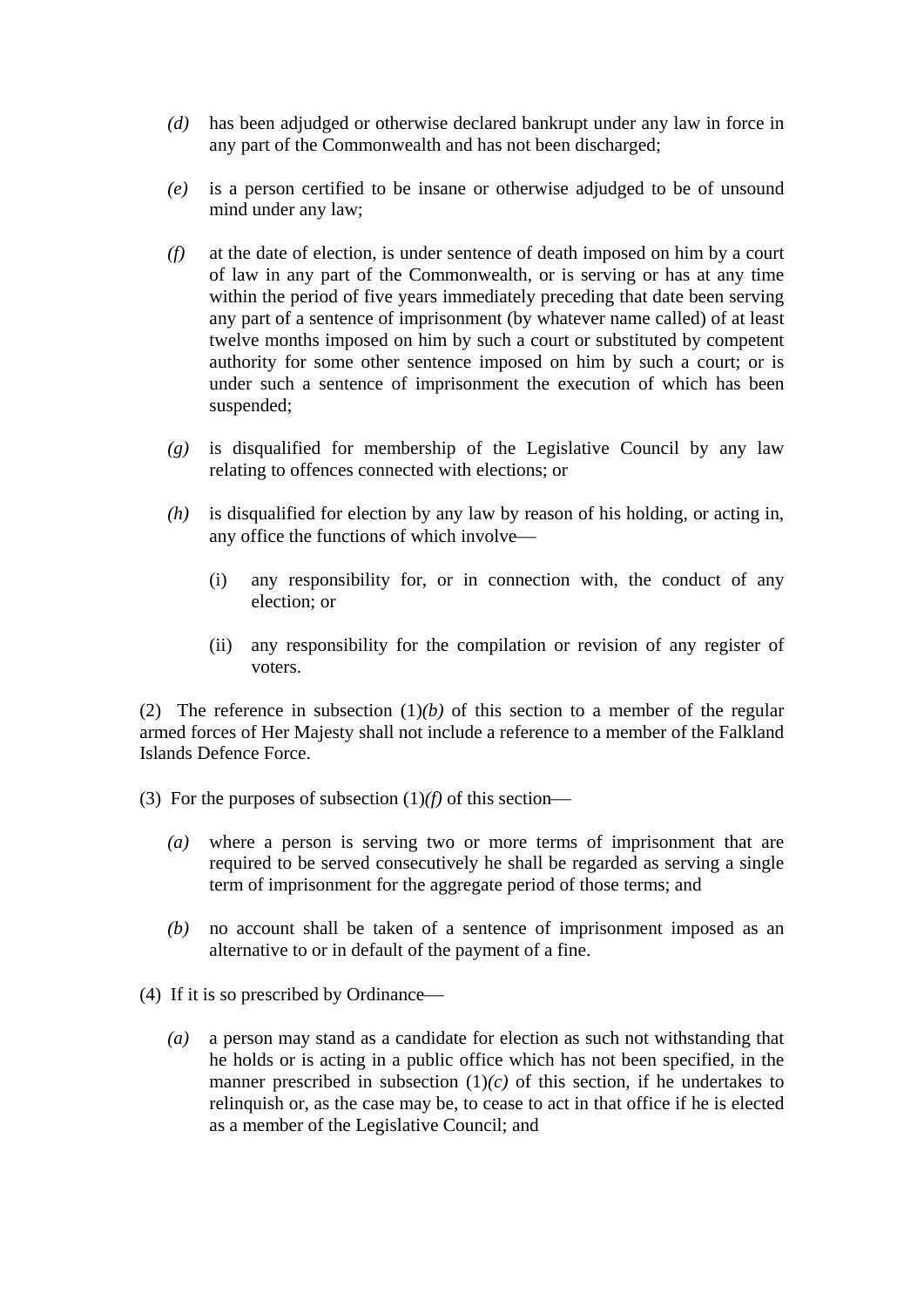*(b)* any office the emoluments of which are paid, directly or indirectly, out of public funds, but which would not otherwise be a public office for the purposes of this section, shall be deemed to be a public office for those purposes.

(5) Any Ordinance made in pursuance of paragraph *(c)* of subsection (1) of this section or of paragraph *(a)* of subsection (4) of this section may contain incidental and consequential provisions, including provision that a member who has given such an undertaking as if referred to in the said paragraph *(a)* shall be incapable of taking his seat in the Legislative Council until he has fulfilled that undertaking and shall vacate his seat if he has not fulfilled it within such time as is specified by such Ordinance; and for the avoidance of doubt it is hereby declared that, where provision is made in pursuance of paragraph *(b)* of subsection (4) of this section in respect of any office, provision may also be made in pursuance of the said paragraph *(c)* or the said paragraph *(a)* in respect of that office.

### **Vacation of seats.**

**25.** The seat of an elected member of the Legislative Council shall become vacant—

- *(a)* if he resigns it by writing under his hand addressed to the Governor;
- *(b)* if he is absent from the meetings of the Legislative Council in such circumstances and for such period as may be prescribed by the Standing Orders of the Council;
- *(c)* if he ceases to be a Commonwealth citizen or, by virtue of his own act, becomes under any acknowledgement of allegiance, obedience or adherence to a foreign Power or State;
- *(d)* if any circumstances arise that, if he were not a member of the Legislative Council, would cause him to be disqualified for election thereto by virtue of paragraphs *(a)*, *(b)*, *(c)*, *(d)*, *(e)*, *(g)* or *(h)* of section 24(1) of this Constitution; or
- *(e)* in the circumstances specified in the next following section.

#### **Vacation of seat on sentence.**

**26.** (1) Subject to the provisions of this section, if a member of the Legislative Council is sentenced by a court in any part of the Commonwealth to death or to imprisonment (by whatever name called) for a term exceeding twelve months, he shall forthwith cease to perform his functions as a member of the Council and his seat shall become vacant at the expiration of a period of thirty days thereafter:

Provided that the Governor may, at the request of the member, from time to time extend that period for thirty days to enable the member to pursue any appeal in respect of his conviction or sentence.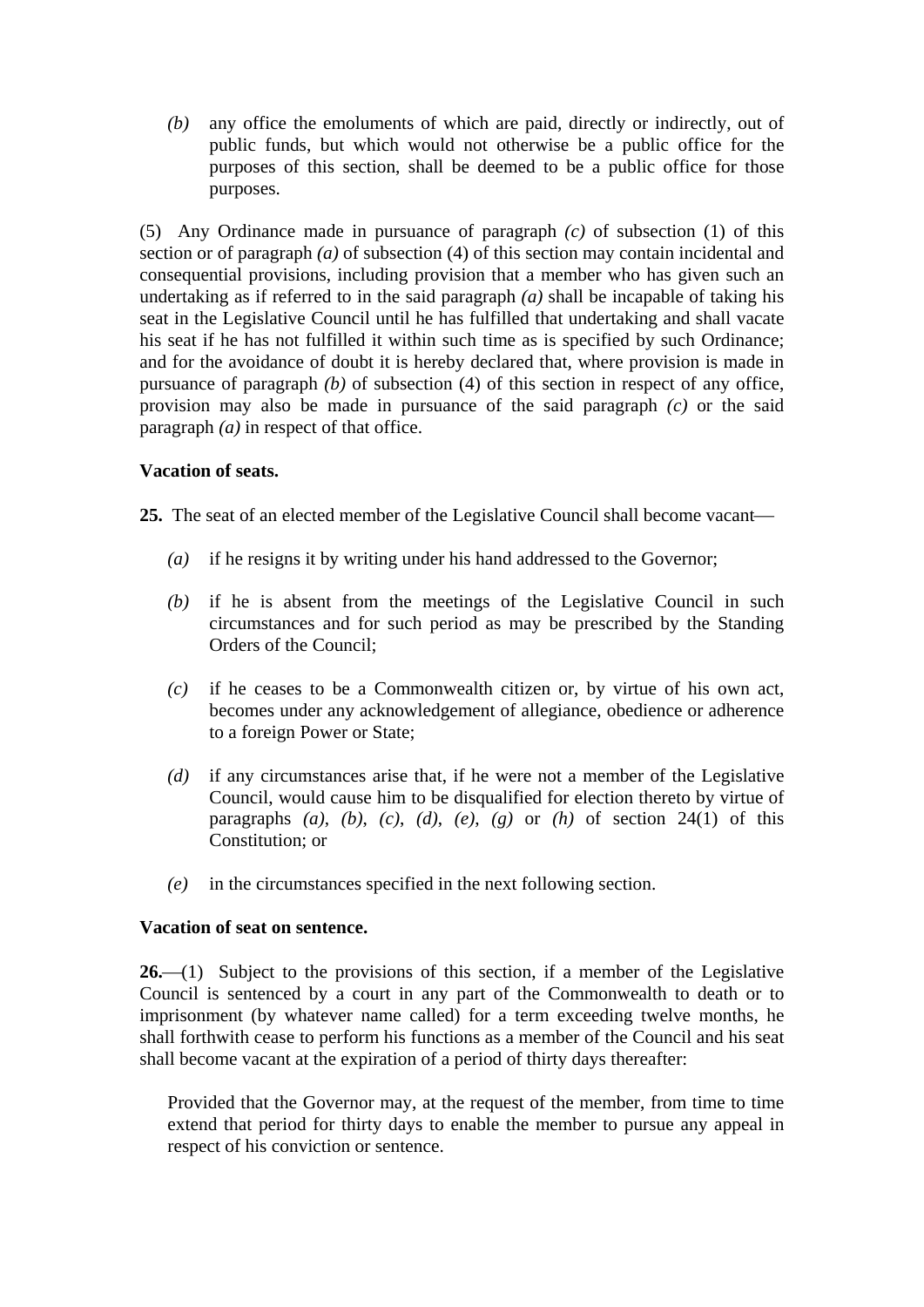(2) If at any time before the member vacates his seat he is granted a free pardon or his conviction is set aside or his sentence is reduced to a term of imprisonment of twelve months or less or a punishment other than imprisonment is substituted, his seat in the Legislative Council shall not become vacant under the provisions of the foregoing subsection, and he may again perform his functions as a member of the Council.

(3) For the purposes of this section—

- *(a)* where a person is sentenced to two or more terms of imprisonment that are required to be served consecutively he shall be regarded as serving a single term of imprisonment for the aggregate period of those terms; and
- *(b)* no account shall be taken of a sentence of imprisonment imposed as an alternative to or in default of the payment of a fine.

### **Qualifications of electors.**

**27.**⎯(1) Subject to the provisions of subsection (2) of this Section, a person shall be qualified to be registered as an elector for the purpose of the election of members of the Legislative Council if he is a Commonwealth citizen who has attained the age of 18 years and either—

- *(a)* he enjoys Falkland Islands status; or
- *(b)* his name appeared on the register of electors for a constituency in force on 1st September 1997.

and, in either case, he was resident in the Falkland Islands on the qualifying date in relation to which his entitlement to be registered as an elector falls to be considered and had on that qualifying date been so resident for the qualifying period.

(2) No person shall be qualified to be registered as an elector under this section who on the qualifying date—

- *(a)* is a person certified to be insane or otherwise adjudged to be of unsound mind under any law;
- *(b)* is under sentence of death imposed on him by a court in any part of the Commonwealth or is serving a sentence of imprisonment (by whatever named called) for a term exceeding twelve months imposed on him by such a court or substituted by competent authority for some other sentence imposed on him by such a court;
- *(c)* is disqualified by or under any law from being registered as an elector by reason of having been convicted of an offence relating to elections;
- *(d)* is a member of the regular armed forces of Her Majesty, unless he is, for the purposes of Chapter 1 of this Constitution, regarded as belonging to the Falkland Islands; or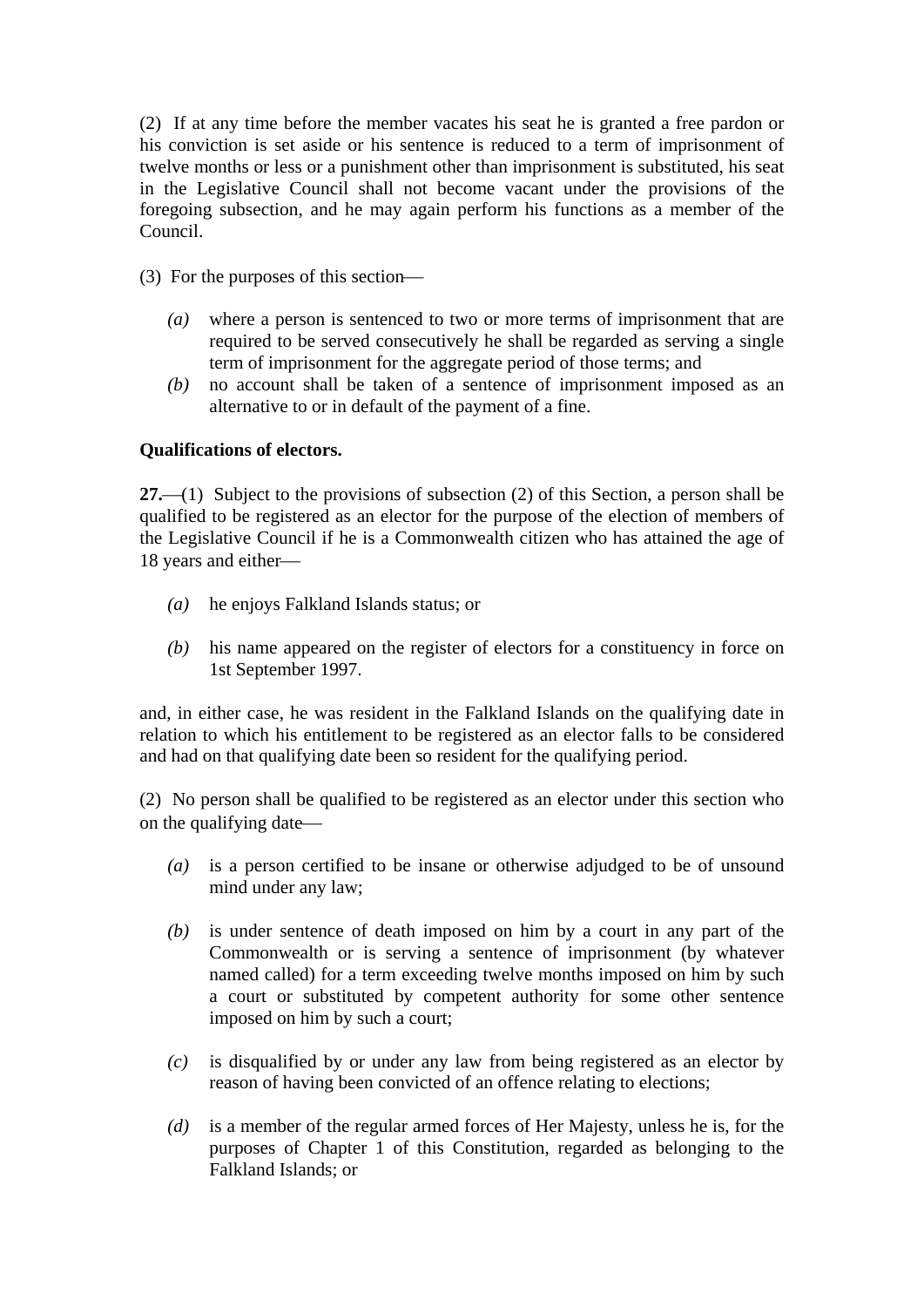*(e)* is, by virtue of his own act, under any acknowledgement of allegiance, obedience or adherence to a foreign Power or State.

(3) The provisions of section 24(3) of this Constitution shall apply for the purposes of paragraph *(b)* of the foregoing subsection as they apply for the purposes of paragraph *(f)* of section 24(1).

- (4) *(a)* In this section "qualifying date" and "qualifying period" means such date or period as may be prescribed by or under any Ordinance as the date or period with reference to which the qualifications of persons for registration as electors for elections of members of the Legislative Council are to be ascertained; and a different qualifying period may be prescribed in respect of persons not born in the Falkland Islands.
	- *(b)* In this section "resident" shall have such meaning as may be prescribed by or under any Ordinance.

(5) The reference in subsection  $(2)(d)$  of this section to a member of the regular armed forces of Her Majesty shall not include a reference to a member of the Falkland Islands Defence Force.

#### **General elections and filling vacant seats.**

**28.**<sup> $(1)$ </sup> A general election shall be held at such time after every dissolution of the Legislative Council as the Governor shall appoint by proclamation published in the Gazette:

Provided that the date so appointed shall not be more than 70 days after the date of dissolution.

(2) Whenever an elected member of the Legislative Council vacates his seat for any reason, other than a dissolution of the Council, an election shall be held to fill the vacancy, on such date as the Governor shall appoint by proclamation published in the Gazette, within 70 days of the occurrence of the vacancy unless the Council is sooner dissolved or under Section 29(3) will be dissolved within 126 days of the occurrence of the vacancy.

#### **Prorogation and dissolution.**

29.<sup> </sup>(1) The Governor may at any time prorogue the Legislative Council by proclamation published in the Gazette.

(2) The Governor may at any time dissolve the Legislative Council by proclamation published in the Gazette.

(3) The Governor shall dissolve the Legislative Council at the expiration of four years from the date when the Council first meets after the appointed day or from the date when it first meets after any general election, unless it has been sooner dissolved.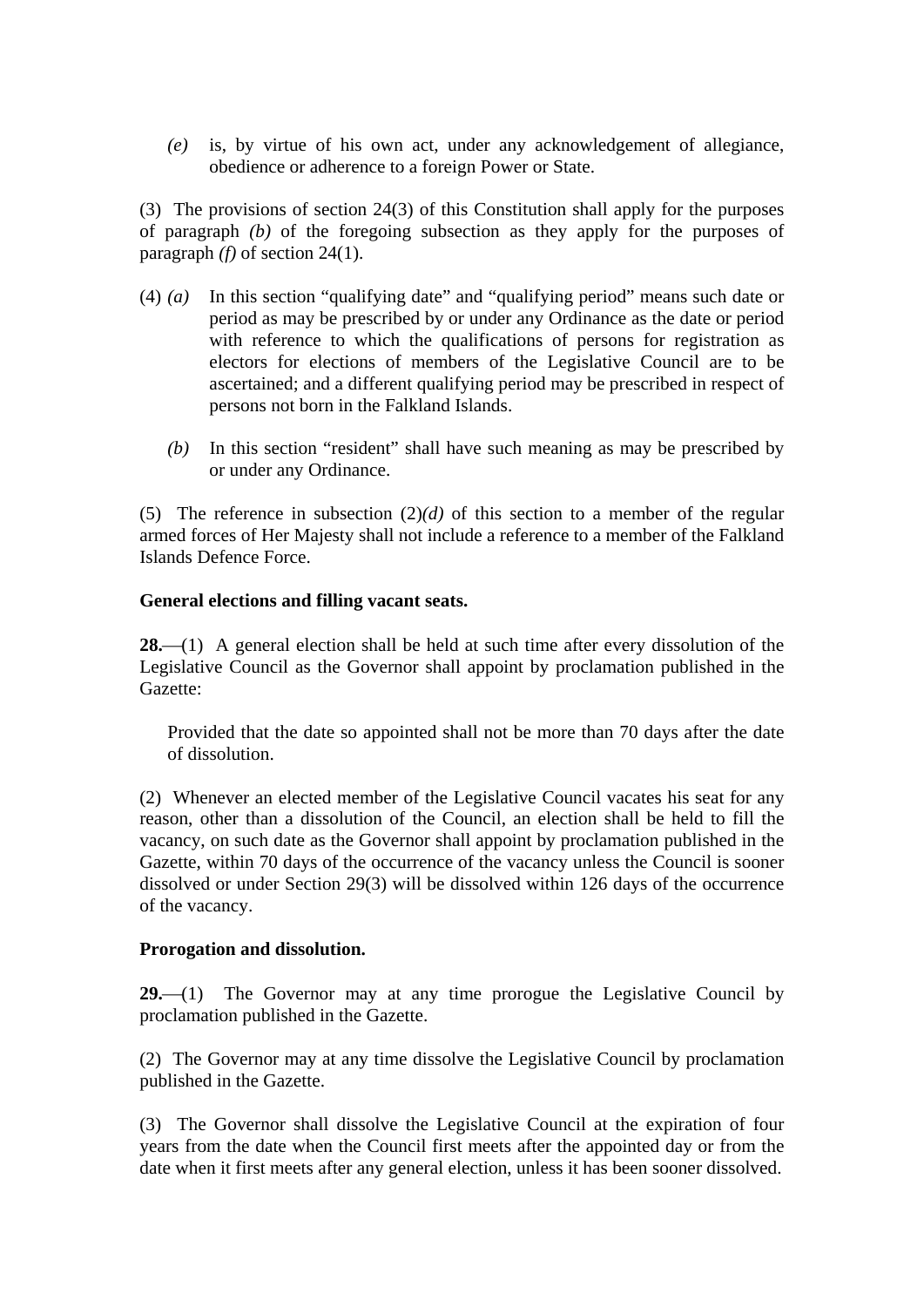#### **Determination of questions as to membership.**

**30.** (1) The Supreme Court shall have jurisdiction to hear and determine any question whether—

- *(a)* any person has been validly elected as a member of the Legislative Council; or
- *(b)* any member of the Legislative Council has vacated his seat or is required, under the provisions of section 26 of this Constitution, to cease to perform his functions as such.
- (2) An application to the Supreme Court for the determination of-
	- *(a)* any question under paragraph *(a)* of the last foregoing subsection may be made by any person entitled to vote in the election to which the application relates or by any person who was a candidate at that election or by the Attorney General;
	- *(b)* any question under paragraph *(b)* of the last foregoing subsection may be made by any person registered as a voter in the constituency for which the member concerned was elected or by any elected member of the Legislative Council or by the Attorney General;

and if an application under this subsection is made by a person other than the Attorney General the Attorney General may intervene and may then appear or be represented in the proceedings.

- (3) Provision may be made by Ordinance with respect to-
	- *(a)* the circumstances and manner in which and the imposition of conditions upon which any application may be made to the Supreme Court for the determination of any question under this section; and
	- *(b)* the powers, practice and procedure of the Supreme Court in relation to any such application.

(4) No appeal shall lie from any determination by the Supreme Court in proceedings under this section.

(5) In the exercise of his functions under this section the Attorney General shall not be subject to the direction or control of any other person or authority.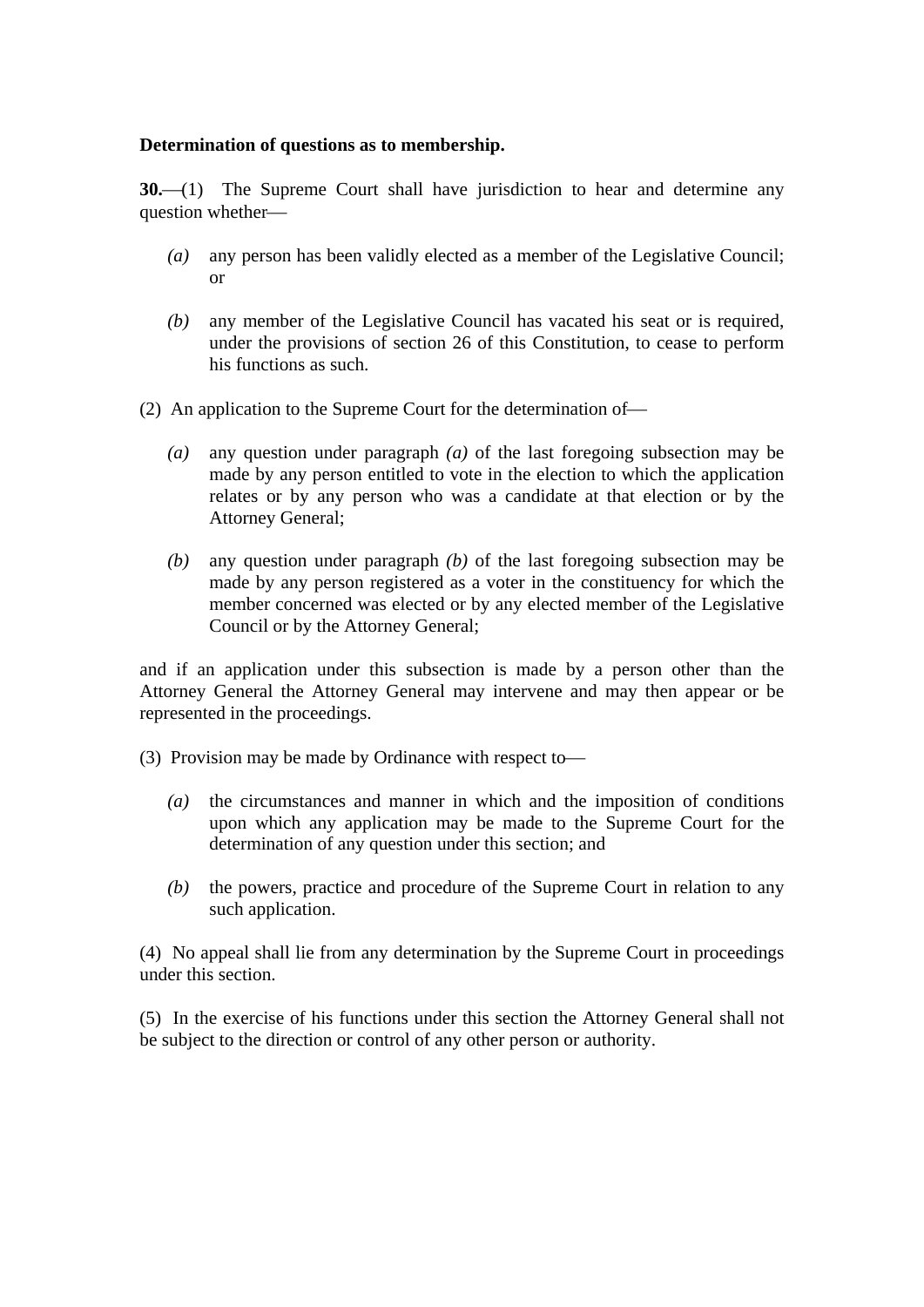## CHAPTER IV

#### POWERS AND PROCEDURES OF THE LEGISLATIVE COUNCIL

#### **Power to make laws.**

**31.** Subject to the provisions of this Constitution, the Governor, with the advice and consent of the Legislative Council, may make laws for the peace, order and good government of the Falkland Islands.

## **Sessions of the Legislative Council.**

**32.** (1) Each session of the Legislative Council shall be held at such place within the Falkland Islands and shall begin at such time as the Governor may appoint by proclamation published in the Gazette:

Provided that a period of twelve months shall not elapse between the date when the Legislative Council last sat and the date appointed for the first sitting of its next session.

(2) Each session of the Legislative Council shall terminate when the Council is prorogued or is dissolved without having been prorogued.

## **Presiding.**

**33.** (1) There shall preside at each sitting of the Legislative Council—

- *(a)* the Governor; or
- *(b)* at any time when there is a person holding the office of Speaker, the Speaker; or
- *(c)* in the absence of the Governor or, as the case may be, of the Speaker, such member of the Legislative Council as the Governor, acting in his discretion, may appoint to preside at that sitting; or
- *(d)* if no such appointment has been made, such person as shall be prescribed by the Standing Orders of the Council.

(2) The Legislative Council may elect a Speaker of the Council, who shall be a person, whether or not a member of the Council, who is qualified and not disqualified to be a member of the Council.

(3) The Speaker shall be elected for the life of the Council and shall be removable by a vote of no less than six of the elected members voting in favour of the motion.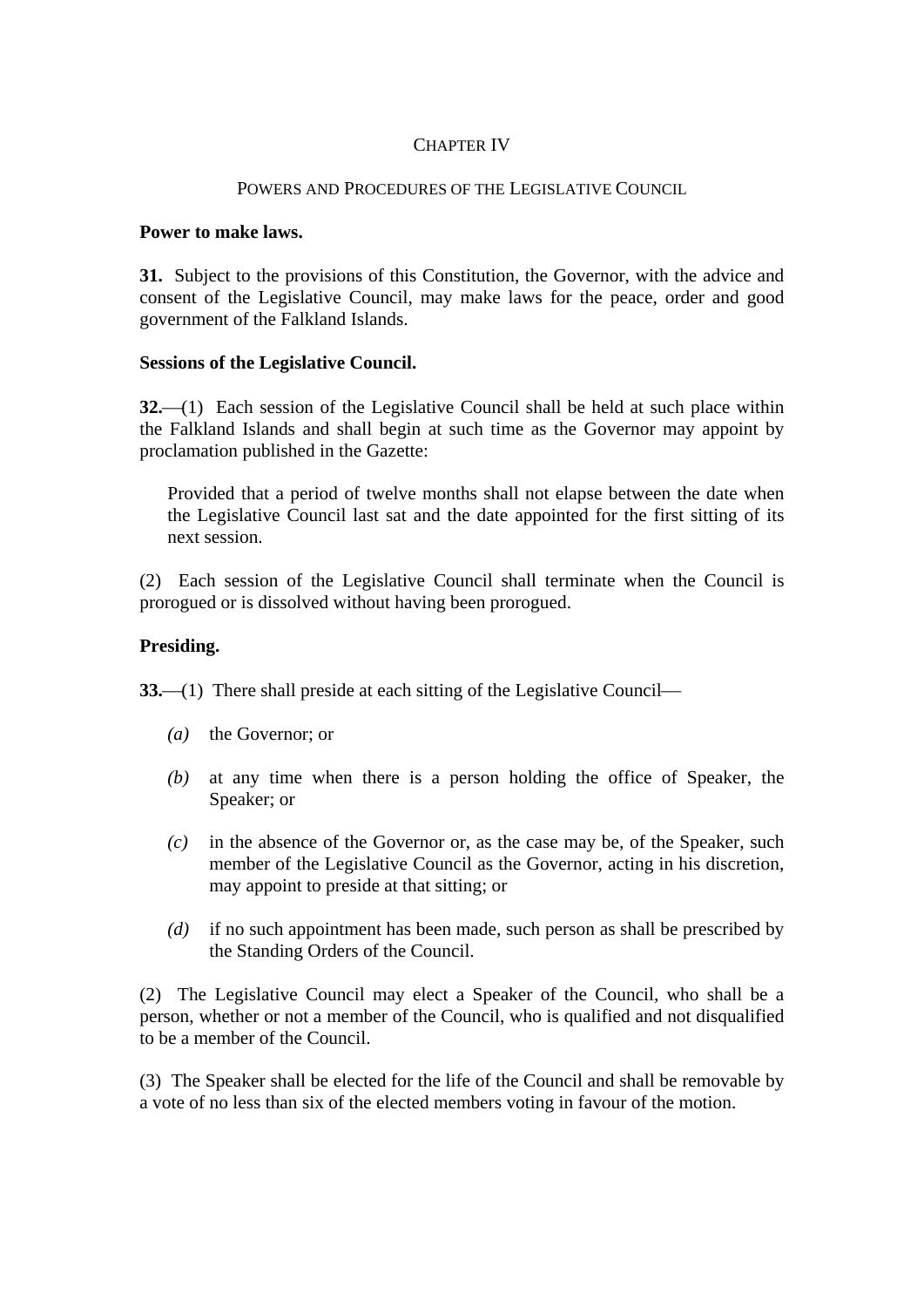### **Clerk of the Legislative Council.**

**34.** There shall be a Clerk of the Legislative Council whose office shall be a public office.

### **Participation by non-members.**

**35.**⎯(1) The Commander British Forces shall have the right to take part in the proceedings of the Legislative Council except that he may not vote.

(2) The Attorney General shall, with the consent of the person presiding, have the right to take part in the proceedings of the Legislative Council, except that he may not vote.

(3) The person presiding may, provided the Legislative Council considers it desirable, summon any other person to a meeting of the Council notwithstanding that that person is not a member of the Council; and any person so summoned shall be entitled to take part as if he were a member in the proceedings of the Council relating to the matter in respect of which he was summoned, except that he may not vote.

### **Oaths.**

**36.** No *ex officio* or elected member of the Legislative Council shall take part in its proceedings (other than proceedings for the purposes of this section) unless he has made and subscribed before the Governor, or such other person authorised in that behalf by him, the oath of allegiance.

## **Quorum.**

**37.** (1) If at any sitting of the Legislative Council any member of the Council who is present draws the attention of the person presiding at the sitting to the absence of a quorum and, after such interval as may be prescribed in the Standing Orders of the Council the person presiding at the sitting ascertains that a quorum is still not present, the Council shall be adjourned.

(2) For the purpose of the preceeding sub-section a quorum shall consist of six members excluding the person presiding at the sitting.

## **Voting.**

**38.**<sup>(1)</sup> Save as otherwise provided in this Constitution, any question proposed for decision at a sitting of the Legislative Council shall be determined by a majority of the votes of the elected members present and voting.

(2) Subject to the provisions of the next following subsection, the person presiding at a sitting of the Legislative Council shall not vote unless on any question the votes are equally divided, in which case, except as otherwise provided in this section, he shall have and shall exercise a casting vote.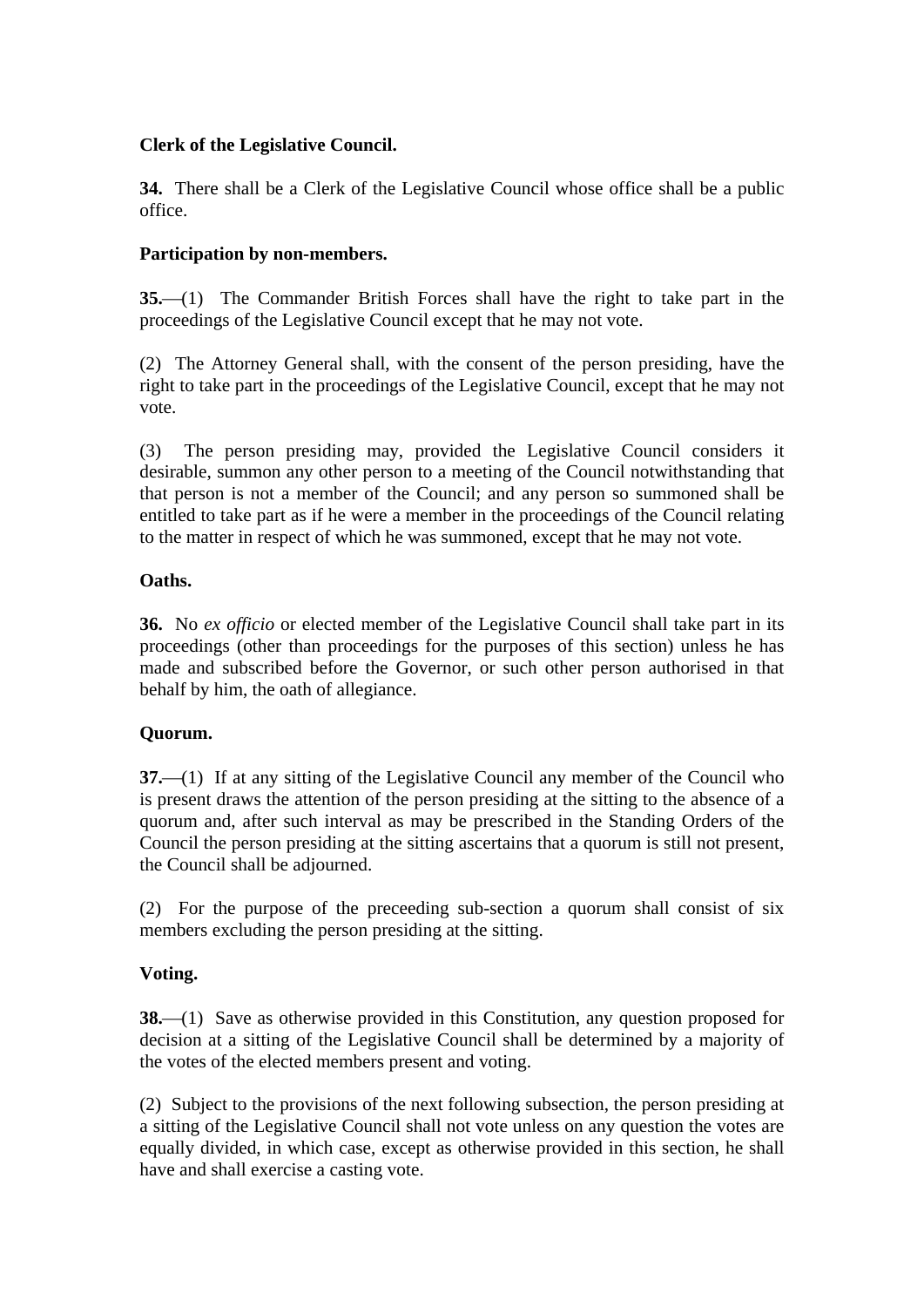(3) The person presiding shall have a casting vote only if he is an elected member of the Legislative Council; and if upon any question before the Council the votes of the members are equally divided, and the person presiding is not an elected member, the motion shall be declared lost.

### **Transaction of business notwithstanding vacancies.**

**39.** Subject to section 37 of this Constitution, the Legislative Council shall not be disqualified for the transaction of business by reason of any vacancy in the membership thereof (including any vacancy not filled when the Council is first constituted or is reconstituted at any time) and any proceedings therein shall be valid notwithstanding that some person who was not entitled to do so took part therein.

### **Standing Orders.**

40.<sup> $(1)$ </sup> Subject to the provisions of this Constitution, the Legislative Council may make Standing Orders for:

- *(a)* the regulation and orderly conduct of its own proceedings and the despatch of business at its sittings; and
- *(b)* for the passing, entitling, numbering and publication of bills and their presentation to the Governor for his assent:

Provided that no such Standing Orders shall have effect until the Governor, acting in his discretion, by writing under his hand approves them.

(2) Subject as aforesaid the procedure of the Legislative Council at any sitting shall be determined by the person presiding at the sitting.

## **Penalty for sitting or voting when unqualified.**

**41.** (1) Any person who sits or votes in the Legislative Council knowing or having reasonable grounds for knowing that he is not entitled to do so shall be liable to such fine as may be provided for by the Standing Orders of the Council.

(2) Any such penalty shall be recoverable by civil action in the Supreme Court at the suit to the Attorney-General.

#### **Privileges of Legislative Council and members.**

**42.** Provision may be made by Ordinance prescribing the privileges, immunities and powers of the Legislative Council and its committees, or the privileges and immunities of the members and officers of the Council or of other persons concerned in the business of the Council or its committees, for the purpose of ensuring the due discharge of the functions of the Council and its members at sittings of the Council,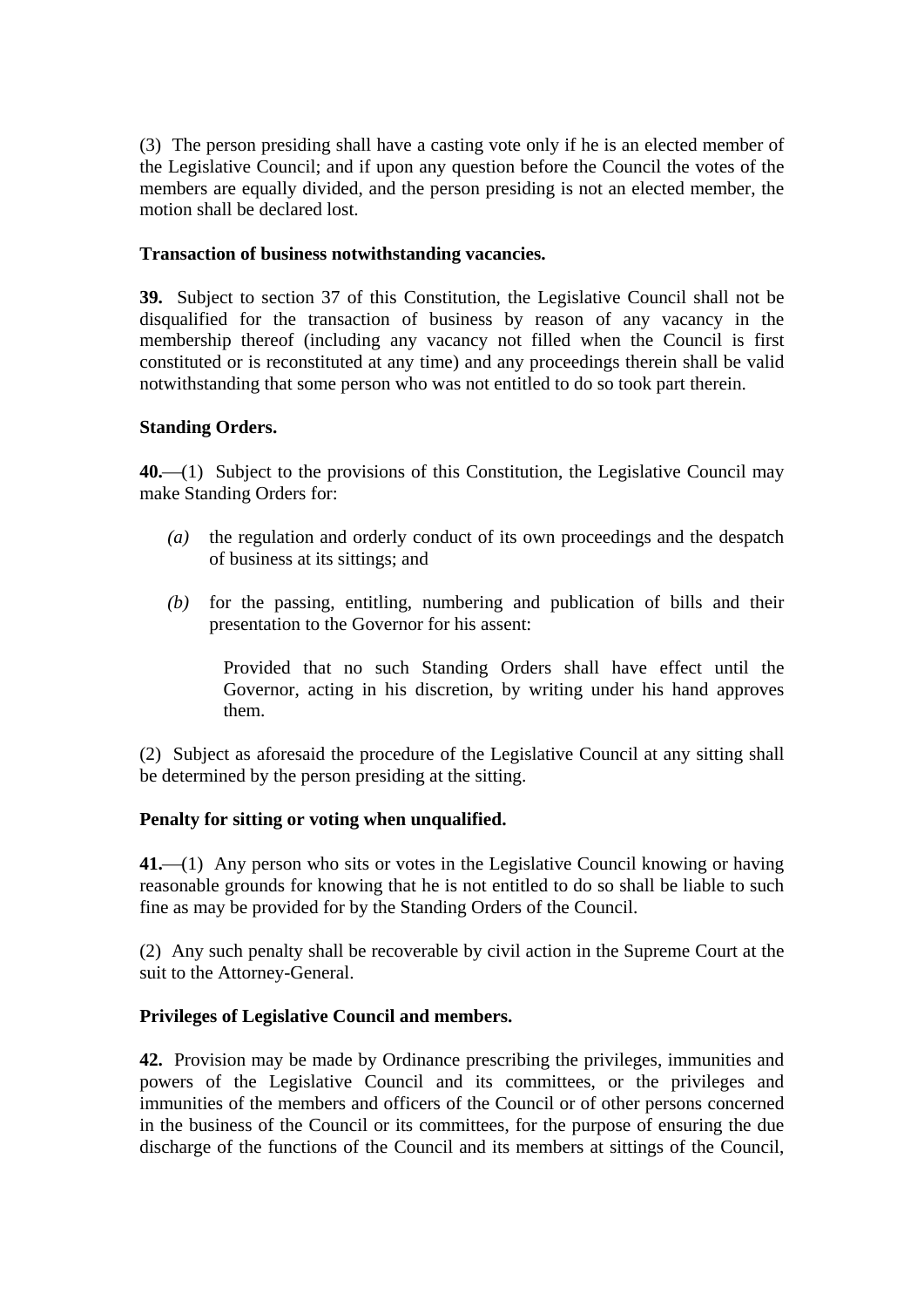but no such privileges, immunities or powers shall exceed those of the Commons House of Parliament of the United Kingdom or of the members thereof.

## **Freedom of speech in proceedings.**

**43.** Without prejudice to any provision made by Ordinance pursuant to the provisions of the preceding section of this Constitution, no civil or criminal proceedings may be instituted against any member of the Legislative Council for words spoken before, or written in a report to, the Council or a committee thereof when sitting in public or by reason of any matter or thing brought by him therein by petition, bill, resolution, motion or otherwise.

### **Rules for the enactment of laws.**

44.<sup>{4}</sup>(1) All laws made under section 31 of this Constitution shall be styled "Ordinances" and the words of enactment shall be "Enacted by the Legislature of the Falkland Islands, as follows".

(2) The Governor and the Legislative Council shall in the making of laws observe, so far as practicable, the rules set forth in Annex A to this Constitution.

## **Introduction of Bills etc.**

45.<sup> $(1)$ </sup> Subject to the provisions of this Constitution and of the Standing Orders of the Legislative Council, any member may introduce any Bill or propose any motion for debate in, or may present any petition to the Council, and the same shall be debated and disposed of according to the Standing Orders of the Council.

(2) Except on the recommendation of the Governor, the Legislative Council shall  $not$ —

- *(a)* proceed upon any Bill (including any amendment to a Bill) which, in the opinion of the person presiding—
	- (i) makes provision for imposing or increasing any tax, for imposing or increasing any charge on the revenues or other funds of the Falkland Islands, or for altering any such charge otherwise than by reducing it, or for compounding or remitting any debt due to the Government of the Falkland Islands; or
	- (ii) would effect any alteration in the salary, allowances or other conditions of service (including leave, passages and promotion) of any public officer or in the law, regulations or practice governing the payment of pensions, gratuities or other like benefits to any public officer or former public officer or his widow, children, dependants or personal representatives;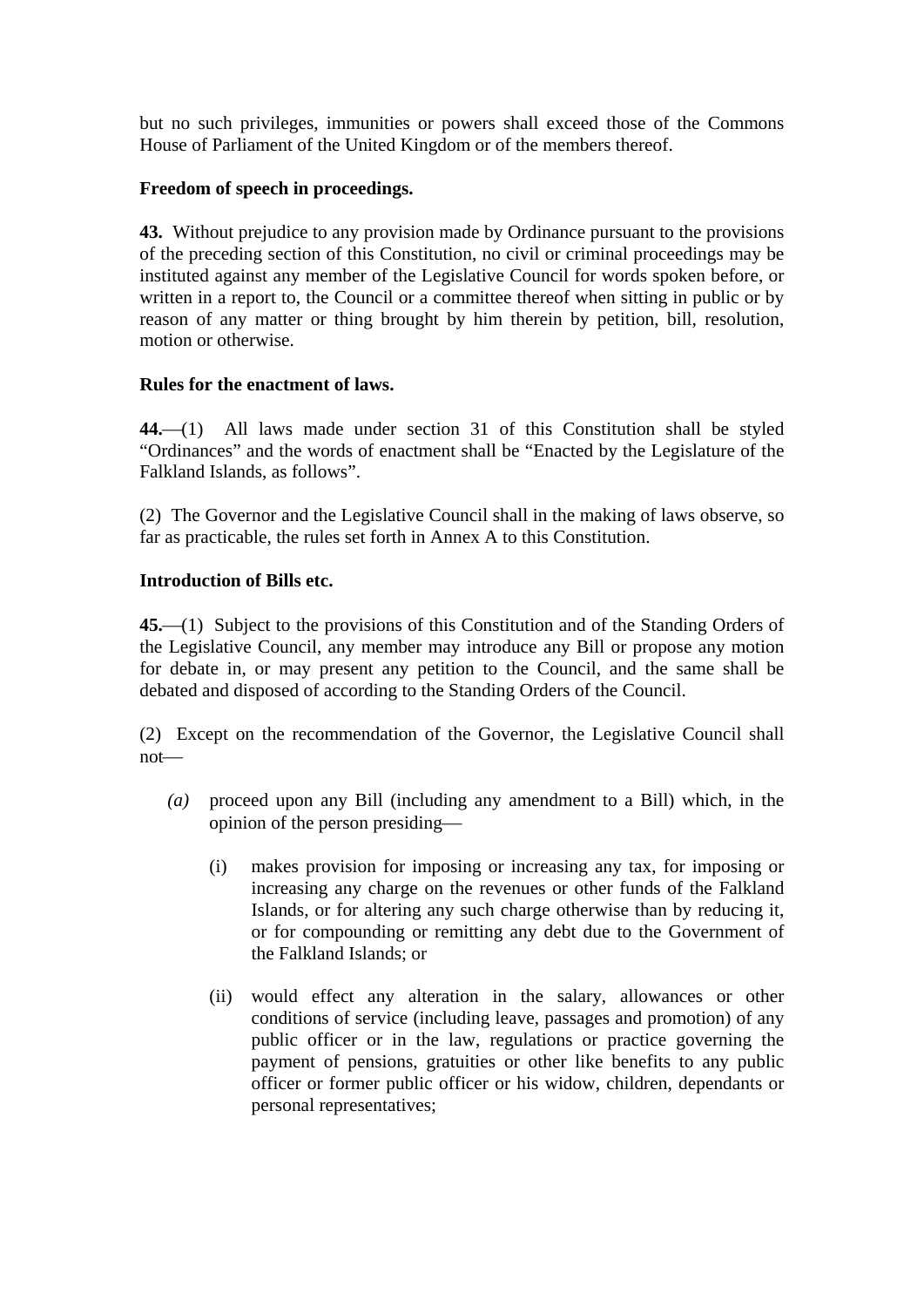- *(b)* proceed upon any motion (including any amendment to a motion) the effect of which in the opinion of the person presiding is that provision would be made for any of the purposes aforesaid: or
- *(c)* receive any petition which, in the opinion of the person presiding, requests that provision be made for any of the purposes aforesaid.

#### **Assent to Bills.**

**46.** $\left(\begin{array}{c} -1 \end{array}\right)$  A Bill passed by the Legislative Council shall not become a law until

- *(a)* the Governor has assented to it in Her Majesty's name and on Her Majesty's behalf and has signed it in token of his assent; or
- *(b)* Her Majesty has given Her assent to it through a Secretary of State, and the Governor has signified that assent by proclamation published in the Gazette.

(2) When a Bill is presented to the Governor for his assent, he shall, acting in his discretion but subject to the provisions of this Constitution and of any instructions given through a Secretary of State, declare that he assents or refuses to assent to it, or that he reserves the Bill for the signification of Her Majesty's pleasure:

Provided that the Governor shall reserve for the signification of Her Majesty's pleasure any Bill which appears to him to be in any way repugnant to, or inconsistent with, the provisions of this Constitution.

#### **Publication and commencement of laws.**

**47.** No law made under section 31 of this Constitution shall come into operation until it has been published in the Gazette but the coming into operation of any such law may be postponed and any such law may be given retrospective effect.

#### **Disallowance of laws.**

48.<sup> $(1)$ </sup> Any Ordinance to which the Governor has given his assent may be disallowed by Her Majesty through a Secretary of State.

(2) Whenever any Ordinance has been disallowed by Her Majesty the Governor shall, as soon as practicable, cause notice of such disallowance to be published in the Gazette and the law shall be annulled with effect from the date of the publication of that notice.

(3) Section 16(1) of the Interpretation Act 1978(**a**) shall apply to the annulment of any Ordinance under this section as it applies to the repeal of an Act of Parliament of the United Kingdom, save that any enactment repealed or amended by or in pursuance of that Ordinance shall have effect as from the date of the annulment as if that Ordinance had not been made.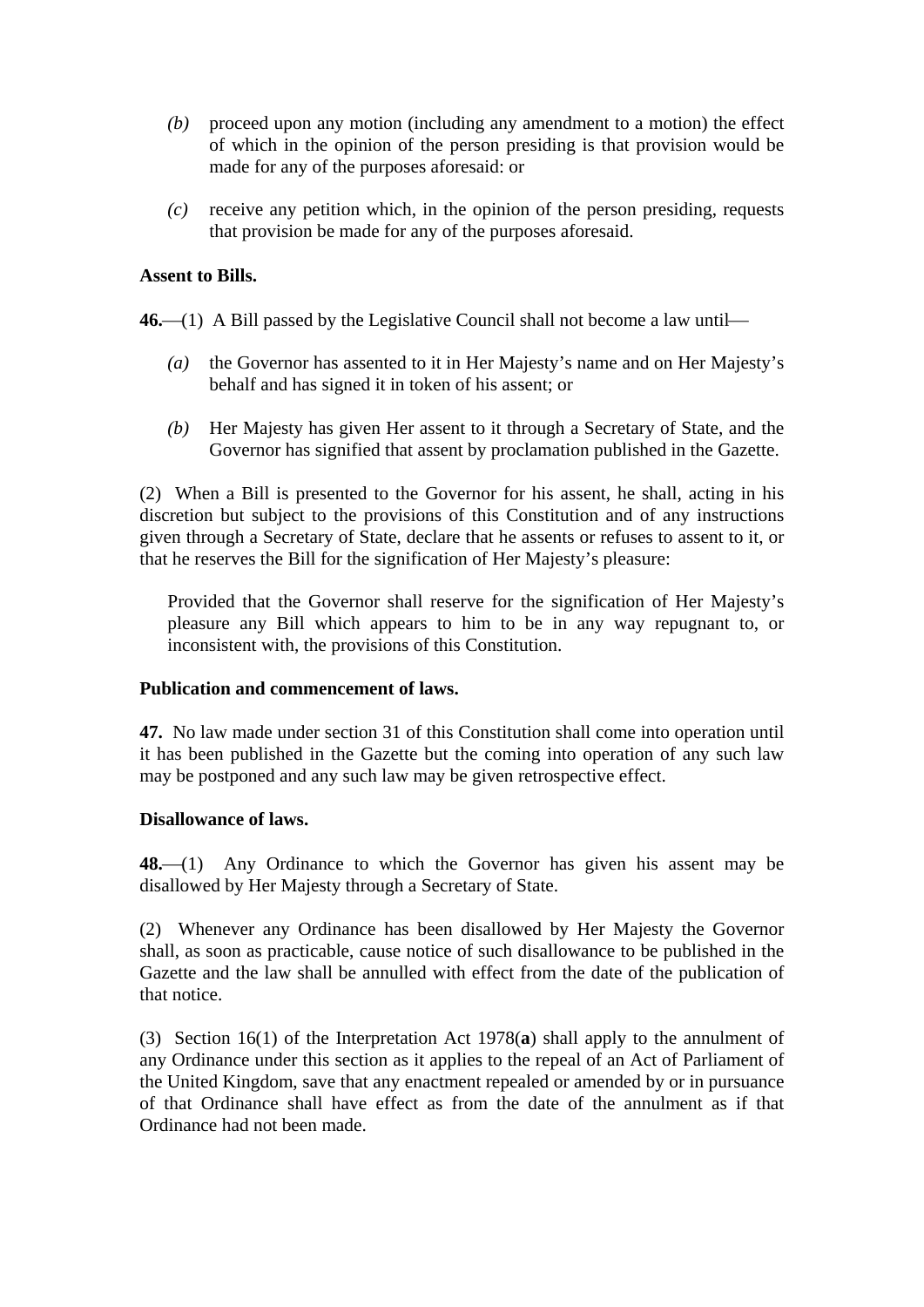#### (**a**) 1978 c.30. **Governor's reserved power.**

49.<sup> $(1)$ </sup> If the Governor considers that it is expedient that any Bill introduced or any motion proposed at any sitting of the Legislative Council held in accordance with the provisions of this Chapter should have effect, then, if the Council fails to pass the Bill or to carry the motion within such time and in such form as the Governor thinks reasonable and expedient, the Governor may, at any time that he thinks fit, and notwithstanding any provision of this Constitution or of any Standing Order of the Council, declare that the Bill or motion shall have effect as if it had been passed or carried by the Council either in the form in which it was introduced or proposed or with such amendments as the Governor thinks fit that have been moved or proposed in the Council, including any committee thereof; and the Bill or motion shall be deemed thereupon to have been so passed or carried and the provisions of this Constitution and in particular the provisions relating to assent to Bills and disallowance of laws, shall have effect accordingly:

\_\_\_\_\_\_\_\_\_\_\_\_\_\_\_\_\_\_\_\_\_\_\_\_\_\_\_\_\_\_\_\_\_\_\_\_\_\_\_\_\_\_\_\_\_\_\_\_\_\_\_\_\_\_\_\_\_\_\_\_\_\_\_\_\_\_\_\_\_

Provided that the Governor shall not exercise his powers under this subsection without prior instructions from a Secretary of State, unless in his judgment the matter is so urgent that it is necessary for him to do so before having consulted a Secretary of State.

(2) The Governor shall forthwith report to a Secretary of State every case in which he makes any such declaration and the reasons therefore.

(3) If any member of the Legislative Council objects to any declaration made under this section, he may, within fourteen days of the making thereof, submit to the Governor a statement in writing of his reasons for so objecting and the Governor shall forthwith forward a copy of such statement to a Secretary of State.

(4) Any declaration made under this section, other than a declaration relating to a Bill, may be revoked by a Secretary of State and the Governor shall forthwith cause notice of the revocation to be published in the Gazette; and from the date of such publication any motion that is deemed to have been carried by virtue of the declaration shall cease to have effect and section 16(1) of the Interpretation Act 1978 shall apply to the revocation as it applies to the repeal of an Act of Parliament.

(5) The powers conferred upon the Governor by this section shall be exercised by him in his discretion.

 $(6)$  The motions to which this section applies are—

- *(a)* any motion relating to or for the purposes of a Bill;
- *(b)* any motion proposing or amending a resolution which, if passed by the Legislative Council, would have the force of law; and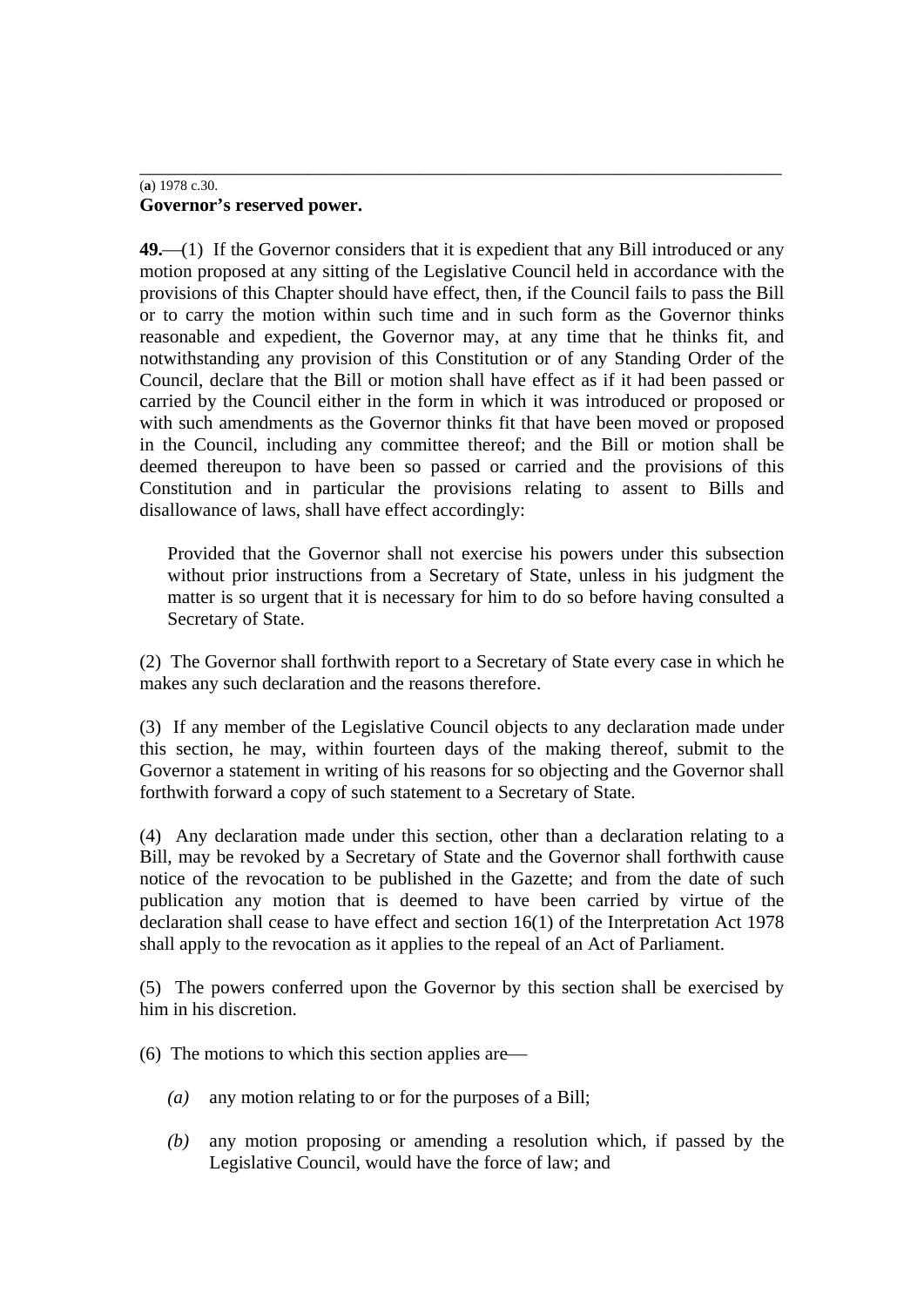*(c)* any motion proposing or amending a resolution upon which the coming into force or continuance in force of any subordinate legislation depends.

### CHAPTER V

#### THE EXECUTIVE

### **Executive authority.**

**50.** (1) The executive authority of the Falkland Islands is vested in Her Majesty.

(2) Subject to the provisions of this Constitution, the executive authority of the Falkland Islands shall be exercised on behalf of Her Majesty by the Governor, either directly or through officers subordinate to him.

(3) The Governor, acting in his discretion but after consultation with the members of the Legislative Council, may assign to one or more members of the Legislative Council responsibility for the conduct of any business in the Legislative Council.

(4) Nothing in this section shall preclude persons or authorities other than the Governor from exercising such functions as are or may be conferred upon them by any law.

#### **Executive Council.**

**51.** There shall be an Executive Council which shall consist of three of the elected members of the Legislative Council, elected in accordance with the provisions of section 52 of this Constitution, and two *ex-officio* members, namely the Chief Executive and the Financial Secretary. The *ex-officio* members shall have no right to vote on any matter that is put to the vote at a meeting of the Executive Council.

## **Election of elected members of the Executive Council.**

**52.**<sup>(1)</sup> At the first meeting of the Legislative Council after every general election the elected members shall elect three of their number to be members of the Executive Council for a period of twelve months from the date of their election to the Executive Council.

(2) Thereafter such elections shall be held before the expiry of each period of twelve months (or as soon as practicable thereafter) or when the Legislative Council first meets after any dissolution thereof.

(3) A person shall be eligible for election to the Executive Council notwithstanding that he is a member of the Executive Council then in being.

(4) If the seat of an elected member of the Executive Council becomes vacant during any such twelve-month period the elected members of the Legislative Council shall as soon as possible meet and elect one of their number to fill the seat for the remainder of the duration of that twelve-month period.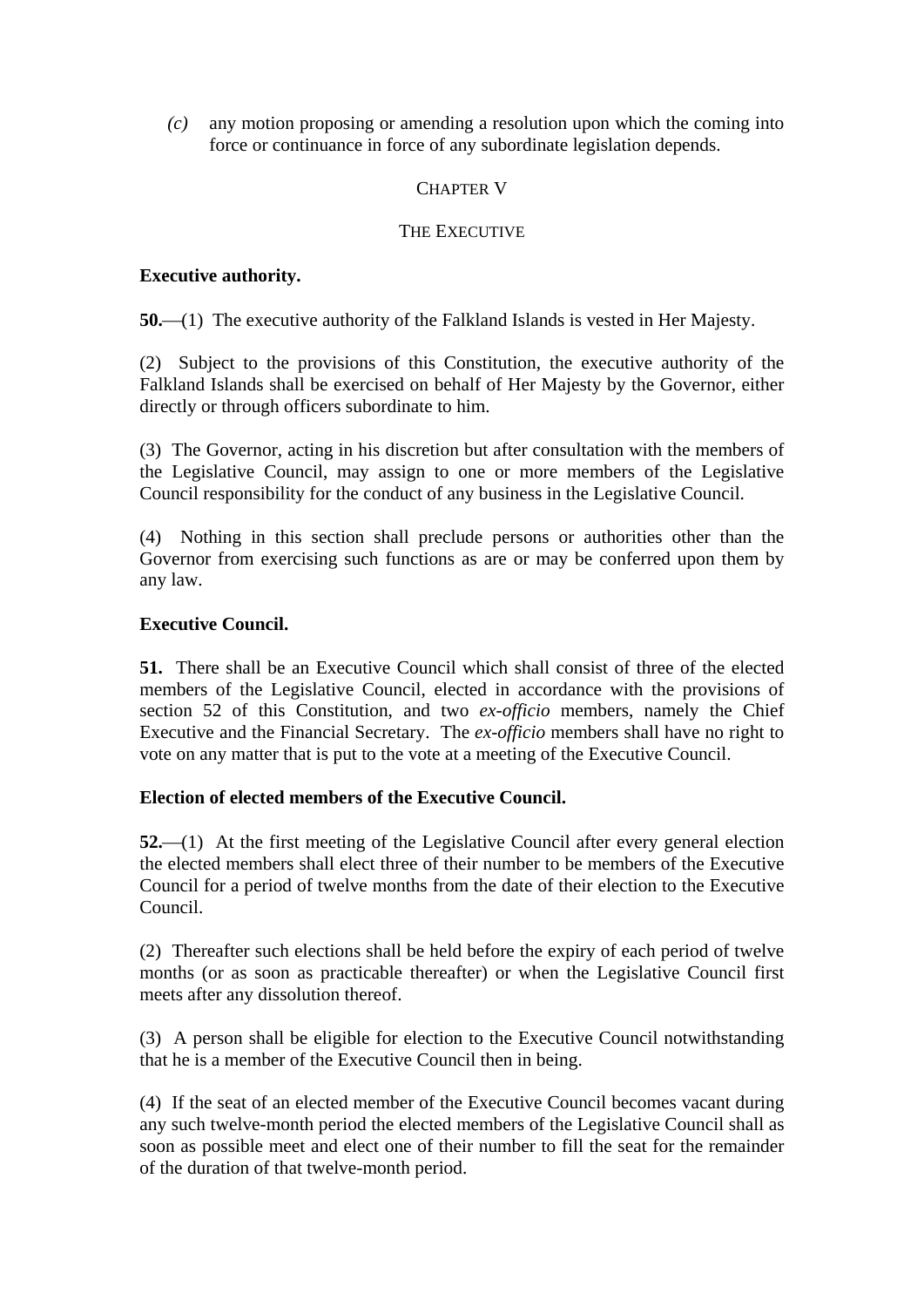(5) To be effective for the purposes of this section, or section 54(1) of this Constitution, any election must result in the Executive Council being composed of at least one elected member representing the Camp constituency and at least one elected member representing the Stanley constituency.

## **Tenure of office of elected members of the Executive Council.**

**53.** The seat of an elected member of the Executive Council shall become vacant—

- *(a)* if he resigns his seat in the Executive Council by writing under his hand addressed to the Governor;
- *(b)* when the Legislative Council first meets after any dissolution thereof;
- *(c)* if he ceases to be a member of the Legislative Council for any reason other than a dissolution thereof;
- *(d)* if he is absent from the Falkland Islands without the permission of the Governor;
- *(e)* if at the expiry of the period for which he is elected to sit on the Executive Council he has not been re-elected for a further period; or
- *(f)* if his election to the Executive Council is revoked by a resolution of the Legislative Council.

## **Temporary members of the Executive Council.**

**54.** (1) Whenever an elected member of the Executive Council is by reason of his illness or absence from the Falkland Islands or for any other reason incapable of performing the functions of his office, then the elected members of the Legislative Council shall, if the Governor informs them that is desirable, elect a person from among their number to be temporarily a member of the Executive Council.

(2) A person elected under this section to be temporarily a member of the Executive Council shall vacate his seat when he is informed by the Governor that the circumstances giving rise to his election have ceased to exist.

(3) Subject to the provisions of this section, the provisions of this Constitution shall apply in relation to a person elected to be temporarily a member of the Executive Council as they apply in relation to the member on account of whose incapacity he was elected.

## **Attendance of non-members at meetings of the Executive Council.**

**55.**⎯(1) The Commander British Forces and the Attorney General shall have the right to attend all meetings of the Executive Council and take part in their proceedings, except that if a matter is put to the vote they may not vote.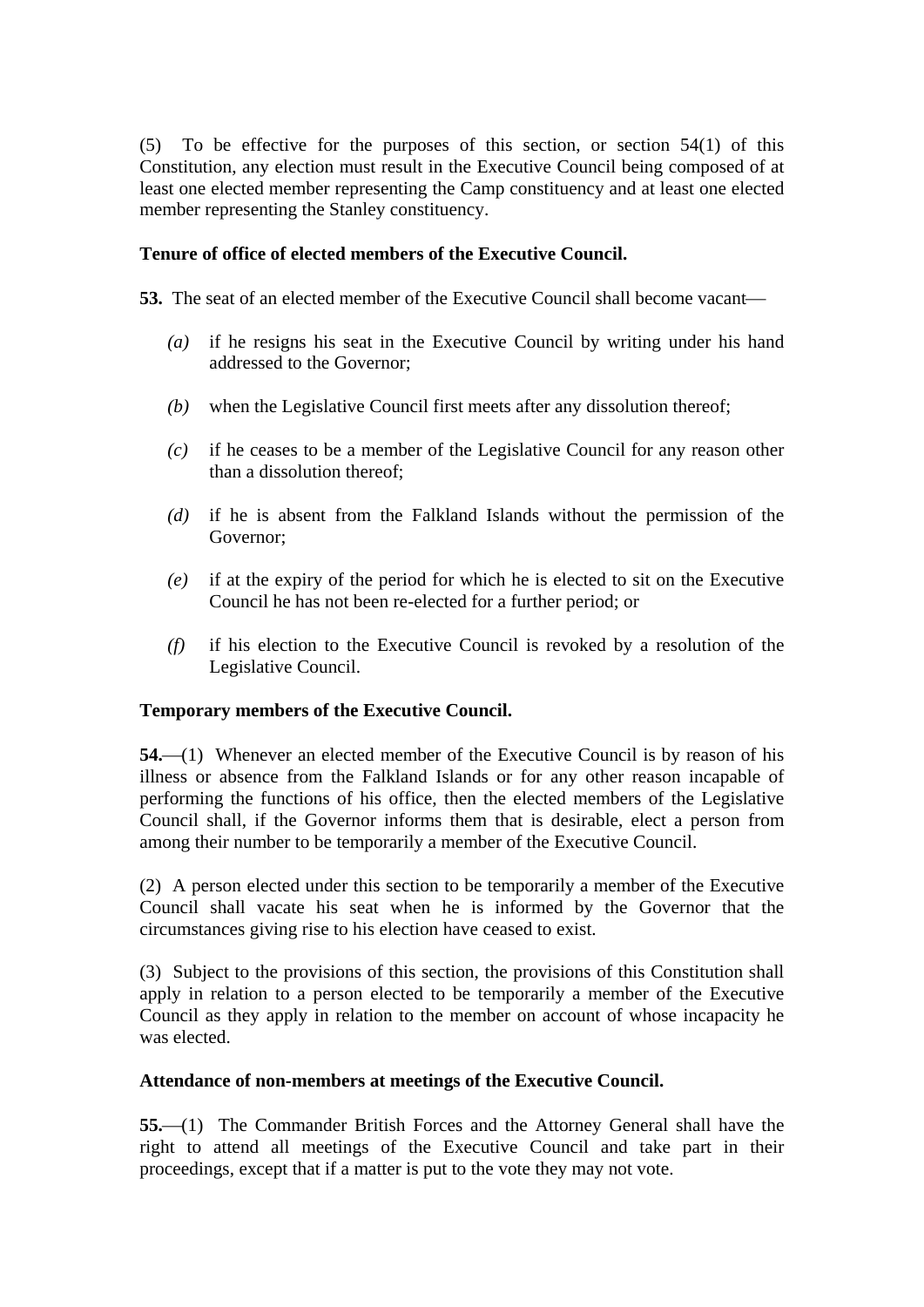(2) The person presiding may, when in his opinion the business before the Executive Council makes it desirable, summon any person to a meeting of the Council notwithstanding that that person is not a member of the Council; and any person so summoned shall be entitled to take part as if he were a member in the proceedings of the Council relating to the matter in respect of which he was summoned, except that he may not vote.

### **Summoning of meetings of the Executive Council.**

**56.** (1) Subject to the provisions of this section, the Executive Council shall not be summoned except by the Governor, acting in his discretion, who may summon a meeting of the Council at any time and, subject to the provisions of section 59, shall determine what business shall be transacted at that meeting

(2) The Governor shall summon a meeting of the Executive Council if requested in writing to do so by not less than two of its members.

### **Presiding in the Executive Council.**

**57.** There shall preside at any meeting of the Executive Council—

- *(a)* the Governor; or
- *(b)* in the absence of the Governor, such member of the Executive Council as the Governor, acting in his discretion, may appoint to preside at that meeting.

#### **Oaths.**

**58.** No *ex-officio* or elected member of the Executive Council shall take part in its proceedings (other than proceedings for the purposes of this section) unless he has made and subscribed before the Governor the oath of secrecy; and no other person shall take part in the proceedings of the Council (other than proceedings as aforesaid) unless he has so made and subscribed the oath of secrecy:

Provided that the Executive Council may exempt any person who is not a member of it from this requirement.

#### **Quorum.**

**59.** No business (except that of adjournment) shall be transacted at a meeting of the Executive Council if less than three members are present.

#### **The Governor to propose questions.**

**60.** The Governor shall alone be entitled to submit questions to the Executive Council but if he shall decline to so submit any question when requested in writing by any member so to do, it shall be competent for such member to require that there be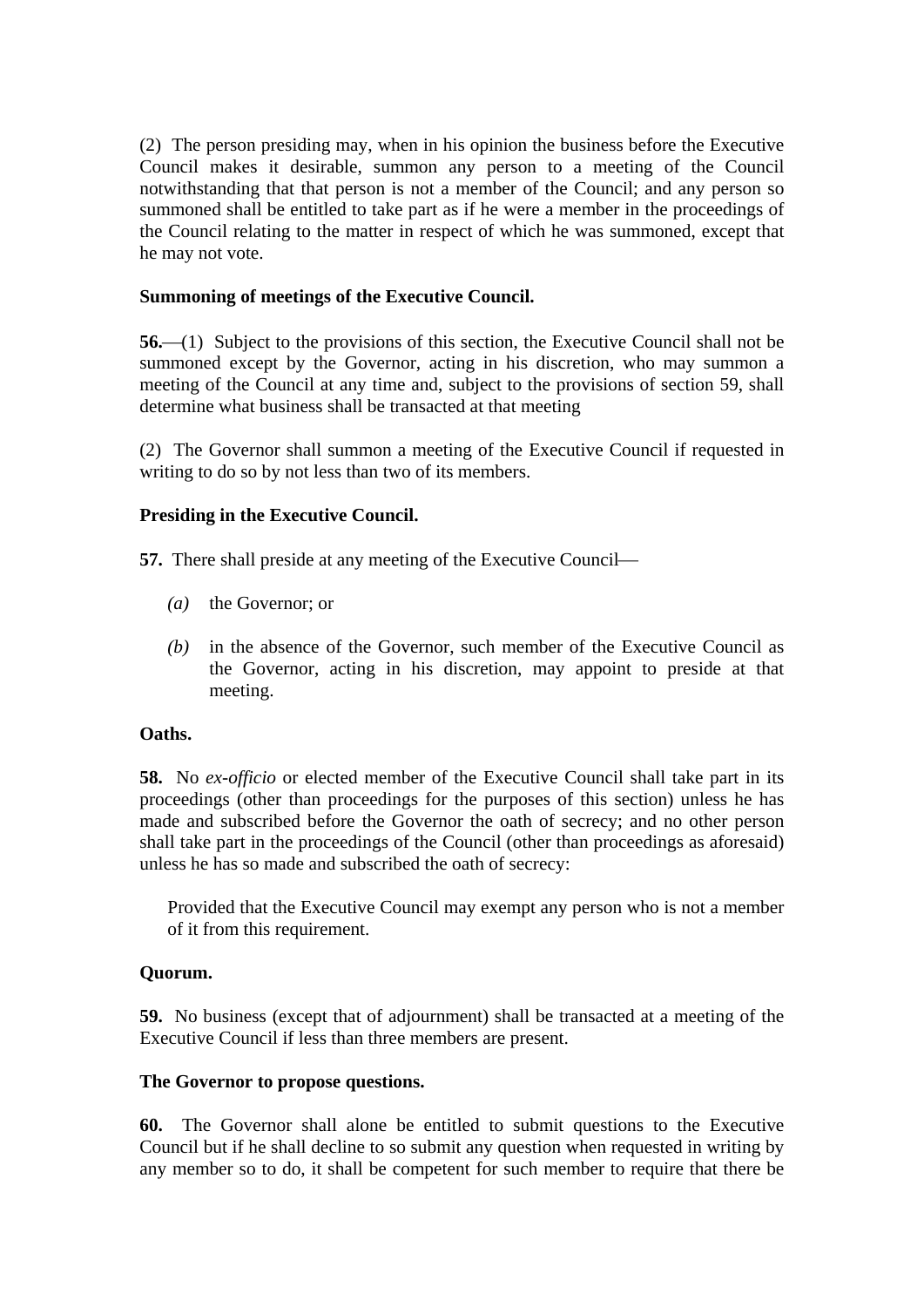recorded in the minutes his written application, together with the answer returned by the Governor thereto.

### **The Governor to consult the Executive Council.**

**61.** (1) Subject to the provisions of this section, in the formulation of policy and in the exercise of the functions conferred upon him by this Constitution or any other law the Governor shall consult with the Executive Council.

- (2) The Governor shall not be obliged to consult with the Executive Council:
	- *(a)* when acting under instructions given to him by Her Majesty through a Secretary of State pursuant to the provisions of section 18 of this Constitution;
	- *(b)* when the matter is one on which he is required by the provisions of section 20 of this Constitution to consult the Commander British Forces or on which the Commander British Forces has, in accordance with those provisions, given advice to the Governor;
	- *(c)* when exercising any function conferred upon him by this Constitution or any other law where it is provided, either expressly or by necessary implication, that he exercise such function in his discretion or in his judgment or in accordance with the advice of, or after consultation with, any person or authority other than the Executive Council.
	- *(d)* if, in his judgment, the service of Her Majesty would sustain material prejudice thereby;
	- *(e)* if, in his judgment, the matter is too unimportant; or
	- *(f)* if, in his judgment, the urgency of the matter requires him to act before he can consult the Executive Council:

Provided that in any case falling solely within paragraph *(f)* of this subsection he shall, as soon as practicable, communicate to the Executive Council the measures which he has adopted and the reasons therefor.

#### **The Governor may act against advice of the Executive Council.**

**62.**⎯(1) In any case in which the Governor consults the Executive Council, he may act against the advice given to him by the Council if he thinks it right to do so.

(2) Where the Governor acts, in pursuance of subsection (1) of this section, against the advice of the Executive Council, he shall without delay report the matter to a Secretary of State with the reasons for his action.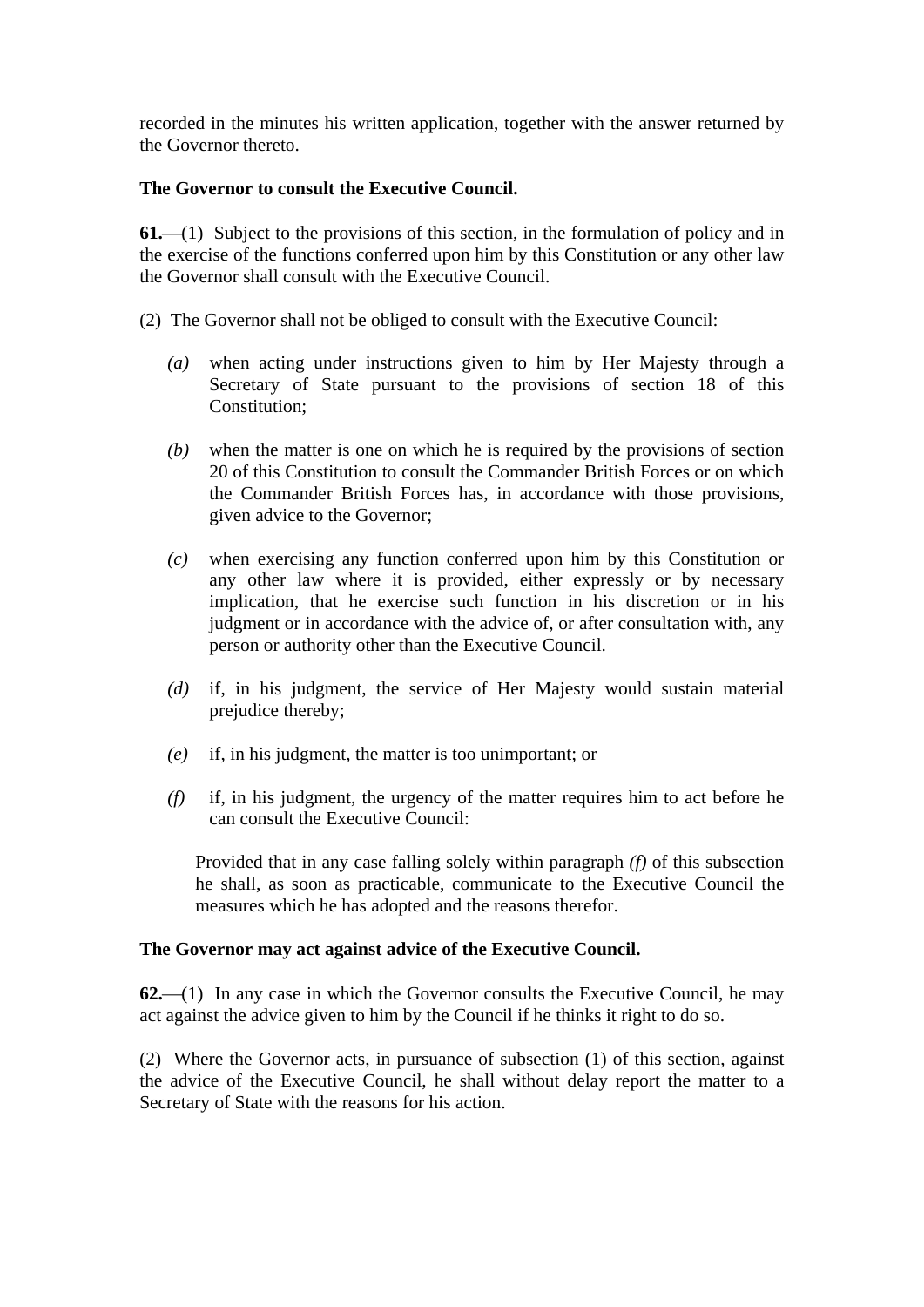(3) Whenever the Governor acts against the advice of the Executive Council any member of it may require that there shall be recorded in the minutes any advice or opinion he gave upon the question at issue and his reasons.

(4) The question whether the Governor has exercised any power after consultation with the Executive Council shall not be inquired into in any court of law.

#### **Minutes.**

**63.** (1) Minutes shall be kept of all the proceedings of the Executive Council and, whenever practicable, at every meeting of the Council the minutes of the last preceding meeting shall be confirmed, with or without amendment as the case may require, before proceeding to the despatch of any other business.

(2) Twice in each year a full transcript of all minutes of the Executive Council for the preceding half year shall be transmitted to a Secretary of State.

#### **Advisory Committee on the Prerogative of Mercy.**

**64.** (1) There shall be an Advisory Committee on the prerogative of mercy which shall consist of-

- *(a)* two elected members of the Legislative Council appointed by the Governor after consultation with the elected members of the Legislative Council;
- *(b)* the Chief Executive;
- *(c)* the Attorney-General;
- *(d)* the Senior Medical Officer.
- (2) An appointed member of the Advisory Committee shall vacate his office—
	- *(a)* if his appointment is revoked by the Governor, acting in his discretion;
	- *(b)* if he ceases to be member of the Legislative Council or is required, under section 26 of this Constitution, to cease to perform his functions as such;
	- *(c)* in any other case, at the expiration of four years from the date of his appointment.
- (3) The Advisory Committee shall determine its own procedure.

#### **Power of pardon etc.**

**65.** (1) The Governor, acting after consultation with the Committee, may in her Majesty's name and on her Majesty's behalf—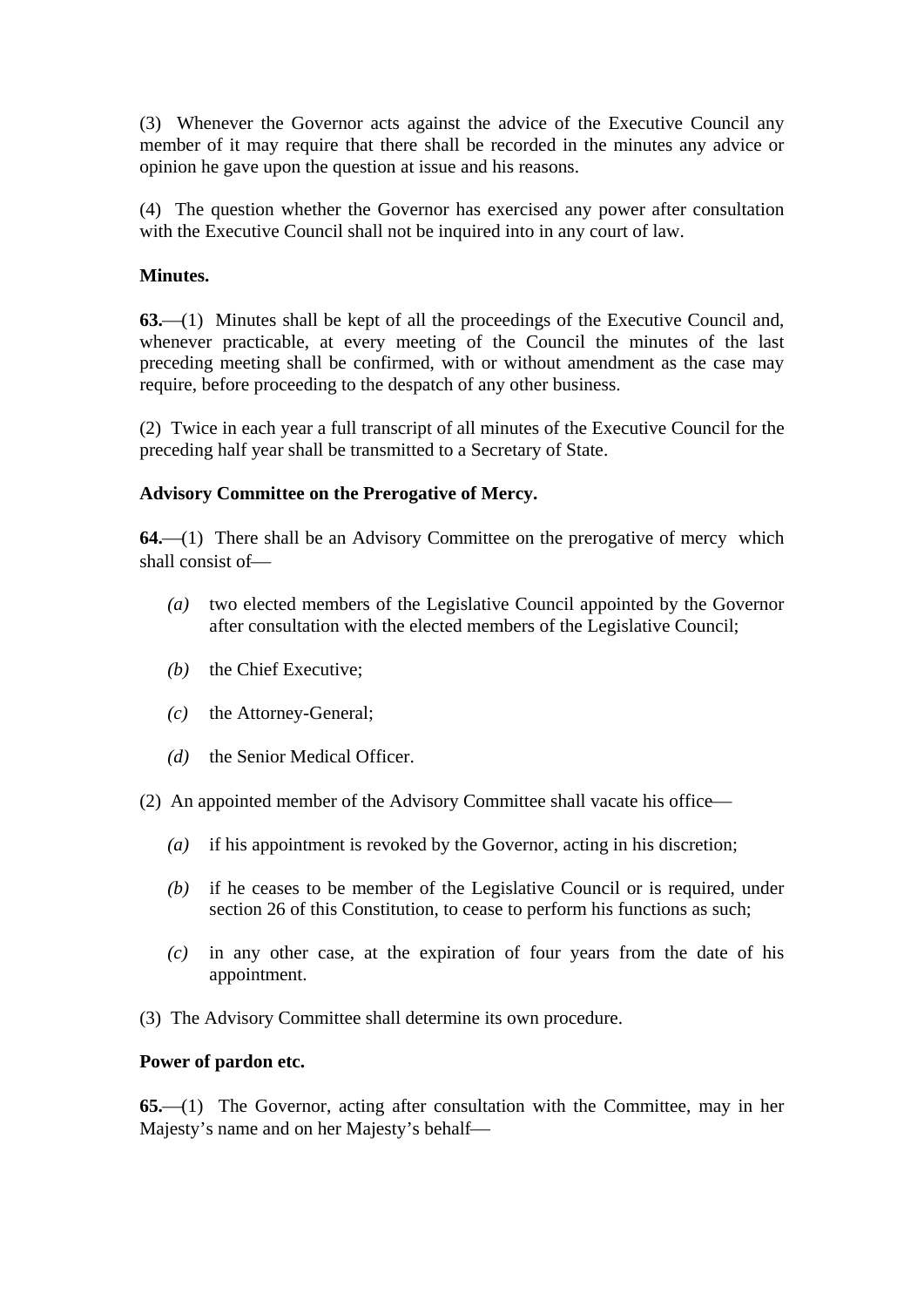- *(a)* grant to any person concerned in or convicted of an offence a pardon, either free or subject to lawful conditions;
- *(b)* grant to any person a respite, either indefinite or for a specified period, from the execution of any punishment imposed on that person for any offence;
- *(c)* substitute a less severe form of punishment for that imposed by any sentence for any offence; or
- *(d)* remit the whole or any part of any punishment imposed on any person for any offence or any penalty of forfeiture otherwise due to Her Majesty on account of such an offence.

(2) Whenever any person has been sentenced to death by any court of law in the Falkland Islands, the Governor shall cause a report on the case by the judge who presided at the trial (or, if a report cannot be obtained from that judge, a report on the case by the Chief Justice or, if the Chief Justice presided at the trial, by the Attorney General), together with such other information derived from the record of the case or elsewhere as may be required by or furnished to the Governor, to be taken into consideration at a meeting of the Committee.

(3) The Governor shall not exercise his powers under this section in relation to any such person as is referred to in the last preceding subsection unless it appears to him to be expedient to do so upon receiving the advice of the Committee thereon; but he shall decide according to his own deliberate judgment, whether the members of the Committee concur therein or not, causing his reasons to be entered in the minutes of the Committee in any case in which he decides to act in opposition to the judgment of the majority of the members of the Committee.

(4) The provisions of this section shall not apply in relation to any conviction by a court-martial established under any Act of the Parliament of the United Kingdom, any punishment imposed in respect of any such conviction or any penalty or forfeiture due under any such Act.

(5) In this section "the Committee" means the Advisory Committee on the Prerogative of Mercy.

## **Powers of Attorney General in relation to criminal proceedings.**

**66.** (1) The Attorney General shall have power in any case in which he considers it desirable so to do

- *(a)* to institute and undertake criminal proceedings before any court of law (not being a court established by a disciplinary law);
- *(b)* to take over and continue any such criminal proceedings that may have been instituted by any other person or authority; and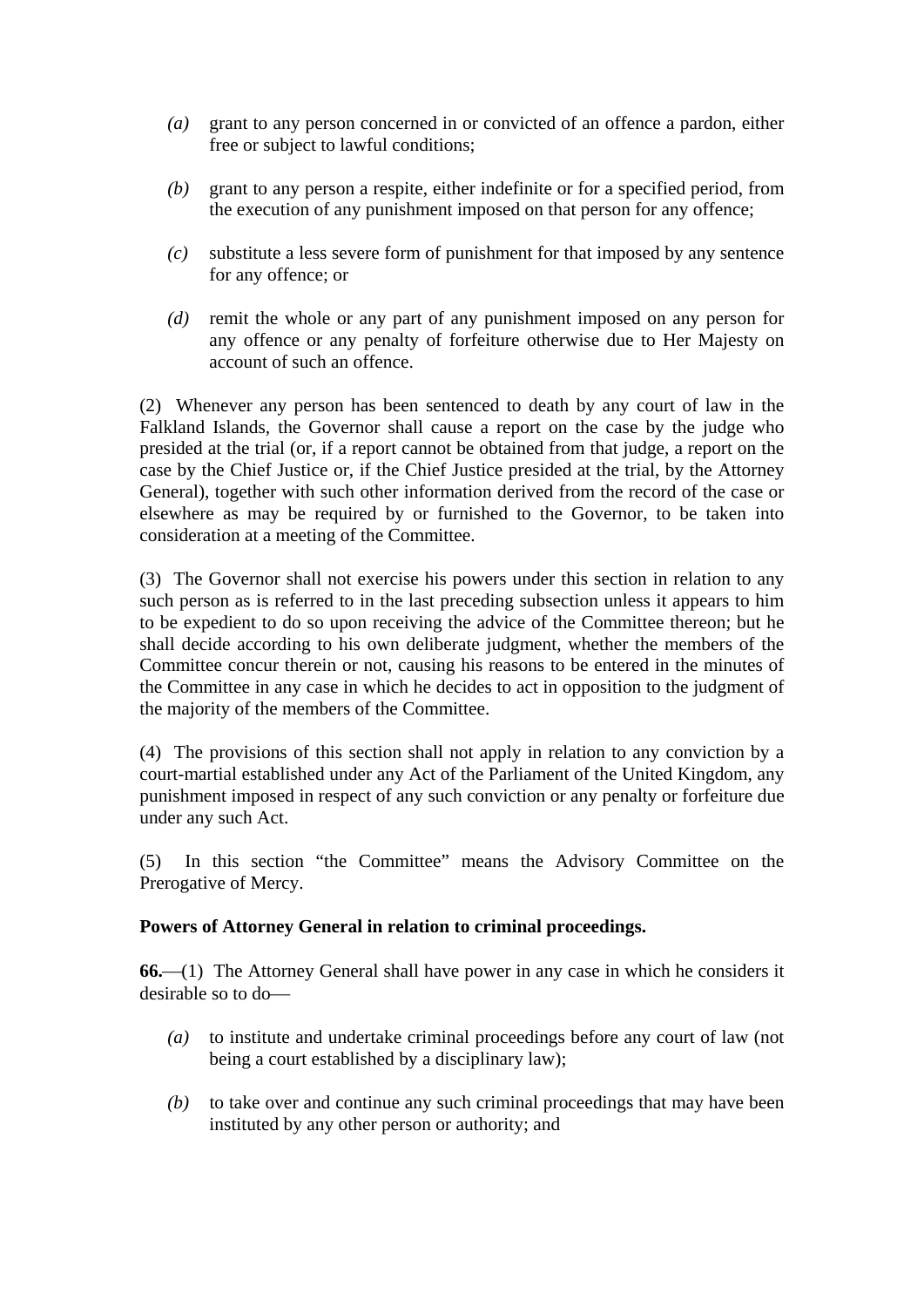*(c)* to discontinue at any stage before judgment is delivered any such criminal proceedings instituted or undertaken by himself or any other person or authority.

(2) The powers of the Attorney-General under the preceding subsection may be exercised by him in person or through other persons acting in accordance with his general or special instructions.

(3) The powers conferred upon the Attorney-General by paragraphs *(b)* and *(c)* of subsection (1) of this section shall be vested in him to the exclusion of any other person or authority:

Provided that, where any other person or authority has instituted criminal proceedings, nothing in this subsection shall prevent the withdrawal of those proceedings by or at the instance of that person or authority at any stage before the person against whom the proceedings have been instituted has been charged before the court.

(4) In the exercise of the powers conferred upon him by this section the Attorney-General shall not be subject to the direction or control of any person or authority.

(5) For the purposes of this section, any appeal from any determination in any criminal proceedings before any court of law, or any case stated or question of law reserved for the purposes of any such proceedings to any other court of law, shall be deemed to be part of those proceedings.

#### **Grants of land.**

**67.** Subject to the provisions of any law, the Governor or any person duly authorised by him in writing under his hand may, in Her Majesty's name and on Her behalf, make and execute under the public seal grants and dispositions of any land or other immovable property in the Falkland Islands that may be lawfully granted or disposed of by Her Majesty.

#### CHAPTER VI

### **FINANCE**

## **Consolidated Fund.**

**68.** All revenues or other moneys raised or received for the purposes of the Government (not being revenues or other moneys that are payable by or under any law into some other fund established for a specific purpose or that may by or under any law be retained by the authority that received them for the purposes of defraying the expenses of that authority) shall be paid into and form one Consolidated Fund.

#### **Withdrawals.**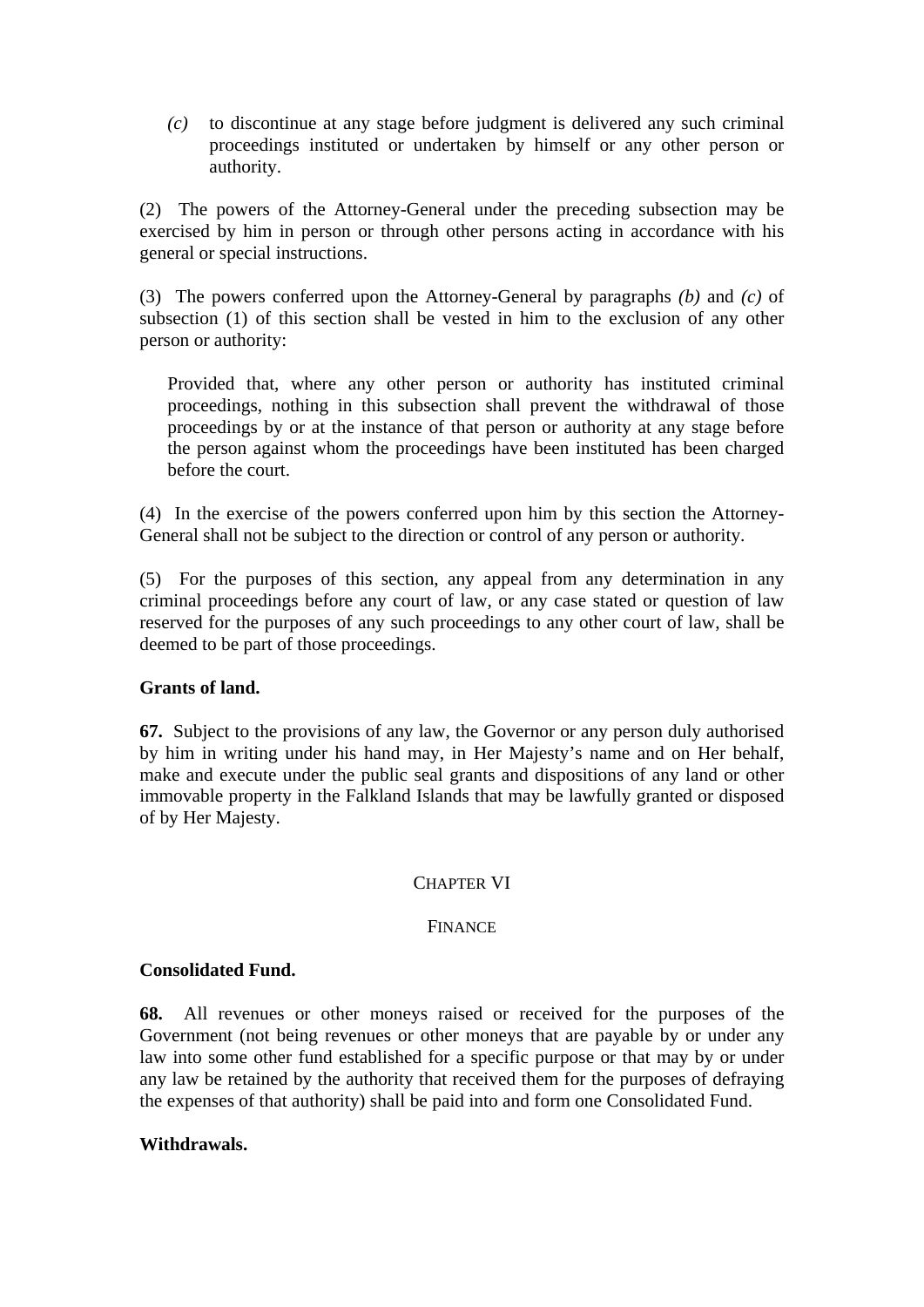$69.$  (1) No moneys shall be withdrawn from the Consolidated Fund except—

- *(a)* to meet expenditure that is charged upon the Fund by this Constitution or by any other law; or
- *(b)* where the issue of those moneys has been authorised by an appropriation Ordinance or in such manner, and subject to such conditions, as may be prescribed in pursuance of section 71 of this Constitution.

(2) No moneys shall be withdrawn from any public fund other than the Consolidated Fund unless the issue of those moneys has been authorised by or under a law.

(3) No moneys shall be withdrawn from the Consolidated Fund except in such manner as may be prescribed by Ordinance.

(4) The deposit of any moneys forming part of the Consolidated Fund with a bank or with the Crown Agents for Oversea Governments and Administrations or the investment of any such moneys in such securities as may be prescribed by Ordinance or in which a trustee would be entitled to invest shall not be regarded as a withdrawal of those moneys from the Fund for the purposes of this section.

## **Authorisation of expenditure.**

**70.** (1) The Financial Secretary shall cause to be prepared and laid before the Legislative Council before or not later than thirty days after the commencement of each financial year, estimates of the revenues and expenditure of the Falkland Islands for that year.

(2) The heads of expenditure contained in the estimates for a financial year (other than expenditure charged upon the Consolidated Fund by this Constitution or any other law) shall be included in a bill, to be known as an appropriation bill, introduced into the Legislative Council to provide for the issue from the Consolidated Fund of the sums necessary to meet that expenditure and the appropriation of those sums for the purposes specified in the bill.

(3) If in any financial year it is found—

- *(a)* that the amount appropriated by the appropriation Ordinance for the purposes included in any head of expenditure is insufficient or that a need has arisen for expenditure for a purpose for which no amount has been appropriated by the appropriation Ordinance; or
- *(b)* that any moneys have been expended on any head of expenditure in excess of the amount appropriated for the purposes included in that head by the appropriation Ordinance or for a purpose for which no amount has been appropriated by the appropriation Ordinance,

the Financial Secretary shall cause a supplementary estimate showing the sums required or spent to be prepared and laid before the Legislative Council and the heads of expenditure shall be included in a supplementary appropriation bill to provide for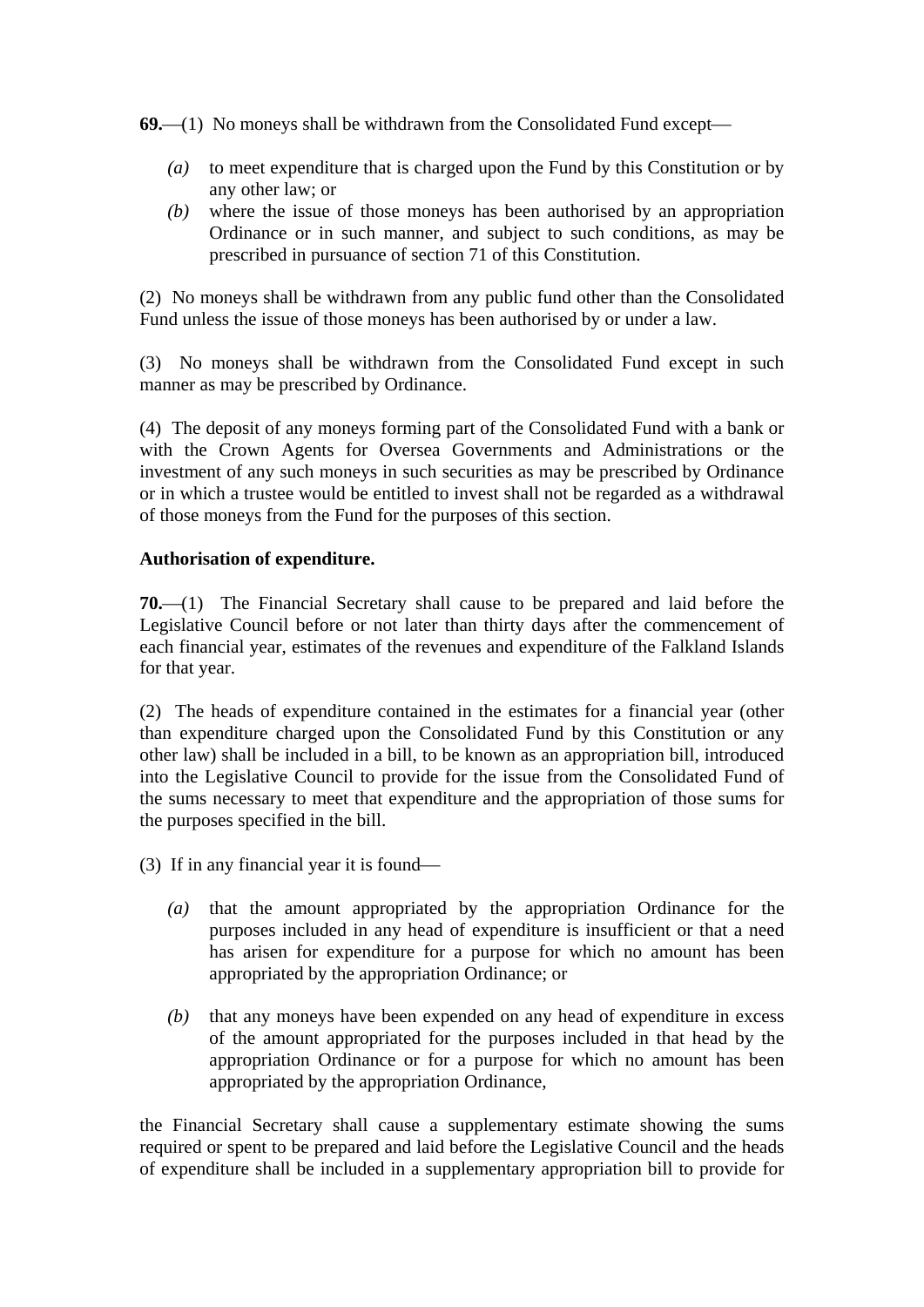the appropriation of those sums which shall be introduced in the Legislative Council before the end of the financial year or, if that is not possible, within 30 days thereafter.

### **Expenditure in advance of appropriation.**

**71.** If the appropriation Ordinance in respect of any financial year has not come into operation by the beginning of that financial year, the Financial Secretary may, to such extent and subject to such conditions as may be prescribed by Ordinance, authorise the withdrawal of moneys from the Consolidated Fund for the purpose of meeting expenditure necessary to carry on the services of the Government until the expiration of four months from the beginning of that financial year or the coming into operation of the appropriation Ordinance, whichever is the earlier.

### **Contingencies Fund.**

**72.** (1) There shall be such provision as may be prescribed by Ordinance for the establishment of a Contingencies Fund and for authorising the Financial Secretary, if he is satisfied that there has arisen an urgent and unforeseen need for expenditure for which no other provision exists, to make advances from that Fund to meet that need.

(2) Where any advance is made from the Contingencies Fund, a supplementary estimate shall be laid before the Legislative Council and an appropriation bill shall be introduced therein, as soon as possible for the purpose of replacing the amount so advanced.

## **Public debt.**

**73.** (1) All debt charges for which the Falkland Islands are liable shall be charge on the Consolidated Fund.

(2) For the purposes of this section debt charges include interest, sinking fund charges, the repayment or amortisation of debt, and all expenditure in connection with the raising of loans on the security of the revenues of the Falkland Islands or the Consolidated Fund and the service and redemption of debt thereby created.

#### **Audit.**

**74.** (1) The public accounts of the Falkland Islands and of all courts of law and all authorities and officers of the Government shall be audited and reported on by the Principal Auditor and for that purpose the Principal Auditor or any person authorised by him in that behalf shall have access to all books, records, reports and other documents relating to those accounts:

Provided that, if it is so prescribed in the case of any body corporate directly established by law, the accounts of that body corporate shall be audited and reported on by such person as may be specified by or under that law.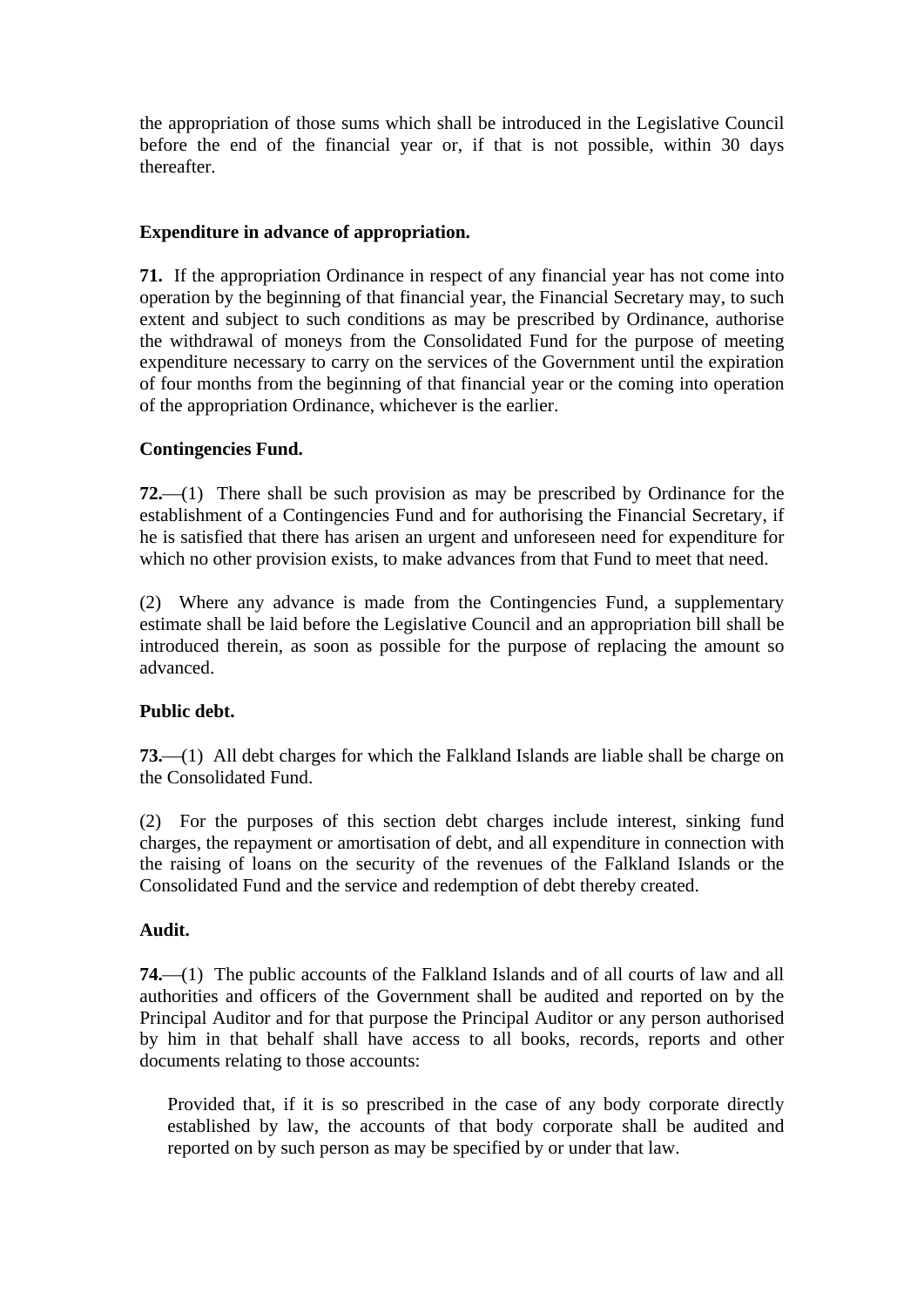(2) The Principal Auditor shall submit his reports to the Governor who shall cause them to be laid before the Legislative Council.

(3) In the exercise of his functions under this Constitution the Principal Auditor shall not be subject to the direction or control of any person or authority.

### CHAPTER VII

#### THE PUBLIC SERVICE

#### **Power to constitute offices.**

**75.** The Governor may, in Her Majesty's name and on Her Majesty's behalf, constitute offices for the Falkland Islands and shall so constitute the offices of Chief Executive, Financial Secretary, Attorney General and Principal Auditor.

#### **Power to make appointments, etc.**

**76.** Subject to the provisions of this Constitution, the Governor, acting in his discretion or after consultation with such persons or authority as may be prescribed by Ordinance, may, in Her Majesty's name and on Her Majesty's behalf-

- *(a)* make, confirm and terminate appointments to any public office;
- *(b)* exercise disciplinary control over public officers;
- *(c)* except as otherwise prescribed by law, make and terminate appointments to any other office in the service of the Crown in a civil capacity in the Falkland Islands, and, except as otherwise prescribed by law, all such appointments shall be held during Her Majesty's pleasure.

#### CHAPTER VIII

#### THE JUDICATURE

#### **Supreme Court.**

**77.** (1) There shall be a Supreme Court for the Falkland Islands which shall have unlimited jurisdiction to hear and determine any civil or criminal proceedings under any law and such jurisdiction and powers as may be conferred upon it by this Constitution or any other law.

(2) The Supreme Court shall, subject to section 80 of this Constitution, consist of one judge, that is to say, the Chief Justice.

#### **Court of Appeal.**

**78.**—(1) There shall be a Court of Appeal for the Falkland Islands. (2) The Court of Appeal shall, subject to section 80 of this Constitution, consist of—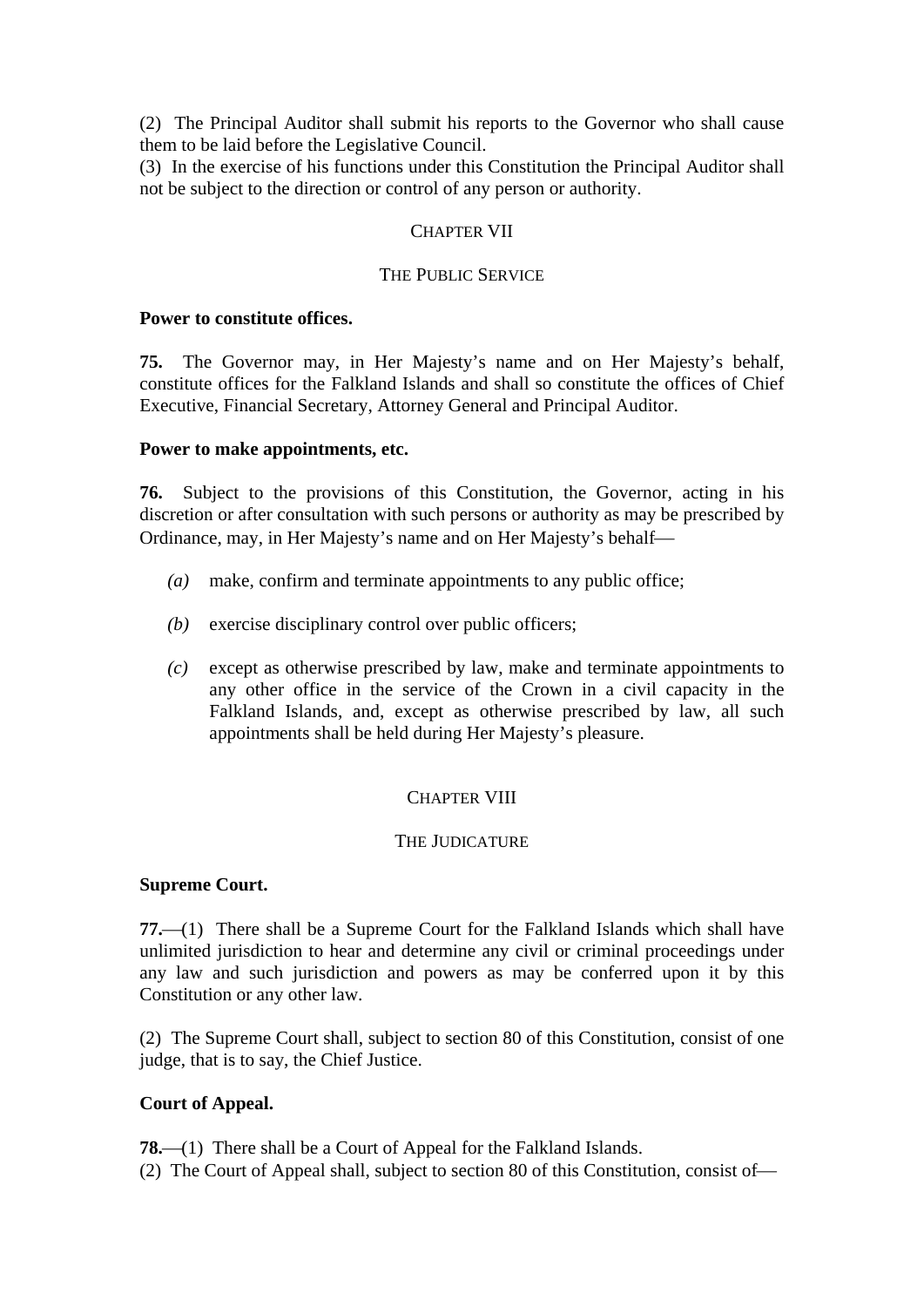- *(a)* a President and two Justices of Appeal or such a greater number of Justices of Appeal as may be prescribed by Ordinance; and
- *(b)* the Chief Justice of the Supreme Court as an *ex-officio* member of the Court of Appeal for all purposes except for the purpose of constituting the Court of Appeal for the hearing and determination of an appeal from his own decision.

(3) The office of a Justice of Appeal shall not without his consent be abolished during his continuance in office.

- (4) For the purposes of any determination of the Court of Appeal—
	- *(a)* an uneven number of judges shall sit, which, in the case of any final determination by the court other than the summary dismissal of an appeal, shall not be less than three; and
	- *(b)* any determination by the court on any matter (whether final or otherwise) shall, where more than one judge sits, be according to the opinion of a majority of the judges who sit to determine that matter.

### **Appointment of judges.**

**79.** (1) The Chief Justice, the President of the Court of Appeal and the Justices of Appeal shall be appointed by the Governor in pursuance of instructions given by Her Majesty through a Secretary of State.

(2) No person shall be qualified for appointment as Chief Justice, President of the Court of Appeal or Justice of Appeal unless—

- *(a)* he is, or has been, a judge of a court having unlimited jurisdiction in civil and criminal matters in some part of the Commonwealth or in the Republic of Ireland, or of a court having jurisdiction in appeals from any such court; or
- *(b)* he is entitled to practise as an advocate in such a court and has been entitled for not less than ten years to practise as an advocate or as a solicitor in such a court.

(3) For the purposes of this section, a person shall be regarded as entitled to practise as an advocate or, as the case may be, as a solicitor if he has been called, enrolled or otherwise admitted as such (and has not subsequently been disbarred or removed from the roll of advocates or, as the case may be, of solicitors) notwithstanding that—

*(a)* he holds or acts in any office the holder of which is, by reason of his office, precluded from practising in a court; or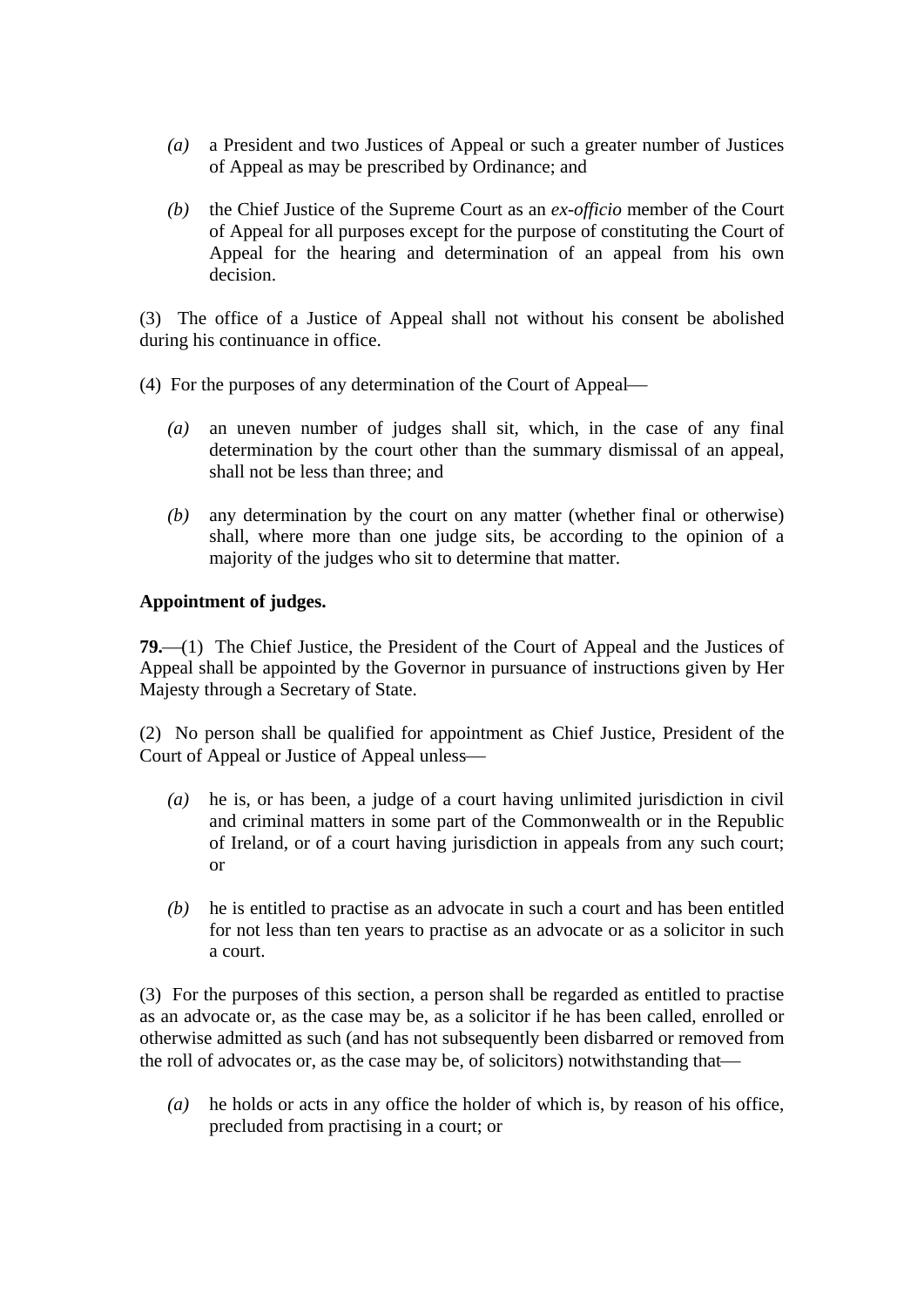*(b)* he does not hold a practising certificate or has not satisfied any other like condition of his being permitted to practise.

### **Acting Judges.**

 $80-$ (1) If

- *(a)* the office of Chief Justice is vacant, or if the holder thereof is for any reason unable to perform the functions of his office; or
- *(b)* if it appears to the Governor that the state of business in the Supreme Court so requires,

the Governor, acting in his discretion but whenever possible after consulting the Chief Justice, may appoint a person possessing such legal qualifications and experience as he may deem appropriate—

- (i) to sit as an acting judge of the Supreme Court; and
- (ii) to discharge such of the functions of the office of Chief Justice and for such period as may be specified in the instrument of appointment.

(2) If the office of the President of the Court of Appeal is vacant, or if the holder thereof is for any reason unable to perform the functions of his office, then, until some other person has been appointed to, and has assumed the functions of, that office, or until the holder thereof has resumed those functions, as the case may be, such one of the Justices of Appeal as the Governor, acting in his discretion, may appoint for the purpose shall discharge those functions.

(3) If the office of a Justice of Appeal is vacant, or if any Justice of Appeal is discharging the functions of the office of President or is for any reason unable to perform the functions of his office, the Governor, acting in his discretion, may appoint a person possessing such legal qualifications and experience as the Governor, after consultation with the President, may deem appropriate to sit as an acting judge of the Court of Appeal.

(4) Any person appointed under this section to sit as an acting judge of the Supreme Court or of the Court of Appeal shall, unless he is removed from office under the next following section, continue to sit for such period as may be specified in the instrument of his appointment or, if no such period is specified, until his appointment is revoked by the Governor, acting in his discretion:

Provided that a person whose appointment so to sit has expired or been revoked may, unless he has been removed from office as aforesaid, continue so to sit for such period as may be necessary to enable him to deliver judgment or to do any other thing in relation to any proceedings that were commenced before the expiration or revocation of his appointment.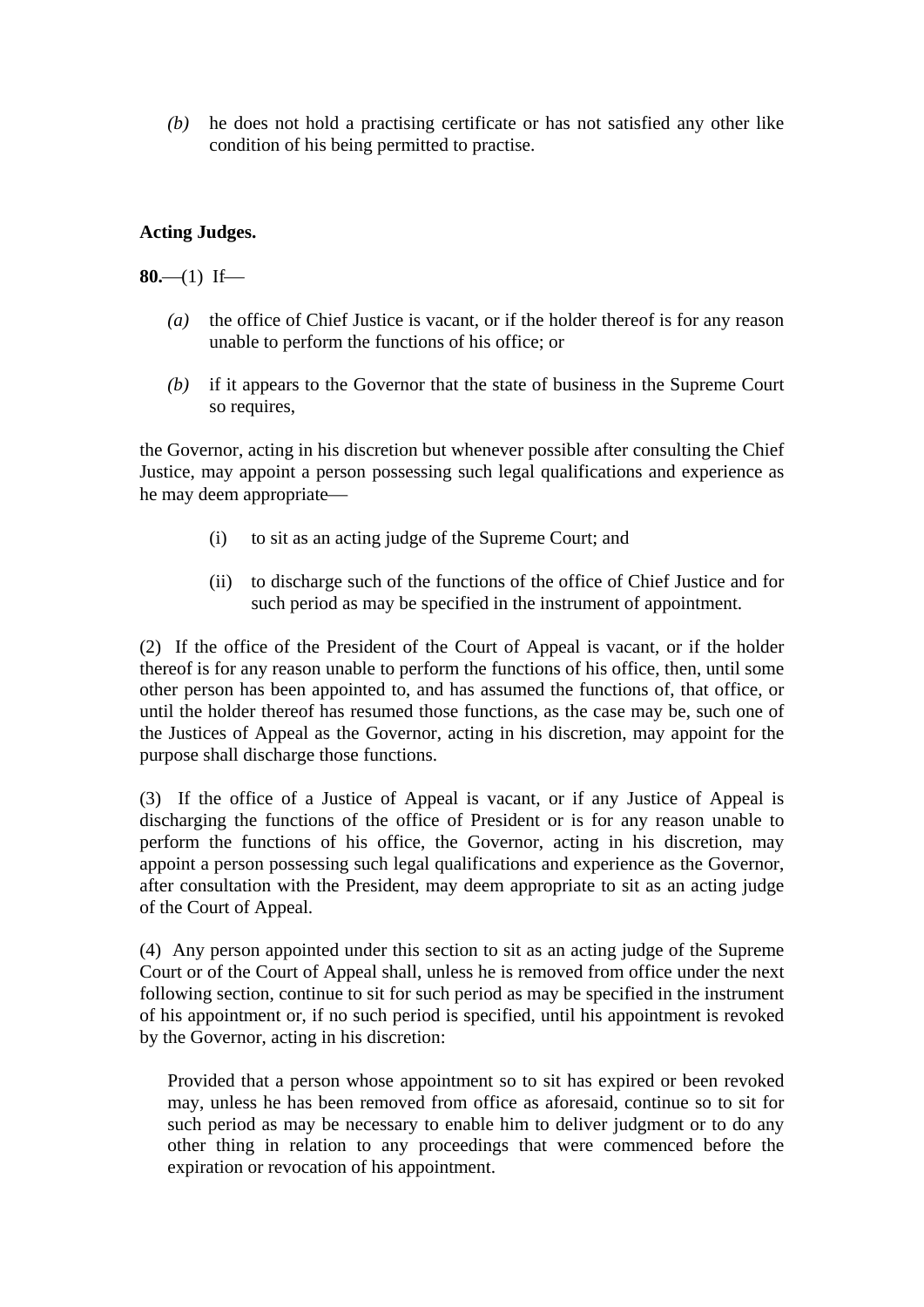### **Tenure of office of judges.**

**81.**—(1) Subject to the provisions of this section, a person holding the office of Chief Justice, of President of the Court of Appeal or of Justice of Appeal shall vacate his office upon the expiration of such period as may be specified in the instrument of his appointment to that office:

Provided that a Chief Justice, a President of the Court of Appeal or a Justice of Appeal may, unless he has been removed from office under subsection (3) of this section, sit after the date on which he vacates his office under this subsection as an acting judge of the Supreme Court or, as the case may be, of the Court of Appeal for such period as may be necessary to enable him to deliver judgment or to do any other thing in relation to any proceedings commenced before him before that date.

(2) The Chief Justice, the President of the Court of Appeal, a Justice of Appeal or an acting judge of the Supreme Court or of the Court of Appeal may be removed from office only for inability to discharge the functions of his office (whether arising from infirmity of body or mind or any other cause) or for misbehaviour, and shall not be so removed except in accordance with the provisions of the next following subsection.

(3) The Chief Justice, the President of the Court of Appeal, a Justice of Appeal or an acting judge of the Supreme Court or of the Court of Appeal, shall be removed from office by the Governor if the question of removal of that judge from office has, at the request of the Governor made in pursuance of subsection (4) of this section, been referred by Her Majesty to the Judicial Committee of Her Majesty's Privy Council under section 4 of the Judicial Committee Act 1933(**a**) or any other enactment enabling Her Majesty in that behalf, and the Judicial Committee has advised Her Majesty that the judge ought to be removed from office for inability as aforesaid or misbehaviour.

(4) If the Governor considers that the question of removing the Chief Justice, the President of the Court of Appeal, a Justice of Appeal or an acting judge of the Supreme Court or of the Court of Appeal from office for inability as aforesaid or misbehaviour ought to be investigated, then—

- *(a)* the Governor shall appoint a tribunal, which shall consist of a chairman and not less than two other members selected by the Governor from among persons who hold or have held high judicial office:
- *(b)* the tribunal shall inquire into the matter and report on the facts thereof to the Governor and advise the Governor whether he should request that the question of the removal of that judge should be referred by Her Majesty to the Judicial Committee; and
- *(c)* if the tribunal so advises, the Governor shall request that the question should be referred accordingly.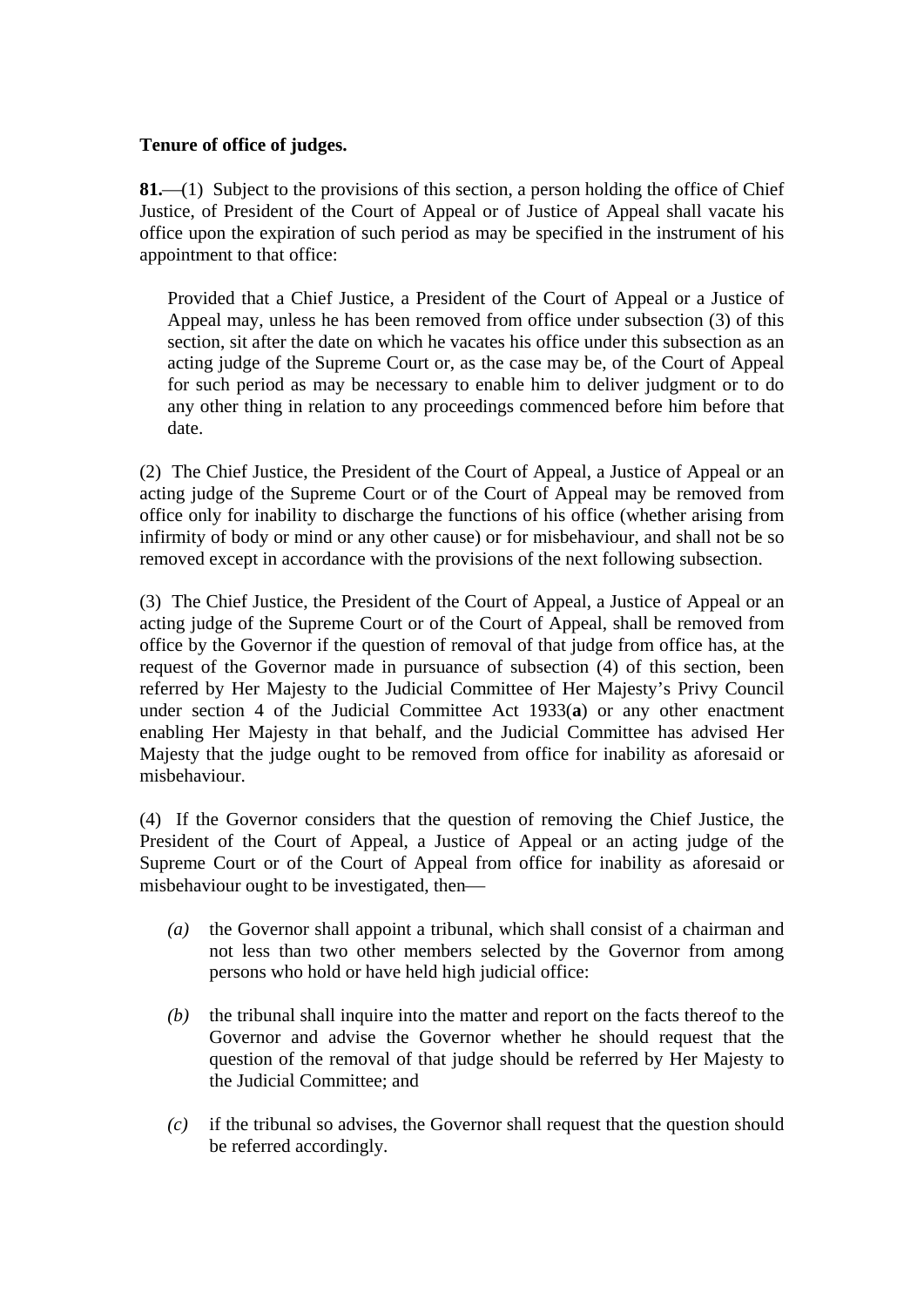(**a**) 1833 c. 41.

(5) The provisions of sections 9, 10, 11, 12, 13 and 14 of the Commissions of Inquiry Ordinance(**a**) shall apply in relation to a tribunal appointed under the last foregoing subsection as they apply in relation to the Commissions appointed under that Ordinance and for that purpose those provisions shall have effect as if they formed part of this section:

\_\_\_\_\_\_\_\_\_\_\_\_\_\_\_\_\_\_\_\_\_\_\_\_\_\_\_\_\_\_\_\_\_\_\_\_\_\_\_\_\_\_\_\_\_\_\_\_\_\_\_\_\_\_\_\_\_\_\_\_\_\_\_\_\_\_\_\_\_

Provided that the tribunal may sit outside the Falkland Islands at such place as the Governor may appoint.

(6) If the question of removing the Chief Justice, the President of the Court of Appeal, a Justice of Appeal or an acting judge of the Supreme Court or of the Court of Appeal from his office has been referred to a tribunal under subsection (4) of this section, the Governor may suspend him from performing the functions of his office, and any such suspension may at any time be revoked by the Governor and shall in any case cease to have effect—

- *(a)* if the tribunal advises the Governor that he should not request that the question of the removal of the judge from office should be referred by Her Majesty to the Judicial Committee; or
- *(b)* if the Judicial Committee advises Her Majesty that the judge ought not be be removed from office.

(7) The powers of the Governor under this section shall be exercised by him in his discretion.

#### **Oaths.**

**82.** Before entering upon the functions of his office, the Chief Justice, any acting judge of the Supreme Court and every judge of the Court of Appeal shall make and subscribe before the Governor or some other person authorised in that behalf by the Governor the oath of allegiance and the oath of office.

#### **Jurisdiction of the Court of Appeal.**

**83.** (1) The Court of Appeal shall have such jurisdiction and powers as may be conferred upon it by this Constitution or any other law.

(2) In connection with any appeal from the Supreme Court the Court of Appeal shall, subject to the provisions of this Constitution and any other law, have all the jurisdiction and powers of the Supreme Court; and decisions of the Court of Appeal on such appeals shall, subject as aforesaid, be enforced in the Falkland Islands in the same way as decisions of the Supreme Court.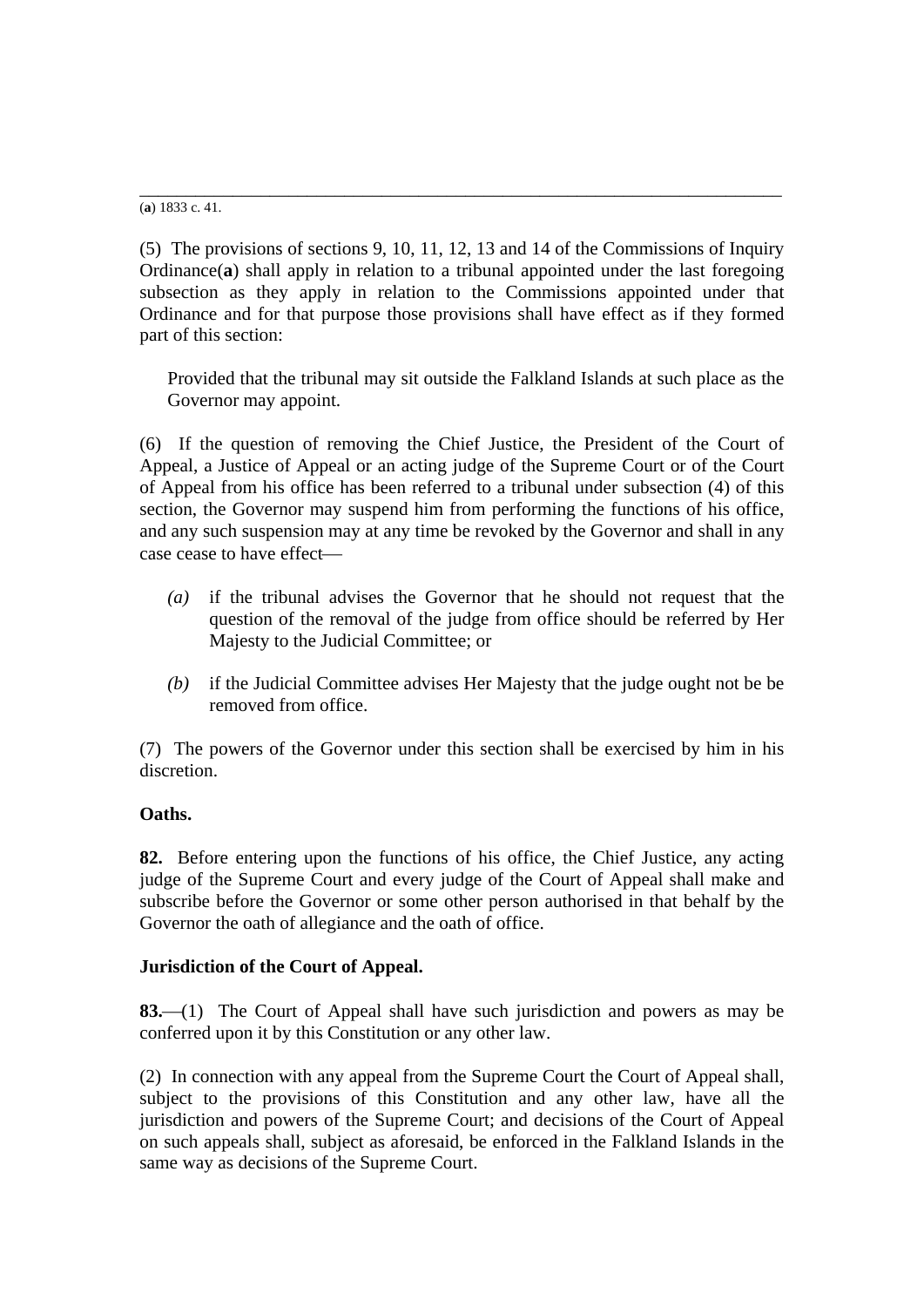(3) The Court of Appeal may, in accordance with such directions as the President may from time to time issue, sit in the Falkland Islands or elsewhere for the purpose of exercising its jurisdiction in respect of the Falkland Islands.

\_\_\_\_\_\_\_\_\_\_\_\_\_\_\_\_\_\_\_\_\_\_\_\_\_\_\_\_\_\_\_\_\_\_\_\_\_\_\_\_\_\_\_\_\_\_\_\_\_\_\_\_\_\_\_\_\_\_\_\_\_\_\_\_\_\_\_\_\_

#### (**a**) Chapter 12 of the Laws of the Falkland Islands. **Practice and procedure on appeals to Court of Appeal.**

**84.** (1) Subject to the provisions of this Constitution, the President of the Court of Appeal may make rules for regulating the practice and procedure of the court with respect to appeals and, in connection with such appeals, for regulating the practice and procedure in the Supreme Court.

(2) Subject to the provisions of section 78(4) of this Constitution, rules made under this section may fix the number of judges who may sit for any purpose.

### **Appeals to the Court of Appeal.**

**85.**⎯(1) In the following cases an appeal shall lie from decisions of the Supreme Court to the Court of Appeal as of right, that is to say—

- *(a)* final decisions, in any civil or criminal proceedings, on questions as to the interpretation of this Constitution;
- *(b)* final decisions in any civil proceedings where the matter in dispute on the appeal is of the value of £1000 or upwards or where the appeal involves, directly or indirectly, a claim to or a question respecting property or a right of the value of £1000 or upwards:

Provided that the figure of £1000 may be increased from time to time by Ordinance;

- *(c)* final decisions in proceedings under section 16 of this Constitution;
- *(d)* final decisions in proceedings for dissolution or nullity of marriage; and
- *(e)* in such other cases as may be prescribed by Ordinance.

(2) In the following cases an appeal shall lie from decisions of the Supreme Court to the Court of Appeal, with the leave of the Supreme Court or of the Court of Appeal, that is to say:—

- *(a)* where the decision appealed against is a final decision in civil proceedings and in the opinion of the court giving leave, the question involved in the appeal is one that, by reason of its great or general importance or otherwise, ought to be submitted to the Court of Appeal; and
- *(b)* in such other cases as may be prescribed by Ordinance.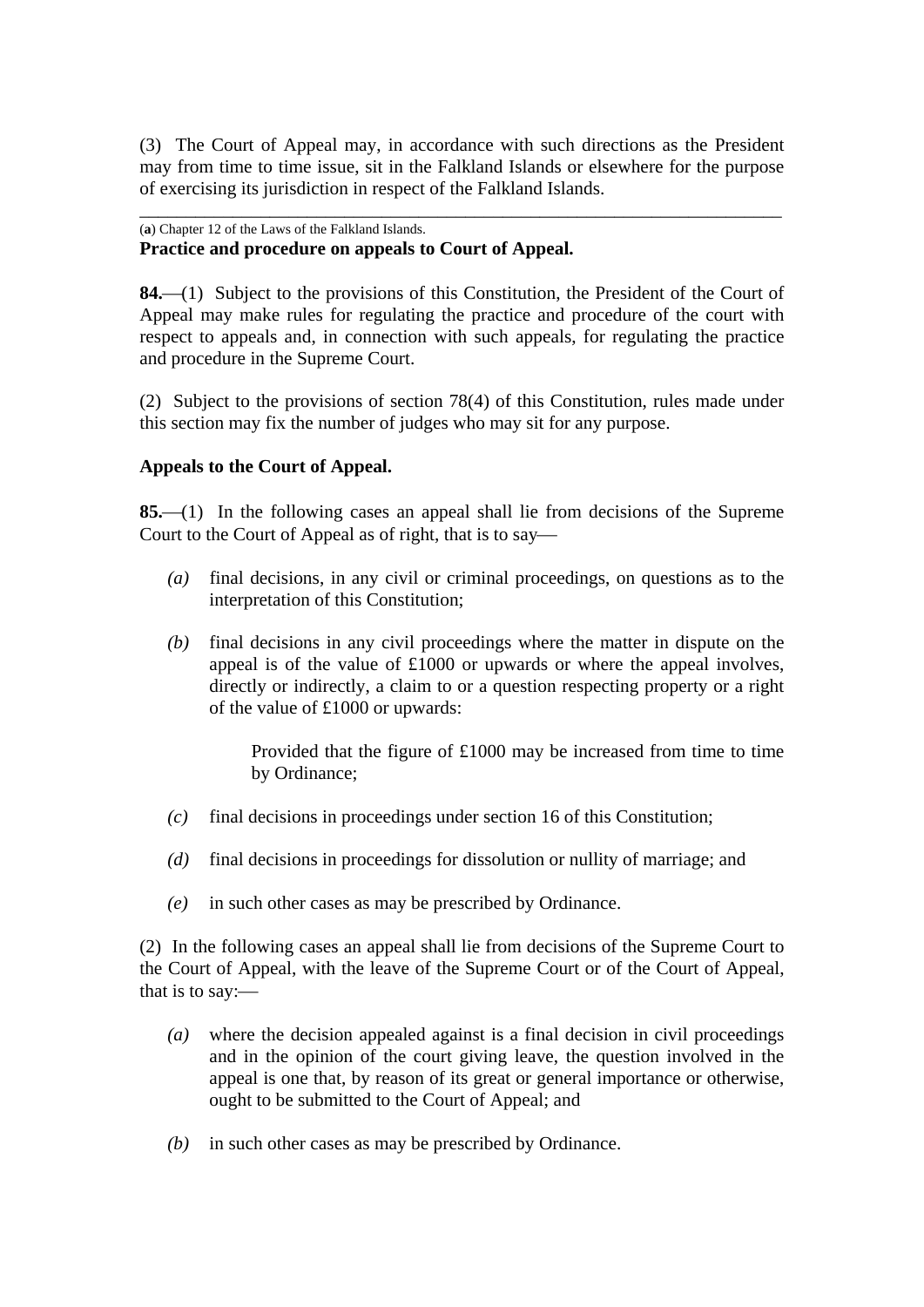(3) The foregoing provisions of this section shall be subject to the provisions of section 30(4) of this Constitution.

(4) In this section the references to final decisions of a court do not include any determination thereof that any application made thereto is merely frivolous or vexatious.

### CHAPTER IX

#### **MISCELLANEOUS**

#### **The Public Seal.**

**86.** The Governor shall cause to be kept and used a public seal for the Falkland Islands which shall be used for sealing all things that should pass the seal.

#### **Reappointments and concurrent appointments.**

**87.**—(1) Where any person has vacated any office established by this Constitution he may, if qualified, again be appointed or elected to that office in accordance with the provisions of this Constitution.

(2) Where this Constitution vests in any person or authority the power to make any appointment to any office, a person may be appointed to that office, notwithstanding that some other person may be holding that office, when that other person is on leave of absence pending the relinquishment of that office; and where two or more persons are holding the same office by reason of an appointment made in pursuance of this subsection, then for the purposes of any function conferred upon the holder of that office, the person last appointed shall be deemed to be the sole holder of the office.

#### **Resignations.**

88.<sup> $(1)$ </sup> Any person who is appointed or elected to any office established by or pursuant to this Constitution may resign from that office by writing under his hand addressed to the person or authority by whom he was appointed.

(2) The resignation of any person from any such office as aforesaid shall take effect when the writing signifying the resignation is received by the person or authority to whom it is addressed or any person authorised by that person or authority to receive it or when the resignation is expressed to take effect, whichever is the later.

#### **Interpretation.**

**89.** $\left(\frac{1}{1}\right)$  In this Constitution unless the context otherwise requires $\left(\frac{1}{1}\right)$ 

"citizen" means a person who is a British citizen, a British Dependent Territories citizen or a British Overseas citizen;

"Commander British Forces" means the Officer for the time being commanding Her Majesty's Forces in the Falkland Islands;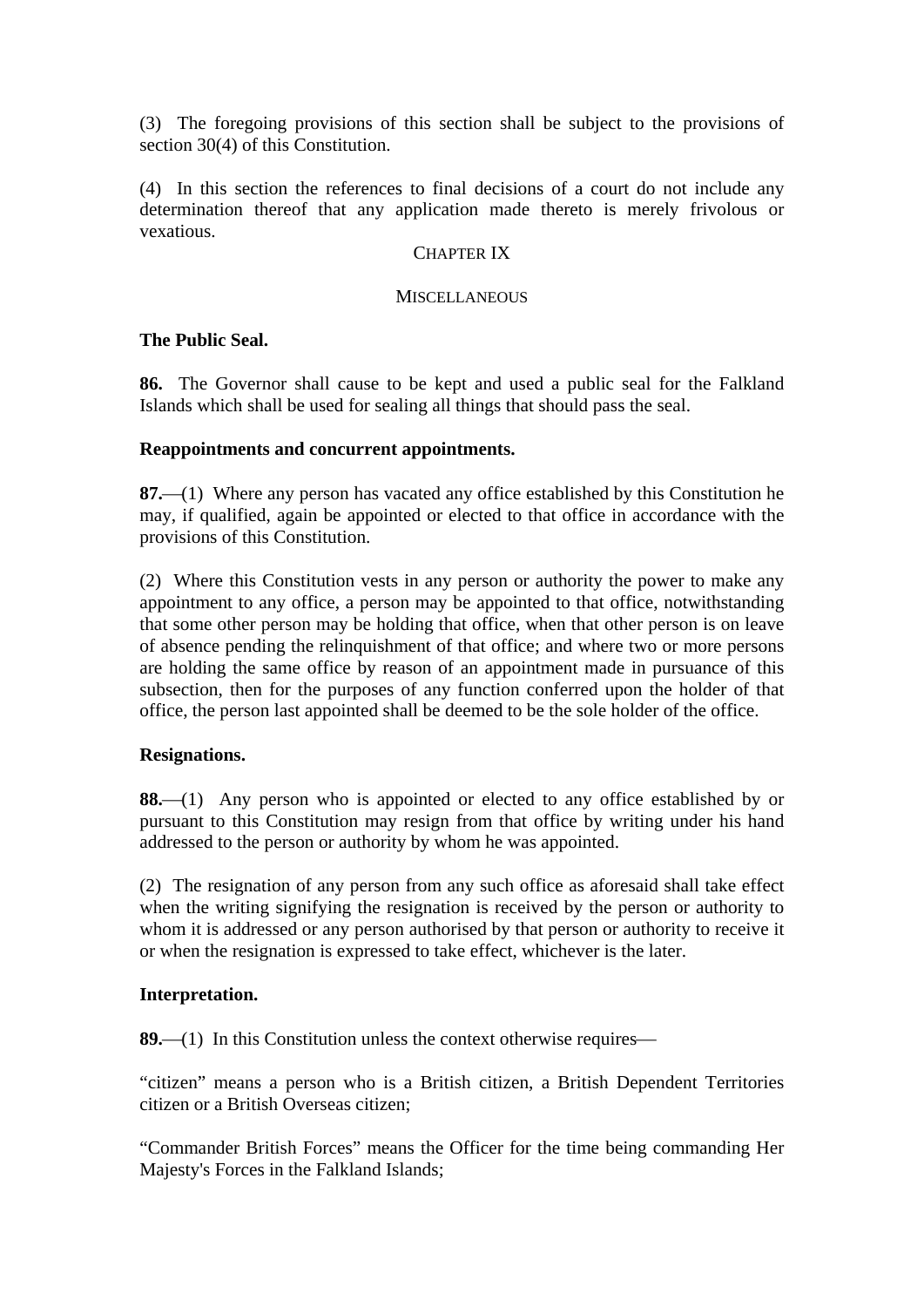"financial year" means any period of twelve months beginning on 1 July in any year or such other date as may be prescribed by Ordinance;

"the Gazette" means the Falkland Islands Government Gazette;

"the Government" means the Government of the Falkland Islands;

"law" means any law in force in the Falkland Islands or any part thereof, including any instrument having the force of law and any unwritten rule of law and "lawful" and "lawfully" shall be construed accordingly;

"the Legislature" means the Governor acting with the advice and consent of the Legislative Council and includes the Governor acting in exercise of the powers conferred on him by section 49 of this Constitution;

"minerals" includes any mineral oil or relative hydro-carbon and natural gas existing in its natural condition in strata;

"oath" includes affirmation;

"oath of allegiance" means the oath of allegiance set out in Annex B to this Constitution;

"oath of office" means, in relation to any office, the oath for the due execution of that office set out in Annex B to this Constitution;

"oath of secrecy" means the oath of secrecy set out in Annex B to this Constitution;

"public office" means any office of emolument in the public service and includes an office of emolument in the Police Force;

"public officer" means a person holding or acting in any public office and includes an officer or member of the Police Force;

"the public service" means, subject to the provisions of this section, the service of the Crown in a civil capacity in respect of the government of the Falkland Islands;

"session" means the meetings of the Legislative Council commencing when the Council first meets after its prorogation or dissolution at any time and terminating when the Council is prorogued or is dissolved without have been prorogued;

"sitting" means in relation to the Legislative Council the period during which the Council is sitting continuously without adjournment and includes any period during which it is in committee.

(2) In this Constitution, unless the context otherwise requires, references to an office in the public service shall not be construed as including references to the office of—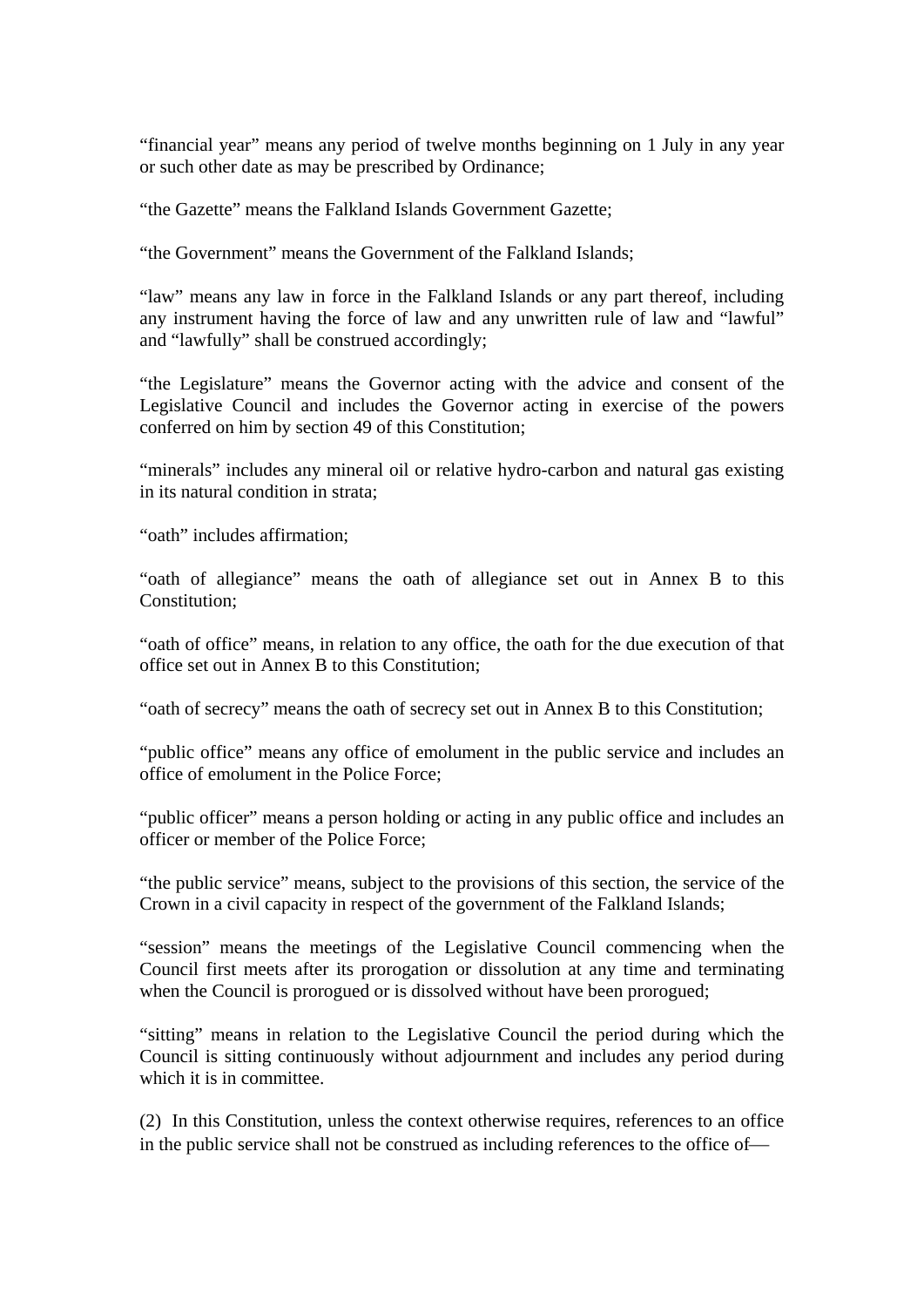- *(a)* an elected member of the Legislative Council;
- *(b)* a member of the Advisory Committee on the Prerogative of Mercy;
- *(c)* a judge of the Supreme Court or of the Court of Appeal;
- *(d)* save in so far as may be provided by Ordinance, a member of any council, board, panel, committee or other similar body (whether incorporated or not) established by or under any law.

(3) For the purpose of this Constitution, a person shall not be regarded as holding an office by reason only of the fact that he is in receipt of a pension or other like allowance in respect of his former tenure of any office.

(4) In this Constitution, unless the context otherwise requires, a reference to the holder of an office by the term designating his office shall be construed as including, to the extent of his authority, a reference to any person for the time being authorised to exercise the functions of that office.

(5) Except in the case where this Constitution provides for the holder of any office to be such person holding or acting in any other office as may for the time being be designated in that behalf by some other specified person or authority, no person may, without his consent, be nominated for election to any such office or be appointed to or to act therein or otherwise be selected therefor.

(6) References in this Constitution to the power to remove a public officer from his office shall be construed as including references to any power conferred by any law to require or permit that officer to retire from the public service.

(7) Any provision in this Constitution that vests in any person or authority the power to remove any public officer from his office shall be without prejudice to the power of any person or authority to abolish any office or to any law providing for the compulsory retirement of public officers generally or any class of public officer on attaining an age specified by or under that law.

(8) Where this Constitution vests in any person or authority the power to appoint any person to act in or to exercise the functions of any office if the holder thereof is himself unable to exercise those functions, no such appointment shall be called in question on the grounds that the holder of the office was able to exercise those functions.

(9) No provision of this Constitution that any person or authority shall not be subject to the direction or control of any person or authority in the exercise of any functions under this Constitution shall be construed as precluding a court of law from exercising jurisdiction in relation to any question whether that person or authority has exercised those functions in accordance with this Constitution or any other law.

(10) Without prejudice to the provisions of section 14 of the Interpretation Act 1978(**a**) (as applied by subsection (11) of this section), where any power is conferred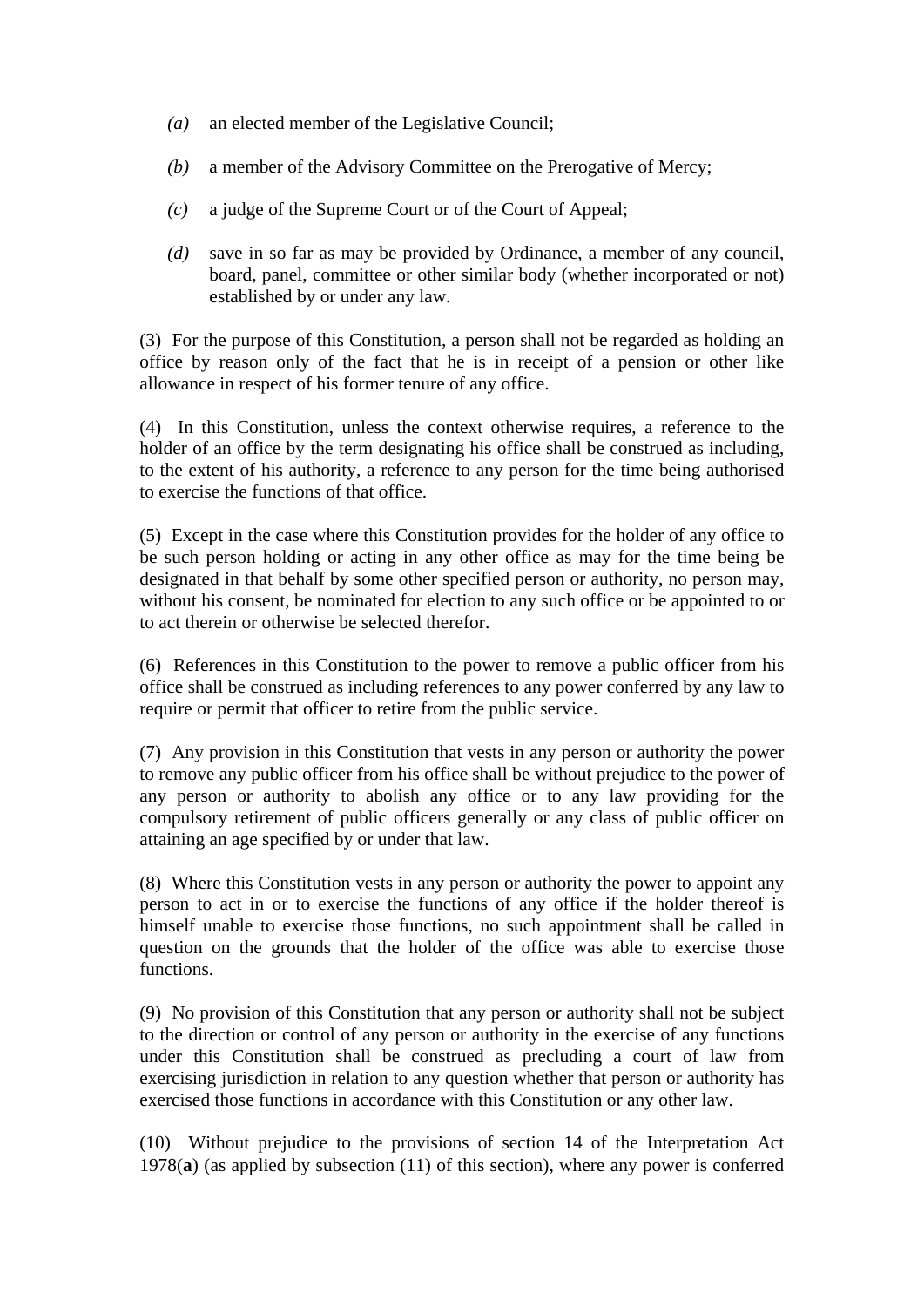by this Constitution to make any order, regulation or rule or give any direction or make any designation, the power shall be construed as including the power, exercisable in like manner and subject to the like conditions, if any , to amend or revoke any such order, regulation, rule, direction, or designation.

\_\_\_\_\_\_\_\_\_\_\_\_\_\_\_\_\_\_\_\_\_\_\_\_\_\_\_\_\_\_\_\_\_\_\_\_\_\_\_\_\_\_\_\_\_\_\_\_\_\_\_\_\_\_\_\_\_\_\_\_\_\_\_\_\_\_\_\_\_

(**a**) 1978 c. 30.

(11) The Interpretation Act 1978 shall apply, with the necessary adaptations, for the purpose of interpreting this Constitution and otherwise in relation thereto as it applies for the purpose of interpreting and in relation to Acts of Parliament of the United Kingdom.

## Section 44 ANNEX A TO THE CONSTITUTION

### RULES FOR THE ENACTMENT OF LAWS

**1.** Matters having no proper relation to each other shall not be provided for by the same law; no law shall contain anything foreign to what the title of the law imparts; and no provision having indefinite duration shall be included in any law expressed to have limited duration

**2.** All laws shall be distinguished by titles, and shall be divided into successive sections consecutively numbered, and to every section there shall be annexed a short indication of its contents.

**3.** All laws shall be numbered consecutively in a separate series for each year commencing in each year with the number one so that:

- *(a)* a law assented to by the Governor is included in the series for the year it is passed or deemed to have been passed by the Legislative Council; and it position in such series is determined by reference to the day on which the Governor gave his assent thereto;
- *(b)* a law assented to by Her Majesty through a Secretary of State is included in the series for the year in which the Governor signified such assent by proclamation in the Gazette; and its position in such series is determined by reference to the day on which assent was so signified.
- **4.** Copies of all laws shall be printed and each law shall bear the following:
	- *(a)* in the case of a law assented to by the Governor, particulars of the day on which he gave such assent;
	- *(b)* in the case of a law assented to by Her Majesty through a Secretary of State, particulars of the day on which the Governor signified such assent thereto by proclamation in the Gazette;
	- *(c)* particulars of the day on which the law was published in the Gazette; and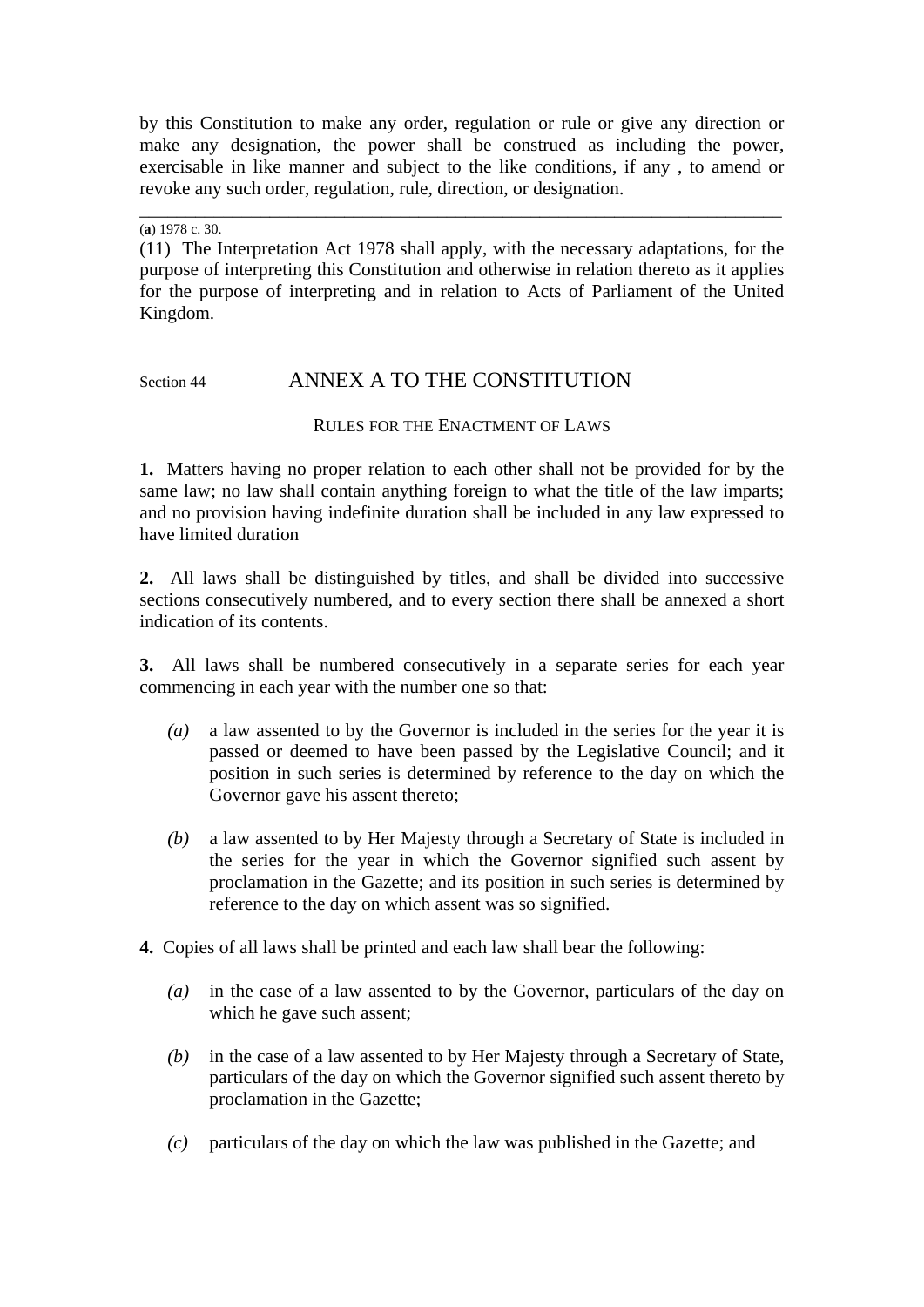*(d)* particulars of the day on which the law came into operation or, if that day shall not have been determined, a reference to the provision in the law or otherwise whereby it may be determined.

**5.** The Governor shall not, without having previously obtained instructions through a Secretary of State, assent to any Bill within any of the following classes, unless such Bill contains a clause suspending the operation thereof until the signification of Her Majesty's pleasure thereon, that is to say—

- *(a)* any Bill for the divorce of married persons;
- *(b)* any Bill whereby any grant of land or money, or other donation or gratuity may be made to himself;
- *(c)* any Bill affecting the currency of the Falkland Islands or relating to the issue of bank notes;
- *(d)* any Bill establishing any banking association or altering the constitution, rights or duties of any such association;
- *(e)* any Bill imposing differential duties;
- *(f)* any Bill the provisions of which shall appear to him to be inconsistent with obligations imposed upon the United Kingdom by treaty;
- *(g)* any Bill affecting the discipline or control of Her Majesty's Forces by land, sea or air;
- *(h)* any Bill of an extraordinary nature and importance whereby Her Majesty's prerogative, or the rights or property of Her subjects not residing in the Falkland Islands, or the trade, transport or communications of any territory under Her Majesty's sovereignty may be prejudiced;
- *(i)* any Bill whereby persons of any community or religion may be subjected or made liable to disabilities or restrictions to which persons of other communities or religions are not also made liable, or become entitled to any privilege or advantage which is not conferred on persons of other communities or religions;
- *(j)* any Bill which makes provision for the holder of any public office to stand for election to the Legislative Council;
- *(k)* any Bill for such an Ordinance as is referred to in section 76 of the Constitution;
- *(l)* any Bill vesting in the Crown ownership of any minerals;
- *(m)* any Bill which determines or regulates the privileges, immunities or powers of the Legislative Council or of its members; and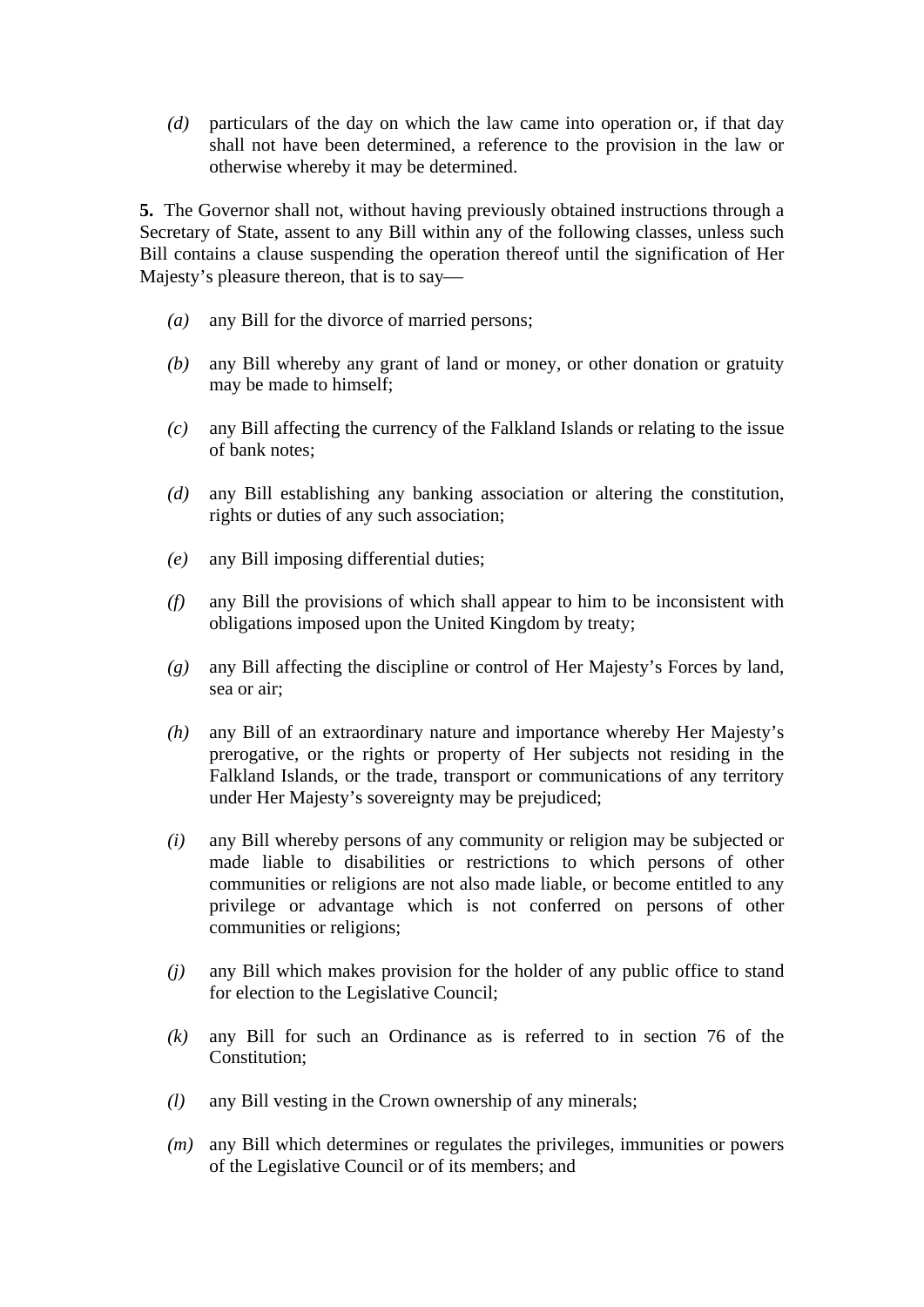*(n)* any Bill containing provisions which have been disallowed:

Provided that the Governor may, without such instructions as aforesaid and although the Bill contains no such clause as aforesaid, assent to any such Bill (except a Bill the provisions of which appear to him to be inconsistent with obligations imposed upon the United Kingdom by treaty) if he shall have satisfied himself that an urgent necessity exists requiring that the Bill be brought into immediate operation; but in any such case he shall forthwith transmit a copy of the law to a Secretary of State together with his reasons for so assenting.

**6.** (1) Every Bill (not being a Government measure) intended to affect or benefit some particular person, association or corporate body, shall contain a clause saving the rights of Her Majesty, Her Heirs and Successors, all bodies politic and corporate, and all others except such as are mentioned in the Bill and those claiming by, from or under them.

(2) No such Bill shall be introduced into the Legislative Council until due notice has been given by not less than three successive publications of the Bill in the Gazette; and the Governor shall not assent thereto in Her Majesty's name unless it has been so published; and a certificate under the hand of the Governor signifying that such publication has been made shall be transmitted to Her Majesty through a Secretary of State with the Bill.

**7.** When any law has been enacted, the Governor shall at the earliest convenient opportunity transmit through a Secretary of State, for the signification of Her Majesty's pleasure, a transcript in duplicate of the law duly authenticated under the Public Seal and by his own signature, together with an explanation of the reasons and occasion for the enactment of the law.

# ANNEX B TO THE CONSTITUTION

## OATHS AND AFFIRMATIONS

## OATH (OR AFFIRMATION) OF ALLEGIANCE

1, do swear (or solemnly affirm) that I will faithfully bear true allegiance to Her Majesty Queen Elizabeth the Second, Her Heirs and Successors, according to law.

So help me God. (To be omitted in affirmation).

### OATH (OR AFFIRMATION) FOR DUE EXECUTION OF OFFICE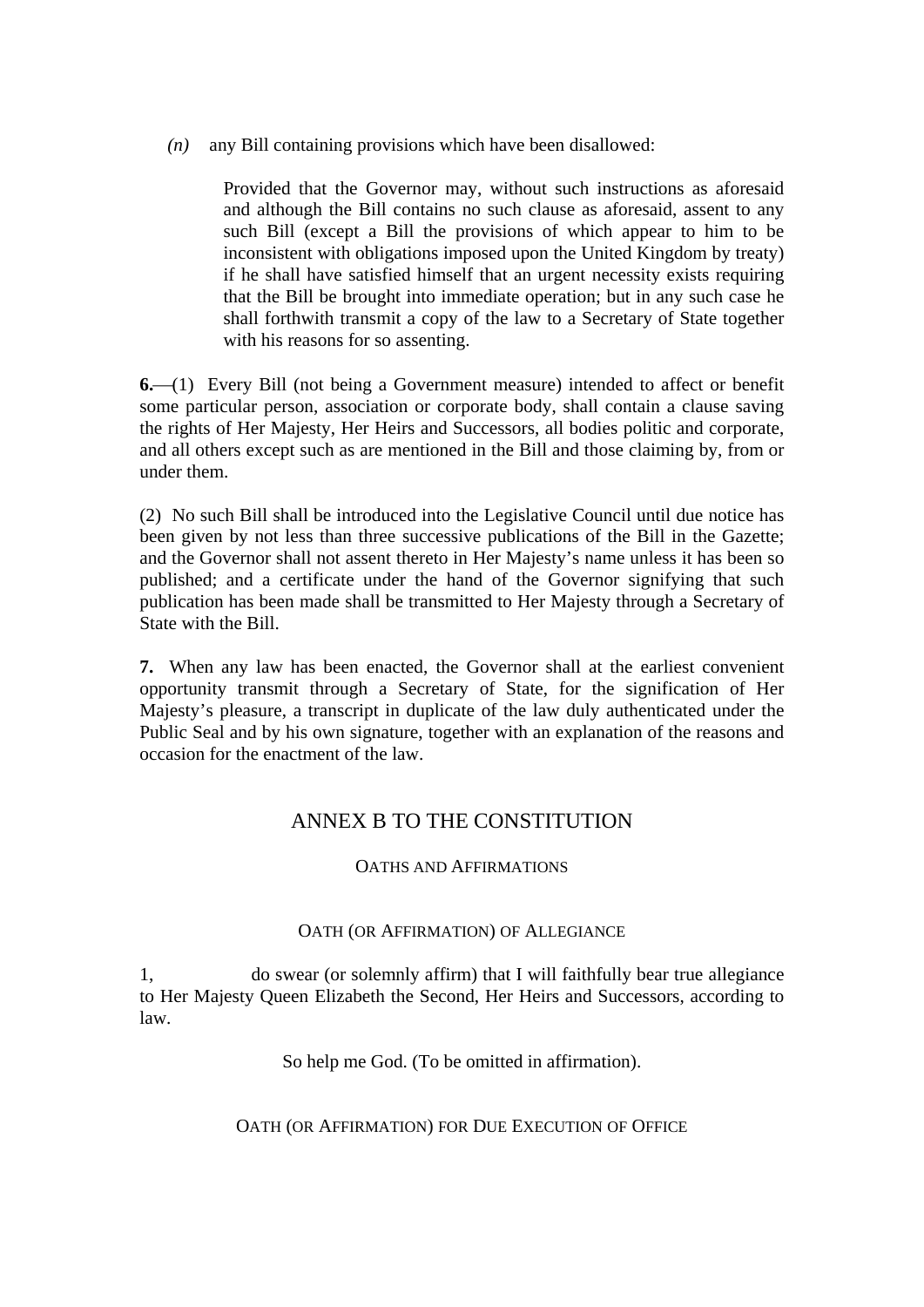I, do swear (or solemnly affirm) that I well and truly serve Her Majesty Queen Elizabeth the Second, Her Heirs and Successors, in the office (here insert the description of the office).

So help me God. (To be omitted in affirmation).

#### OATH (OR AFFIRMATION) OF SECRECY

I, do swear (or solemnly affirm) that I will be a true and faithful Councillor and that I will not, except in the course of my duties as a Councillor or with the authority of the Governor, reveal the business or proceedings of the Executive Council at any meeting of the Council or the nature or contents of any document or any other matter communicated to me in my capacity as a Councillor or for the purposes of any such meeting.

So help me God. (To be omitted in affirmation).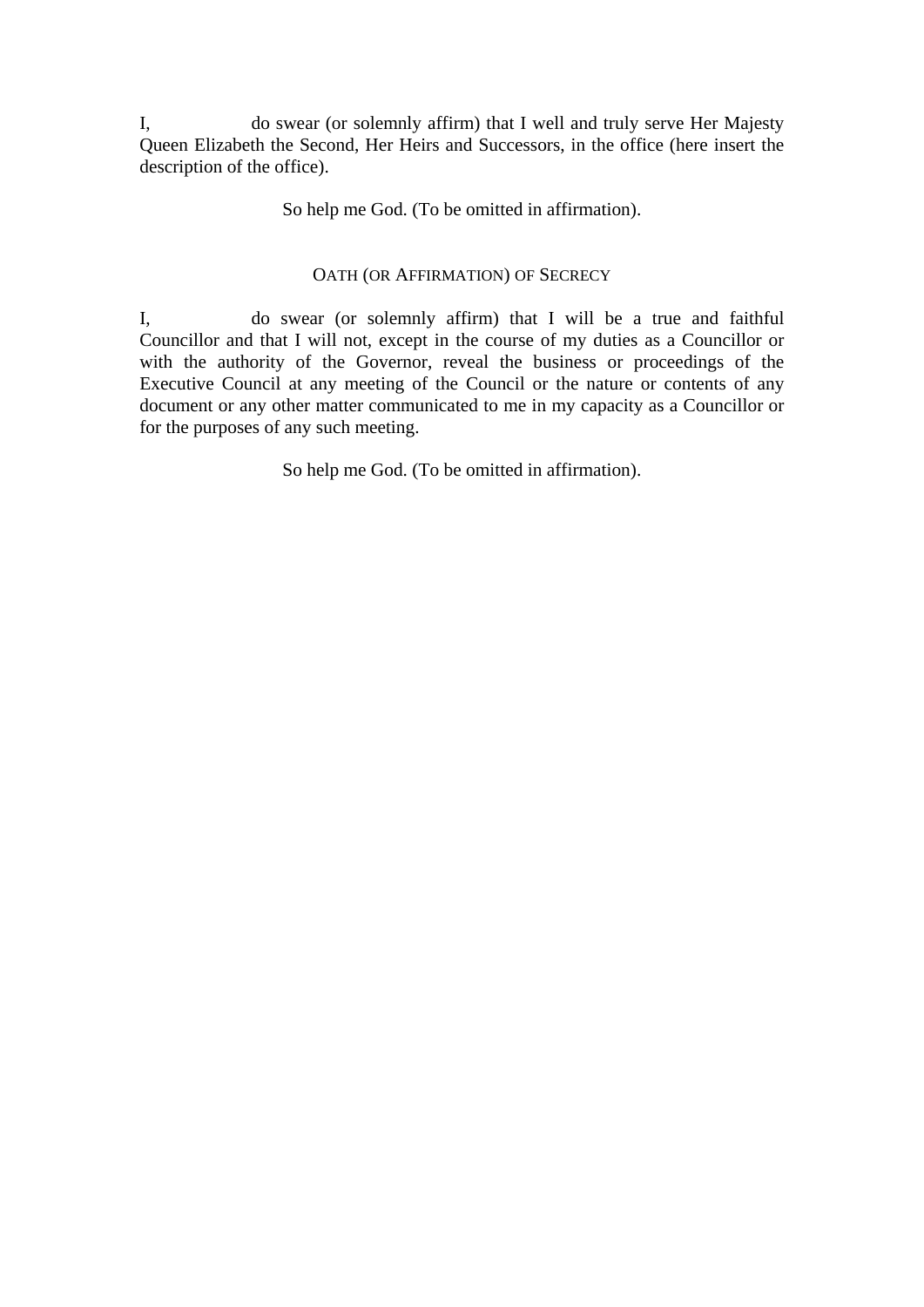### SCHEDULE 2 TO THE ORDER

#### THE SPECIFIED INSTRUMENTS

The Falkland Islands Letters Patent 1948(**a**);

The Falkland Islands Letters Patent 1954(**b**);

The Falkland Islands Letters Patent 1962(**c**);

The Falkland Islands (Legislative Council) Order in Council 1948(**d**);

The Falkland Islands (Legislative Council)(Amendment) Order in Council 1950(**e**);

The Falkland Islands (Legislative Council)(Amendment) Order in Council 1951(**f**);

The Falkland Islands (Legislative Council)(Amendment) Order 1955(**g**);

The Falkland Islands (Legislative Council)(Amendment) Order 1964(**h**);

The Falkland Islands (Legislative Council)(Amendment) Order 1972(**i**);

The Falkland Islands (Legislative Council)(Amendment) Order 1973(**j**);

The Falkland Islands (Legislative Council)(Amendment) Order 1975(**k**);

The Falkland Islands (Legislative Council)(Amendment) Order 1977(**l**);

The Falkland Islands and Dependencies (Interim Administration) Order 1982(**m**);

The Falkland Islands and Dependencies (Interim Administration) Order 1983(**n**);

The Falkland Islands Court of Appeal Order 1965(**o**);

The Instructions passed under the Royal Sign Manual and Signet to the Governor and Commander in Chief of the Falkland Islands and the Dependencies thereof of 13th December 1948, as amended by the Additional Instructions of 27th November 1951, 15th November 1955(**p**), 10th September 1964(**q**), 10th April 1973(**r**) and 31st March 1977(**s**).

\_\_\_\_\_\_\_\_\_\_\_\_\_\_\_\_\_\_\_\_\_\_\_\_\_\_\_\_\_\_\_\_\_\_\_\_\_\_\_\_\_\_\_\_\_\_\_\_\_\_\_\_\_\_\_\_\_\_\_\_\_\_\_\_\_\_\_\_\_

(**a**) Rev. VII, p. 586. (**b**) S.I. 1954 II, p. 2991. (**c**) S.I 1962 I, p. 1039. (**d**) S.I 1948/2573. (**e**) S.I 1950/1184. (**f**) S.I 1951/1946. (**g**) S.I 1955/1650. (**h**) S.I 1964/1397. (**i**) S.I 1972/668. (**j**) S.I 1973/598. (**k**) S.I 1975/1706.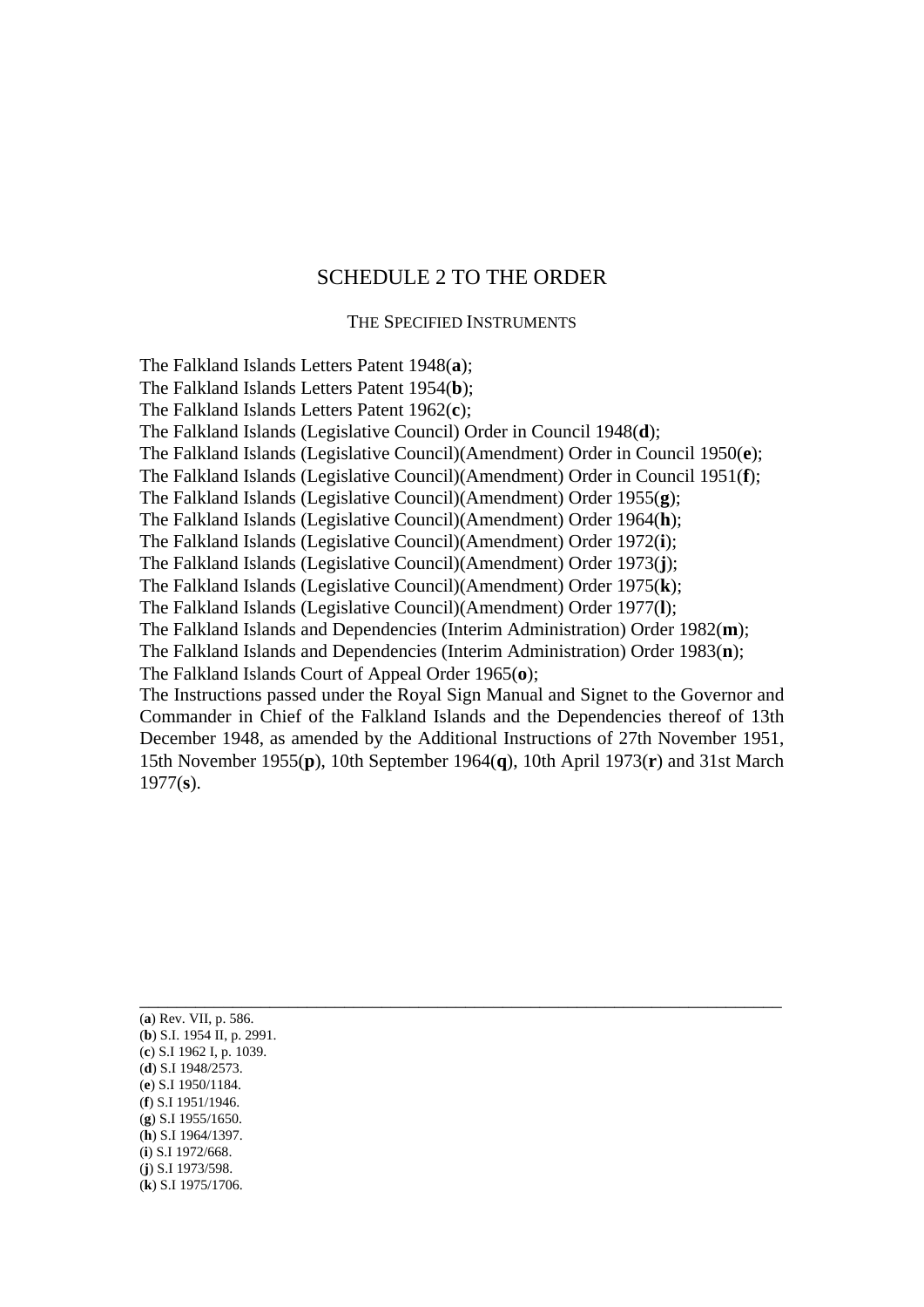(**l**) S.I 1977/423. (**m**) S.I 1982/824. (**n**) S.I 1983/1110. (**o**) S.I 1965/589. (**p**) S.I 1955 II, p. 3187. (**q**) S.I 1964 III, p. 5254. (**r**) S.I 1973 I, p. 2635. (**s**) S.I 1977 I, p. 2185.

# SCHEDULE 3 TO THE ORDER

### TRANSITIONAL PROVISIONS

### Arrangement of Paragraphs

#### Paragraph

- 1. Existing laws.
- 2. Regulations for first general election.
- 3. Standing Orders of the Legislative Council.
- 4. General election.
- 5. Existing public officers.
- 6. Pending proceedings.
- 7. Military Commissioner.
- 8. Interpretation.

#### **Existing laws.**

**1.** (1) The existing laws shall, as from the appointed day, be construed with such modifications, adaptations, qualifications and exceptions as may be necessary to bring them into conformity with the Constitution.

(2) Where any matter that falls to be prescribed or otherwise provided for under the Constitution is prescribed or provided for by or under an existing law (including any amendment to any such law made under this paragraph), that prescription or provision shall, as from the appointed day have effect (with such modifications, adaptations, qualifications and exceptions as may be necessary to bring it into conformity with the Constitution) as if it has been made under the Constitution.

(3) The Governor may by order made at any time within twelve months after the appointed day make such alterations to any existing law as may appear to him to be necessary or expedient for bringing that law into conformity with the provisions of the Constitution or otherwise for giving effect or enabling effect to be given to those provisions.

(4) The provisions of this paragraph shall be without prejudice to any powers conferred by the Constitution or by any other law upon any person or authority to make provision for any matter, including the alteration of any existing law.

(5) For the purposes of this paragraph the expression "existing law" means any Ordinance, rule, regulation, order or other instrument made in pursuance of or continued in force by or under the former Constitution and having effect as part of the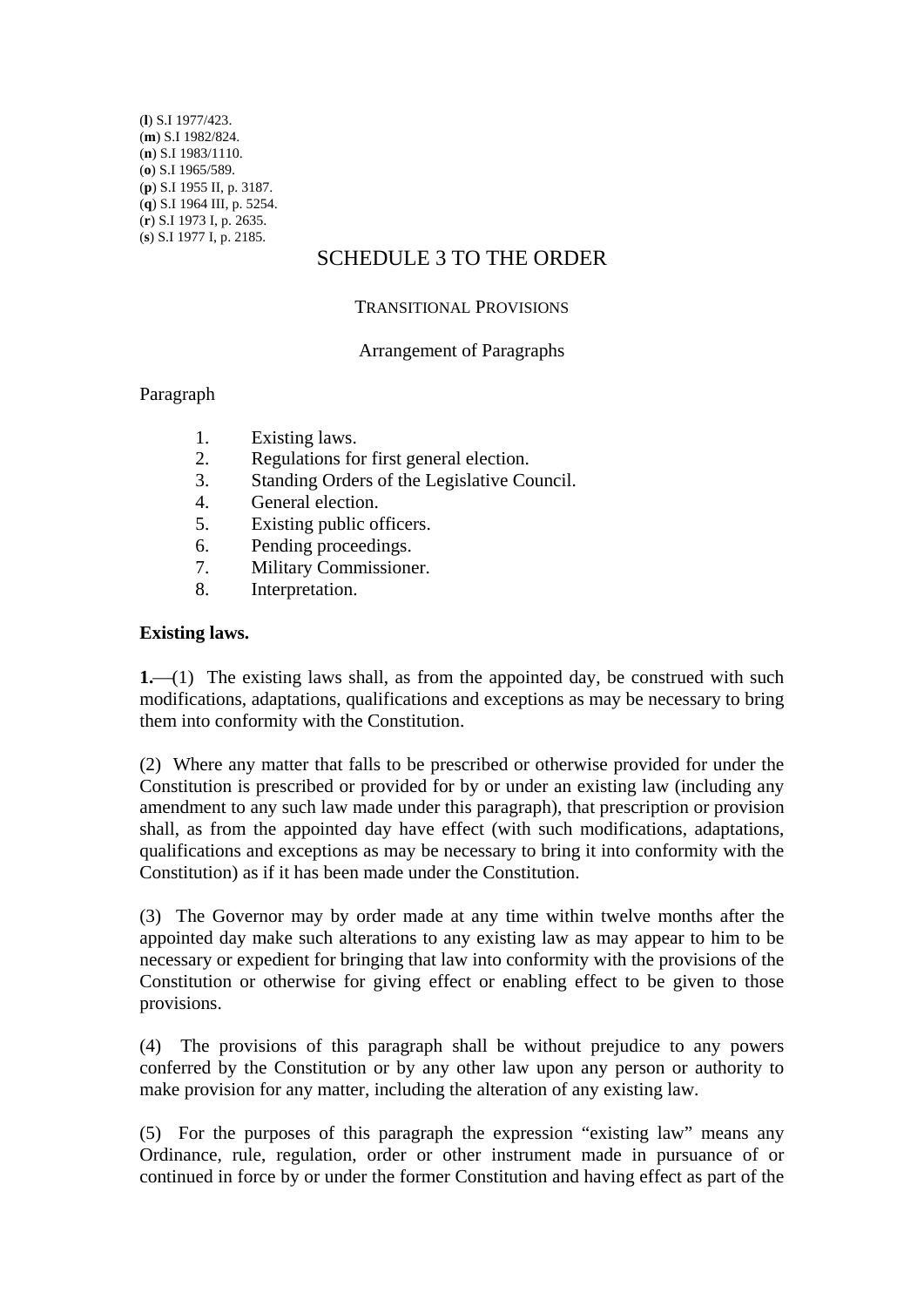law of the Falkland Islands immediately before the appointed day but does not include any Act of Parliament of the United Kingdom or Order in Council or other instrument made under any such Act.

### **Regulations for first general election.**

**2.**<sup>(1)</sup> The Civil Commissioner, acting in his discretion, may at any time after the commencement of this Order by regulations make provision for the election of the elected members of the Legislative Council; and such regulations may contain any matter for which provision is made in, or could by Ordinance be made under, Chapter III of the Constitution.

(2) No election of members of the Legislative Council shall be held under regulations made under this section until the appointed day; but electoral districts may be established, registration of voters take place and all other things necessary or expedient to prepare for such elections may be done in pursuance of such regulations at any time after the commencement of this Order.

(3) Any regulations made under this section may amend or revoke any law relating to elections to the Legislative Council established by the former Constitution and may bring it into conformity with the Constitution.

(4) Regulations made under this section shall be published by the Civil Commissioner in the Gazette.

(5) Until such time as it is otherwise provided by Ordinance made under the Constitution the provisions of any regulations made under this section shall have effect on and after the appointed day as if they had been so made.

## **Standing Orders of the Legislative Council.**

**3.** The Standing Orders of the Legislative Council under the former Constitution as in force immediately before the appointed day shall, until it is otherwise provided under section 40(1) of the Constitution, be the Standing Orders of the Legislative Council, but they shall be construed with such modifications, adaptations, qualifications and exceptions as may be necessary to bring them into conformity with the Constitution.

#### **General Election.**

**4.** A general election of members of the Legislative Council shall be held not later than 13th October 1985; and if such election is not held by the date on which, in accordance with the provisions of the former Constitution, the Civil Commissioner is required to dissolve the Legislative Council, the Civil Commissioner may, by order published in the Gazette, prescribe a later date for such dissolution, provided that such date shall be no later than the appointed day.

#### **Existing public officers.**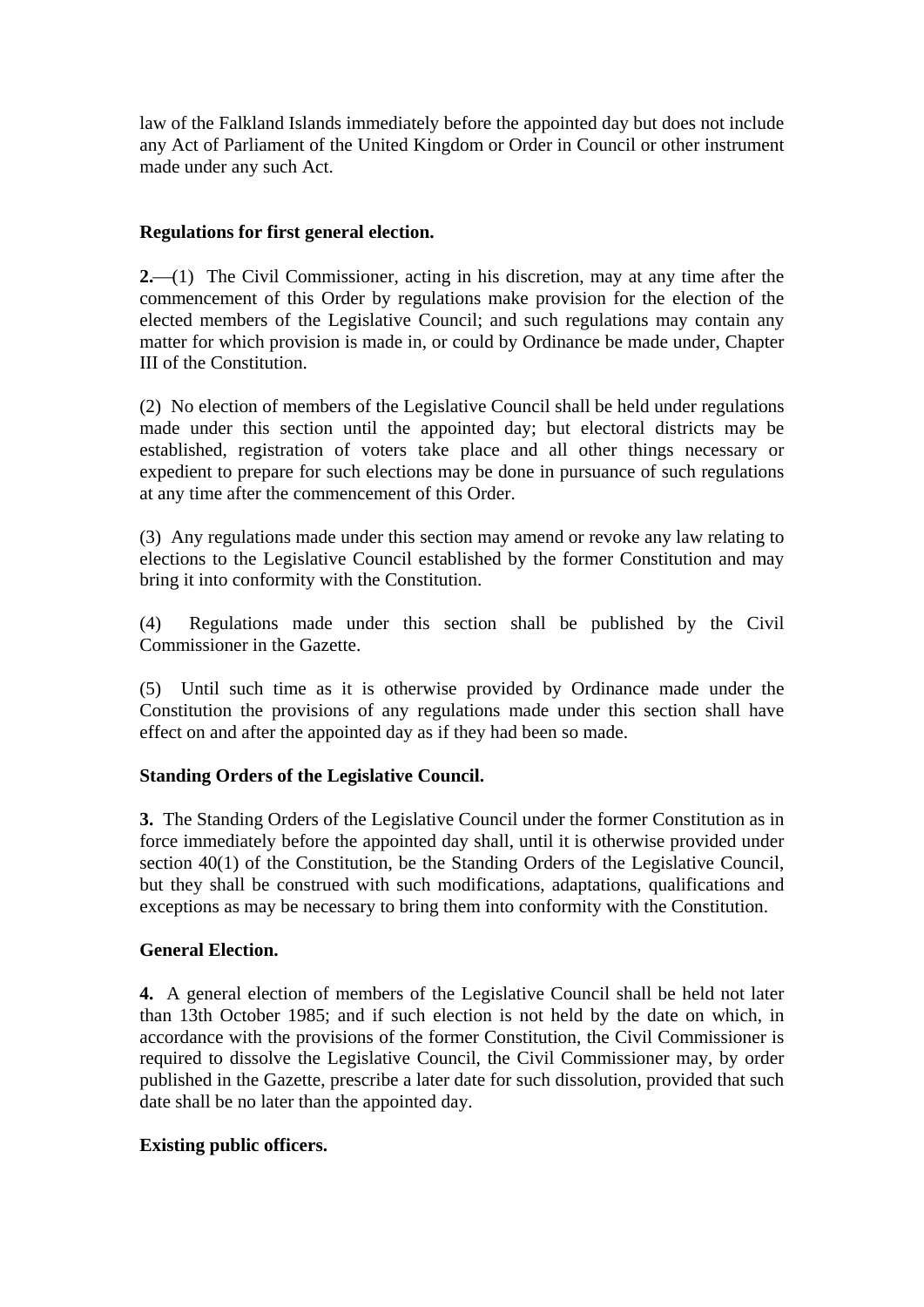**5.**<sup> $-(1)$ </sup> Subject to the provisions of the Constitution every person who immediately before the appointed day held or was acting in an office established under the former Constitution shall, as from the commencement of the Constitution, continue to hold or act in that office or the corresponding office established by the Constitution as if he had been appointed thereto in accordance with the provisions of the Constitution:

Provided that any person who under any law in force immediately before the appointed day would have been required to vacate his office at the expiration of any period shall vacate his office at the expiration of that period.

(2) The reference in subsection (1) of this section to offices established under the former Constitution does not include a reference to the office of elected member of the Legislative Council or of the Executive Council.

### **Pending proceedings.**

**6.** Any proceedings pending immediately before the appointed day in the Supreme Court or the Court of Appeal established for the Falkland Islands may be continued after the appointed day in the Supreme Court or, as the case may be, the Court of Appeal established by the Constitution.

#### **Military Commissioner.**

**7.** As from such day (not being before the commencement of this Order or on or after the appointed day) as may be prescribed by the Civil Commissioner by notice published in the Gazette, the Falkland Islands and Dependencies (Interim Administration) Order 1982(**a**) shall have effect as follows:

- *(a)* the provisions regarding the Military Commissioner in sections 3 and 6 thereof shall no longer have effect; and
- *(b)* the references in sections 5, 7 and 8 thereof to the Military Commissioner shall be construed as references to the Commander British Forces.

#### **Interpretation.**

**8.** In this schedule "the Constitution" means the Constitution set out in Schedule 1 to this Order and "the former Constitution" means the constitution of the Falkland Islands as in force immediately before the appointed day.

> EXPLANATORY NOTE *(This Note is not part of the Order.)*

\_\_\_\_\_\_\_\_\_\_\_\_\_\_\_\_\_\_\_\_\_\_\_\_\_\_\_\_\_\_\_\_\_\_\_\_\_\_\_\_\_\_\_\_\_\_\_\_\_\_\_\_\_\_\_\_\_\_\_\_\_\_\_\_\_\_\_\_\_

This Order establishes a new Constitution for the Falkland Islands.